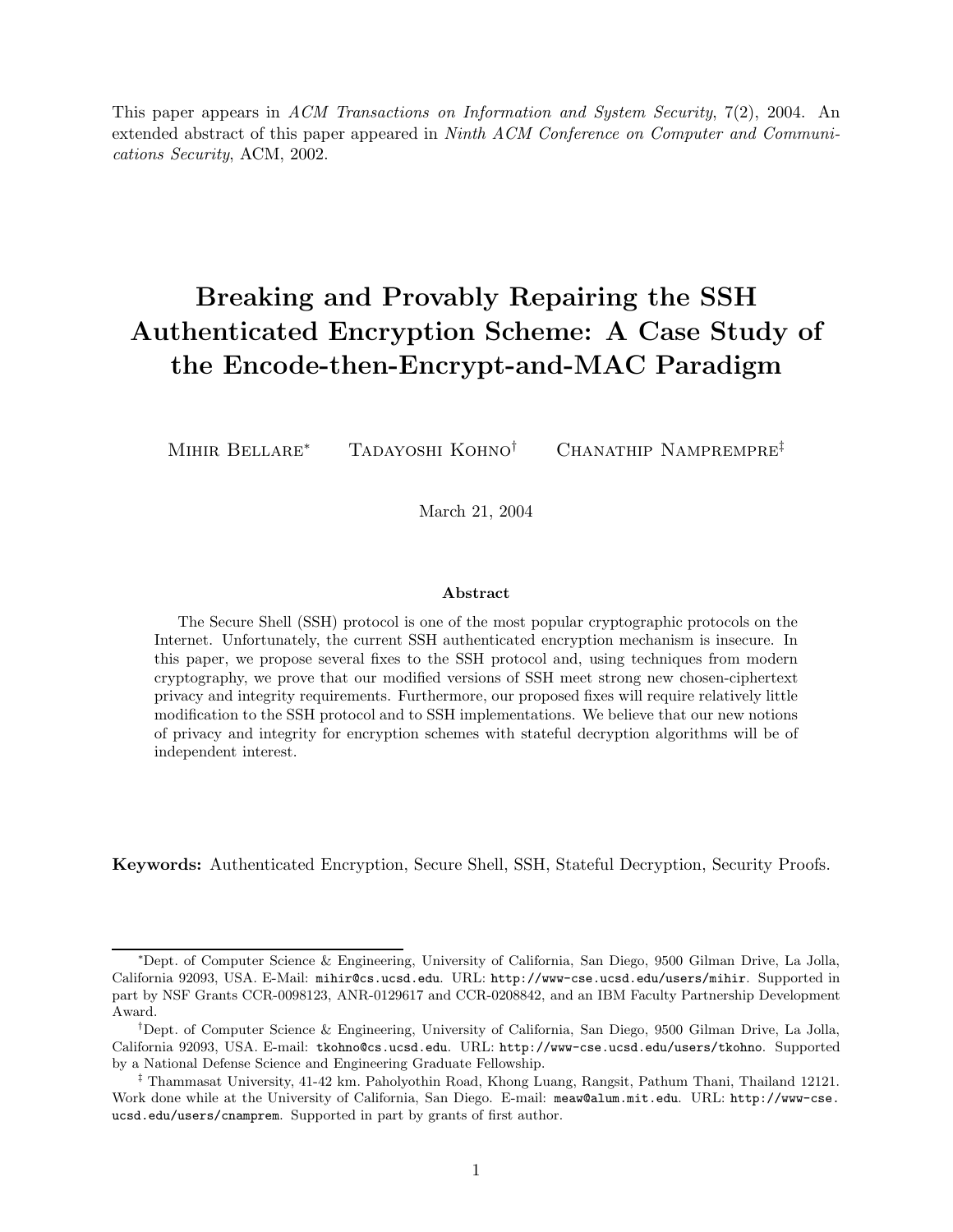# Contents

| $\mathbf{1}$ | Introduction                                                                   | 3                     |  |
|--------------|--------------------------------------------------------------------------------|-----------------------|--|
| $\bf{2}$     | The SSH Binary Packet Protocol                                                 | 5                     |  |
| 3            | Attack Against the Standard Implementation of SSH                              |                       |  |
|              | 7<br>Attacks Against a Natural "Fix"                                           |                       |  |
| 5            | <b>Secure Fixes to SSH</b>                                                     | 9                     |  |
| 6            | <b>Provable Security Results: Preliminaries</b><br>6.1<br>6.2                  | 10<br>11<br>12        |  |
| 7            | General Security Results for the Encode-then-E&M Paradigm<br>7.1<br>7.2<br>7.3 | 18<br>18<br>-19<br>20 |  |
| 8            | <b>SSH Security Results</b><br>8.1<br>8.2                                      | 23<br>25              |  |
| 9            | Discussion and Recommendations                                                 | $\bf 27$              |  |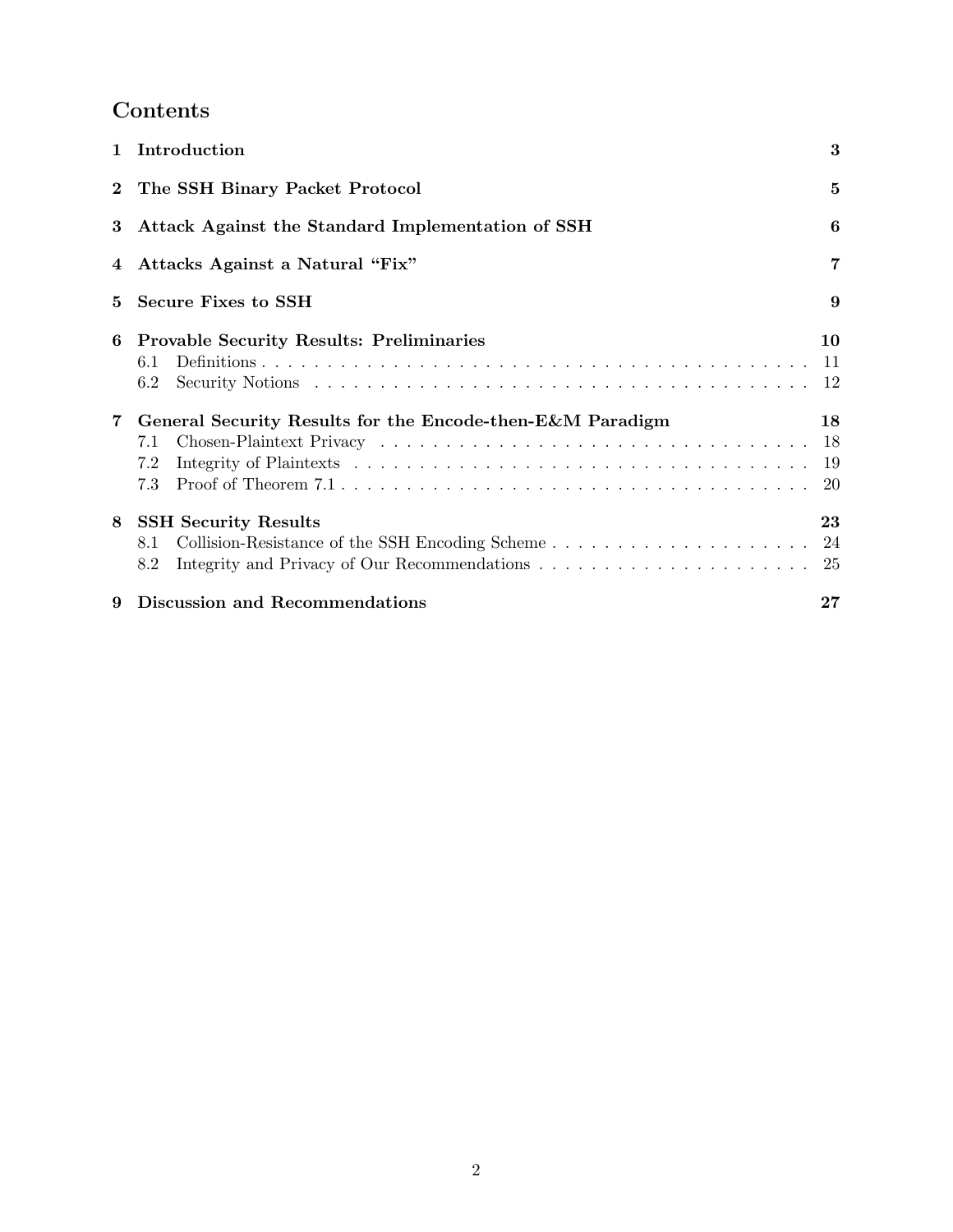## 1 Introduction

Conceived as a secure alternative to traditional Unix tools like rsh and rcp, the IETF standardization body's *Secure Shell* (*SSH*) protocol (version 2.0) has become one of the most popular and widely used cryptographic protocols on the Internet. Because of its popularity and because of the insecurity of programs like rsh and telnet, a number of institutions only allow users to remotely access their facilities using SSH. The cryptographic heart of the SSH protocol is its Binary Packet Protocol (BPP) [35]; the BPP is responsible for the underlying symmetric encryption and authentication (or the authenticated encryption) of all messages sent between two parties involved in an SSH connection.

Although others have discussed specific properties of the SSH BPP (e.g., problems with not using a MAC [33] or problems with SSH's use of CBC mode [14]), to the best of our knowledge no one has performed a rigorous, provable security-based analysis of the entire SSH BPP authenticated encryption mechanism. Our goal was thus to thoroughly analyze the SSH BPP authenticated encryption scheme and, in the event that we found any problems, to present provably-secure fixes to the protocol.

In order for our fixes to be as useful as possible to the Internet community, when developing our fixes we considered both (1) provable security and (2) efficiency. Additionally, since retroactively modifying existing implementations is often very expensive, we required that our suggested modifications (3) not significantly alter the current SSH specification. For the last point, we note that the creators of SSH had the foresight to design the SSH BPP in a modular way: in particular, it is relatively "easy" to change the SSH BPP's underlying encryption and message authentication modules.

Analysis and provably secure recommendations. The SSH BPP specification states that SSH implementations should use CBC mode encryption [15] with chained initialization vectors (IVs); i.e., the IV used when encrypting a message should be the last block of the previous ciphertext. Unfortunately, CBC mode encryption with chained IVs is insecure [29], and this insecurity extends to SSH (this extension was also reported by Dai [14]).

Since CBC mode encryption with chained IVs is insecure, but CBC mode with random IVs is provably secure against chosen-plaintext attacks [2], a natural fix to the SSH protocol might be to replace the use of chained-IV CBC mode with randomized CBC mode. Unfortunately, we show that doing so is not sufficient. In particular, since the SSH specification does not require the padding to be random, the resulting SSH implementation may be vulnerable to a rather serious reaction-attack (a privacy attack that works by modifying a sender's ciphertexts and observing the receiver's response).

We next present several secure fixes to the SSH authenticated encryption mechanism. For example, we suggest using randomized CBC mode encryption; the difference between this suggestion and the suggestion in the above paragraph is that we require at least one full block of random padding (this could, however, result in having to encipher more blocks than the previous SSH alternative). We also suggest another CBC variant that does not require additional random padding: CBC mode where the IV is generated by encrypting a counter with a different key. As an additional alternative, we suggest replacing the underlying encryption scheme with a variant of counter (CTR) mode [16, 27] in which both the sender and receiver maintain a copy of the counter. We also present a framework within which to analyze other possible replacements.

One important advantage of these fixes over the current SSH specification is provable security. Making reasonable assumptions (e.g., that SSH's underlying block cipher is secure), we are able to show that our alternatives will preserve privacy against adaptive chosen-plaintext and adaptive chosen-ciphertext attacks. We also show that our alternatives will resist forgery, replay, and out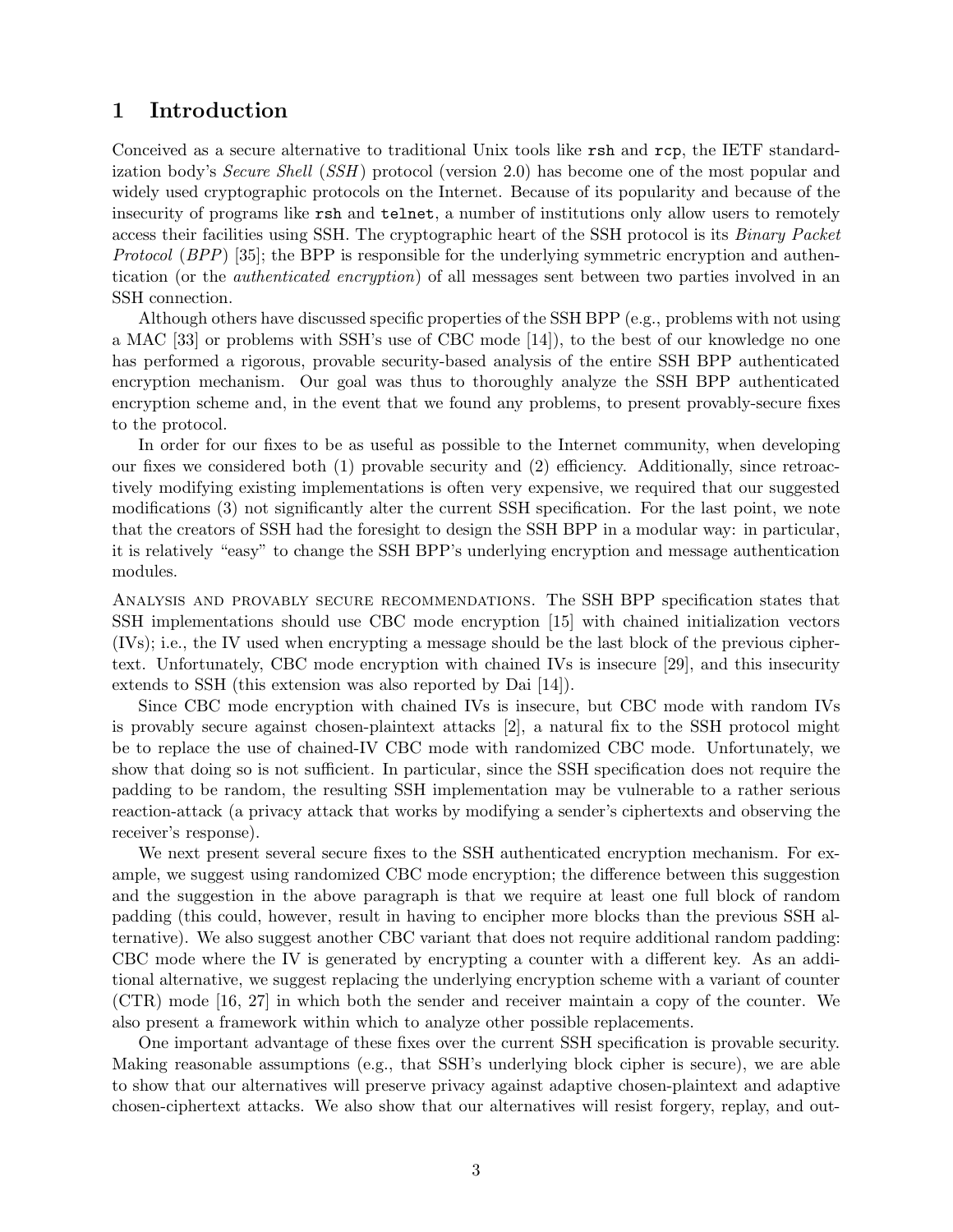of-order delivery attacks. Finally, we argue that our alternatives, and especially the latter two, also satisfy the other two requirements listed above, namely efficiency and ease of modification. We also note that our CTR mode construction addresses the concerns with CTR mode raised in [10].

THEORETICAL CONTRIBUTIONS. The previous notions of privacy  $[2]$  and integrity  $[23, 6]$  for authenticated encryption schemes only address encryption schemes with stateless decryption algorithms. The SSH BPP decryption algorithm is, however, stateful. Motivated by a desire to analyze the SSH BPP authenticated encryption scheme, and by the desire to capture the potential "power" of stateful decryption algorithms, we extend the previous notions of privacy and integrity to encryption schemes with stateful decryption algorithms. The aforementioned "power" refers to the fact that if a scheme meets our new notions of security, then, in addition to satisfying the existing notions of privacy [2] and integrity [23, 6], the scheme will be secure against replay attacks and out-of-order delivery attacks — attacks not captured under the previous models.

One alternative approach to our analysis would have been to model the SSH BPP as a "secure channel" (as defined in [12] and characterized in [28]) since the notion of secure channels can be applied to encryption schemes with stateful decryption algorithms. We point out that the combination of our notions is stronger than the notion of secure channels: combining a secure key agreement protocol with an authenticated encryption scheme that meets both of our notions will yield a secure channel. Consequently, since our fixes to the SSH BPP provably meet our strong notions, the resulting SSH BPP is also a secure channel.

We acknowledge that one potential disadvantage of our new notions of security is that they may be "too strong" for some applications: some applications may not require the strength associated with our notions (see [12, 25] for reasons). For those applications, the notion of a secure channel might be more appropriate. Our notions are, however, more appropriate for applications like SSH that do require a higher level of protection such as protection against out-of-order delivery attacks. Finally, we note that side-channel attacks such as those exploiting information leaked through the length of packets or the interval of time between packets (e.g., [32, 13]) are not captured by our security models nor any other provable security models that we are aware of.

Overview. After describing the SSH Binary Packet Protocol in Section 2, we present a simple attack against the current SSH specification in Section 3. In Section 4, we show that "fixing" the SSH BPP in the natural way may result in an insecure protocol. Motivated by the lessons we learned from Sections 3 and 4, we then present provably-secure fixes to the SSH Binary Packet Protocol Section 5. In Sections 6–8 we present our provable security results. Finally, in Section 9, we discuss our results and make recommendations to the SSH and applied cryptographic communities. We discuss the significance of our earlier attacks and the advantages and disadvantages of switching to our proposed modifications. We also discuss the possibility of changing the SSH BPP from an "Encrypt-and-MAC-based" construction to an "Encrypt-then-MAC-based" construction and the possibility of modifying SSH to use a dedicated authenticated encryption scheme such as XCBC [18] or OCB [31].

BACKGROUND AND RELATED WORK. An *authenticated encryption scheme* is a scheme designed to provide both privacy and integrity. From an API perspective, a symmetric authenticated encryption scheme is equivalent to an encryption scheme except that the decryption algorithm can return a special error code. There are two types of authenticated encryption schemes: dedicated constructions (e.g., RPC [23], XCBC [18], IACBC [22], and OCB [31]) and generic composition constructions, so named because they use standard encryption and message authentication schemes as "black boxes." Analysis of the latter class was initiated in [6, 25]. The schemes of SSH, SSL and IPsec fall in this class. The idea of modeling data formats via encoding schemes that we use here was introduced in [7]. An et al. [1] consider generic composition in the asymmetric setting and in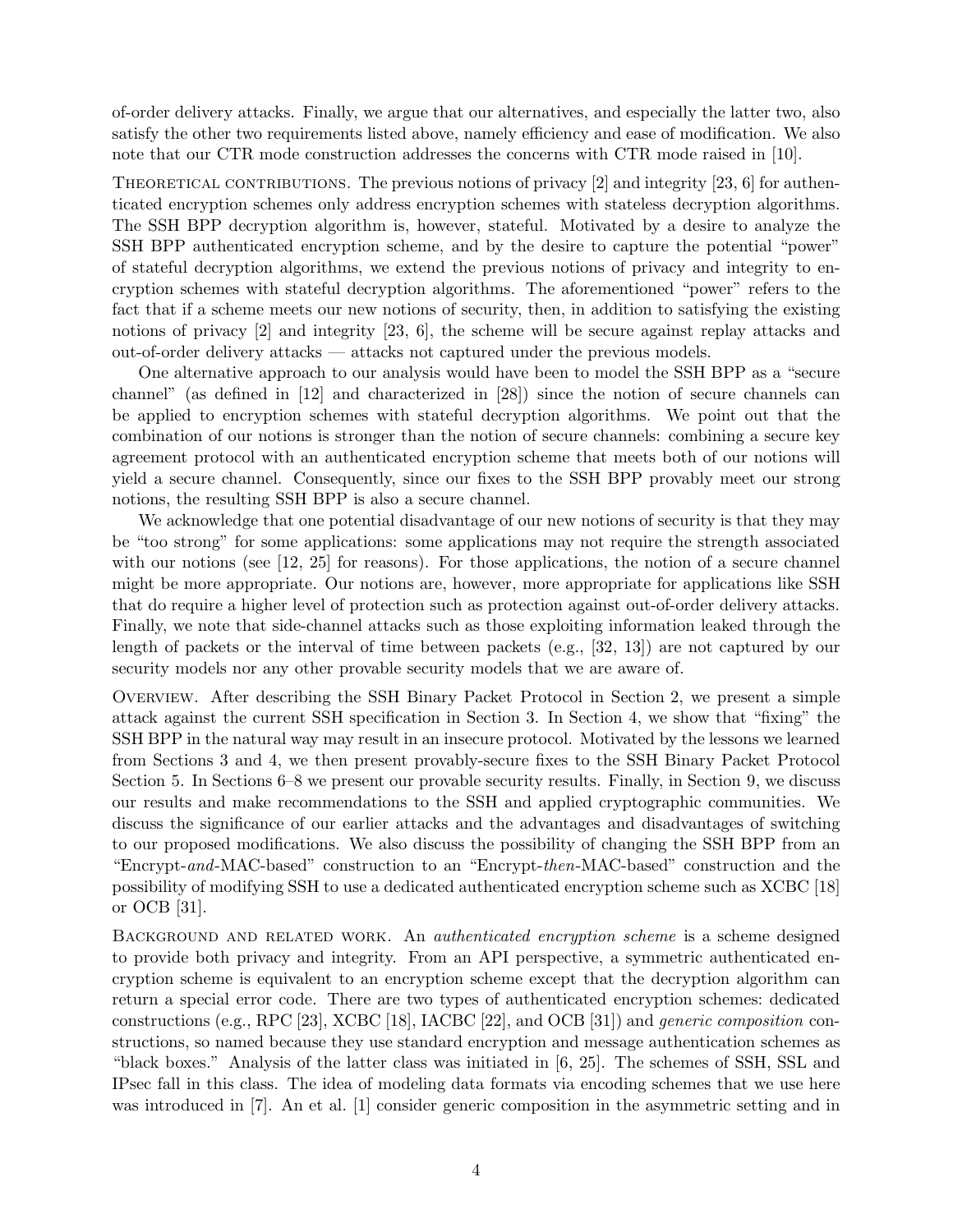

Figure 1: The SSH authenticated encryption scheme. See Section 2 for details.

particular obtain results about the security of the transform which splits a message into two submessages via a commitment scheme, signs one of the sub-messages and encrypts the other. In [17], Dodis and An consider methods of constructing authenticated encryption schemes for long messages from concealment schemes and authenticated encryption schemes for short messages. Whiting et al. [34], Rogaway [30], Bellare et al. [8], and Kohno et al. [24] consider authenticated encryption schemes that can authenticate more data than they encrypt.

History. An extended abstract of this paper appeared as [4]. We have published an Internet-Draft [5], within the IETF Secure Shell working group, based on the results of this research.

## 2 The SSH Binary Packet Protocol

The SSH Binary Packet Protocol [35] is responsible for encrypting and authenticating all messages between two parties involved in an SSH session. Before beginning the authenticated encryption portion of an SSH session, a client and a server first agree upon a set of shared symmetric keys (a different set for each direction of a connection). The client and the server also agree upon which encryption and message authentication schemes they wish to use. All of the encryption schemes recommended by [35] are based on CBC mode encryption [15], and all of the recommended message authentication schemes are based on HMAC [26].

The SSH authenticated encryption scheme works as shown in Figure 1. Given a *payload* message (in octets), the SSH BPP encodes that message into an encoded packet consisting of the following fields: a four-octet packet length field containing the length of the remaining encoded packet (in octets), a one-octet padding length field, the payload message, and (possibly random) padding. The length of the total packet must be a multiple of the underlying block cipher's block length, and the padding must be at least four octets long. Although the SSH specification allows up to 255 octets of padding per encoded packet, both implementations that we evaluated (openssh-2.9p2 and SSH Communications' ssh-3.0.1) use the minimum padding necessary. The resulting ciphertext is the concatenation of the encryption of the above encoded packet and the MAC of the above encoded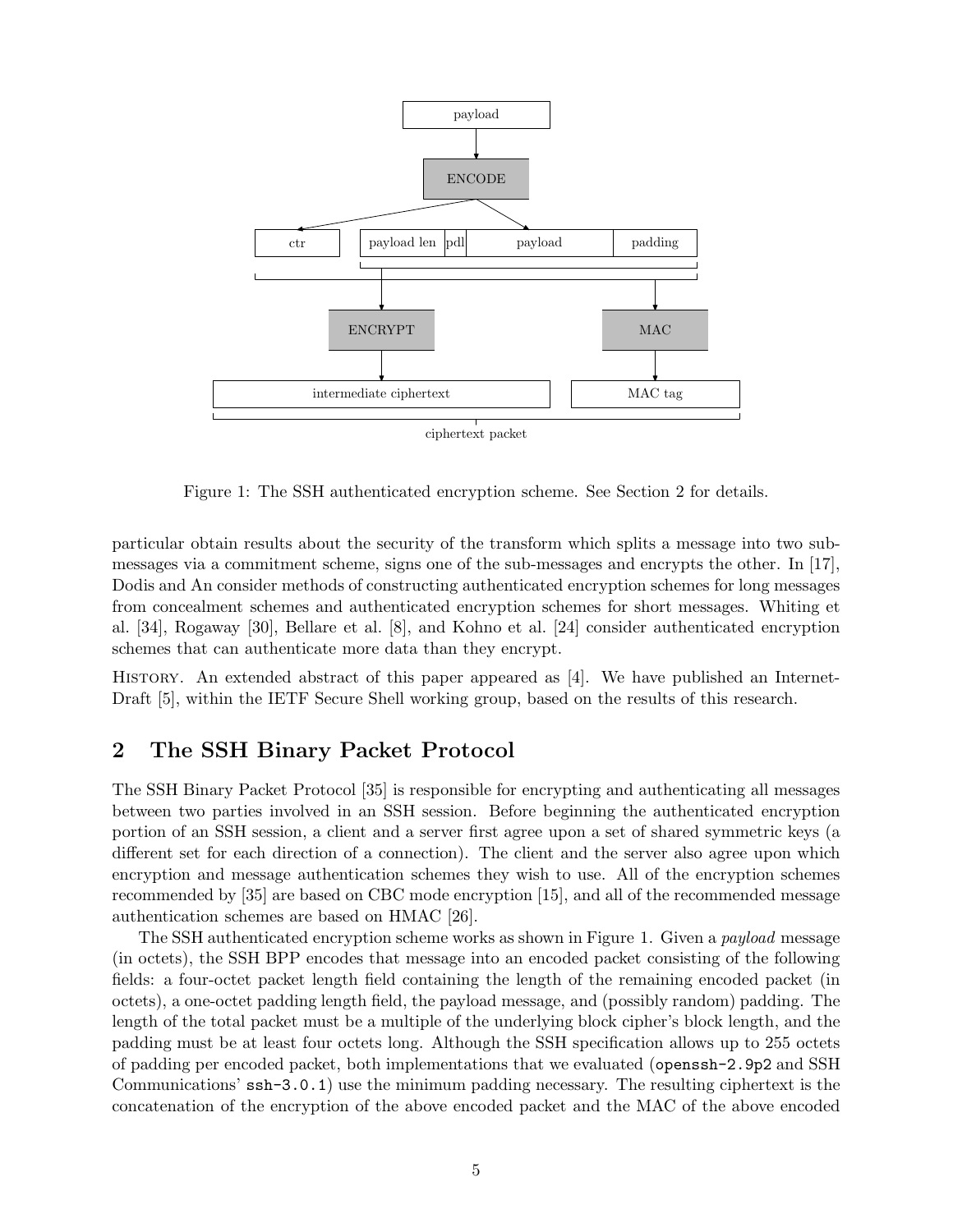packet prepended with a 32-bit counter. In the following discussions, we try to make clear whether we are referring to the *intermediate ciphertext* output by the underlying encryption scheme or the ciphertext packet (the concatenation of the intermediate ciphertext and the MAC tag) output by the SSH BPP.

Decryption is defined in a natural way: the receiver first decrypts the intermediate ciphertext portion of a ciphertext to get an encoded packet. The receiver then prepends a 32-bit counter (which it also maintains) to the encoded packet and determines whether the received MAC tag is valid. If so, the decryptor removes the payload from the encoded packet and delivers the payload to the user (or a higher-level protocol). If the MAC verification fails, the connection is terminated.

The SSH specification recommends the use of CBC mode with inter-packet chaining. This means that, when encrypting an encoded payload, the sender uses as the initialization vector (IV) either the last block of the immediately preceding ciphertext or, when encrypting the first message, an IV computed during the SSH key agreement protocol. We refer to the current instantiation of the SSH protocol as SSH-IPC, or SSH with inter-packet chaining.

## 3 Attack Against the Standard Implementation of SSH

There is a simple attack against SSH-IPC; this attack was also recently reported in [14]. The problem with SSH-IPC is that an attacker will know the IV for the next message to be encrypted before the next message is actually encrypted. This means that if an attacker can control the entire first block of the input into SSH-IPC's underlying CBC encryption scheme, it will be able to control the corresponding input to the underlying block cipher. Since a block cipher is deterministic, an attacker could use this to glean information about a previously encrypted message (by looking to see if some value was ever the input to a previous block cipher invocation).

We describe the attack in slightly more detail. We assume for now that an adversary can control the entire first block of an encoded packet. Suppose that an adversary has a guess  $G$  of the first encoded block of the *i*th packet, and let  $C_1$  be the last CBC block of the  $i - 1$ st intermediate ciphertext. Since we are considering SSH-IPC, the block  $C_1$  was used as the IV when encrypting the *i*th packet. Let  $C_2$  be the first block of the *i*th ciphertext. And let  $C_3$  be the last CBC block of the underlying ciphertext the user just output (i.e., the user will use  $C_3$  as its next IV). If the adversary is able to force the user to encrypt the block  $C_1 \oplus C_3 \oplus G$ , where  $\oplus$  is the XOR operation, and if the resulting block is  $C_2$ , the adversary knows its guess of for G was correct; otherwise the adversary knows its guess was incorrect.

A small complication arises when mounting this attack against SSH-IPC because the attacker cannot control the entire first block of an encoded message (because the first 40 bits of an encoded packet contain metadata). This means that an attacker may not be able to force a user's underlying CBC scheme to encrypt the block  $C_1 \oplus C_3 \oplus G$ . An attacker will, however, be able to mount this attack if  $C_1$  and  $C_3$  are identical in the bits that the attacker cannot control. Let l be the block length (in bits) of the underlying block cipher. Since an attacker can control approximately  $\lg(l/8)$ bits of the padding length field and approximately  $15 - \lg(l/8)$  bits of the packet length field of an encoded message (SSH implementations are only required to support packets with payloads containing less than  $2^{15}$  octets and all packets must be padded to a multiple of the block length), an attacker could mount a variant of the above attack by waiting for a collision on approximately 25 bits (but the adversary's last encryption request may be up to  $2^{15}$  octets long).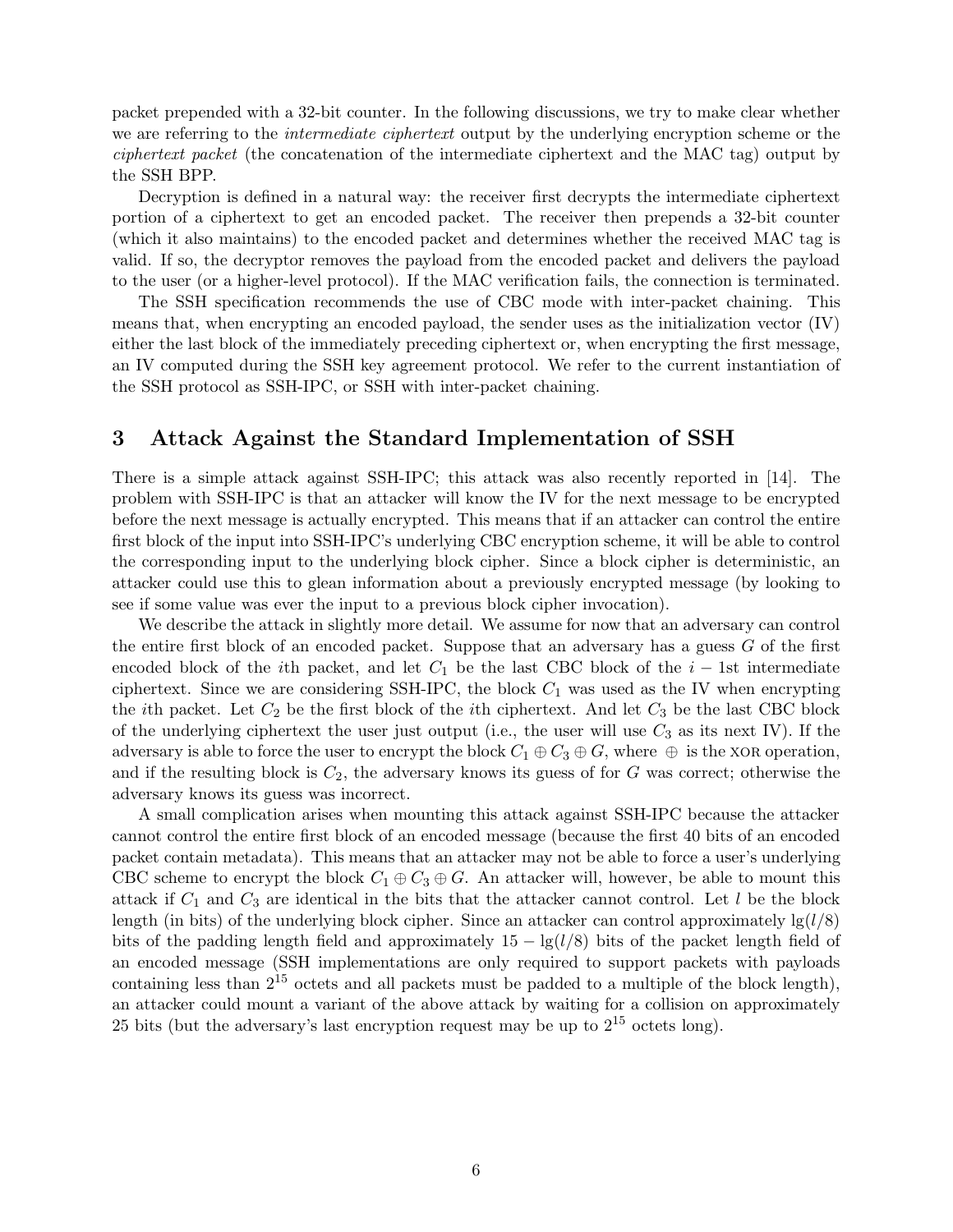## 4 Attacks Against a Natural "Fix"

The problem with SSH-IPC stems from the fact that its underlying encryption scheme is itself vulnerable to chosen-plaintext attacks. A logical fix might therefore be to replace the underlying encryption scheme with randomized CBC mode (i.e., CBC mode in which a new random IV is chosen for each message; this new IV must also be sent with the ciphertext). Randomized CBC mode was proven to resist chosen-plaintext attacks in [2]. We refer to an SSH implementation that uses randomized CBC mode as SSH-NPC, or SSH with no packet chaining.

It is possible to prove that SSH-NPC preserves privacy against chosen-plaintext attacks and integrity under a notion called "integrity of plaintexts" provided that a user does not use SSH-NPC to encrypt more than  $2^{32}$  messages with any given key. This proof holds even if the paddings used in encoded packets are not random, a situation allowed by the SSH specification. As the following attack shows, however, even though SSH-NPC with non-random padding preserves privacy against chosen-plaintexts attacks, it does not preserve privacy against chosen-ciphertext attacks.

Reaction attack against SSH-NPC. The SSH specification encourages, although does not require, implementations to use random padding. Unfortunately, when the padding value is fixed (e.g., all zeros), SSH-NPC is susceptible to an easily-mountable reaction attack. Furthermore, this attack can be made to work even when the padding values are not fixed but short and not hard to predict: an attacker can simply wait until the predicted padding values collide and then use the predicted value to successfully mount an attack. The attack we describe here is similar in spirit to Wagner's attack in [9] and to the attacks in [25, 33]. We note that the term "reaction attack" comes from [21].

The attack proceeds roughly as follows: an attacker intercepts (and prevents the delivery of) two ciphertexts sent by one party involved in an SSH connection. The adversary then makes a guess about the relationship between the two plaintexts corresponding to the two intercepted ciphertexts. The adversary then uses that guess and those two ciphertexts to create a new "ciphertext," which the adversary then sends to the other party involved in the SSH session. Recall that if the second party does not accept the doctored ciphertext, the connection will be terminated. Thus, by observing the second party's reaction, an adversary will learn whether its guess was correct. Intuitively, this attack works because an attacker can modify the ciphertext in such a way that if its guess was correct, the ciphertext that the second party receives will verify. If its guess was incorrect, with high probability the ciphertext will not verify.

We now describe the attack in more detail. As before, let  $\oplus$  denote the xore operation, let  $\parallel$  denote the concatenation of two strings, and let l denote the block length (in bits) of the block cipher that SSH-NPC uses in CBC mode. Suppose a user uses SSH-NPC to encrypt two equallength messages  $M_1$  and  $M_2$  with lengths at most  $l - 40$  (or messages that are identical after their  $l - 40$ -th bit). For simplicity of exposition, let us assume that the two messages are exactly  $l - 40$ bits long. Let  $P_{11}$  and  $P_{12}$  be the first and the second block of the encoded packet corresponding to the payload  $M_1$ , respectively. Similarly, let  $P_{21}$  and  $P_{22}$  be the first and the second block of the encoded packets corresponding to  $M_2$ , respectively. The blocks  $P_{11}$  and  $P_{21}$  correspond to the packet length, the padding length, and the payload fields of the two encoded packets, and the blocks  $P_{12}$  and  $P_{22}$  correspond to the padding fields. Since we are assuming fixed padding (such as padding with all zeros), the padding blocks  $P_{12}$  and  $P_{22}$  will be equal.

When SSH-NPC's underlying CBC mode encryption scheme encrypts the first encoded packet  $P_{11}||P_{12}$ , it will generate a ciphertext  $\sigma_1 = C_{10}||C_{11}||C_{12}$ ; SSH-NPC's underlying MAC will also generate a tag  $\tau_1$  (the MAC being computed over the concatenation of a counter and  $P_{11}||P_{12}$ ). Similarly, SSH-NPC will generate the CBC ciphertext  $C_{20}||C_{21}||C_{22}$  and the MAC tag  $\tau_2$  for the encoded packet  $P_{21}||P_{22}$ . The two blocks  $C_{10}$  and  $C_{20}$  correspond to the underlying CBC mode's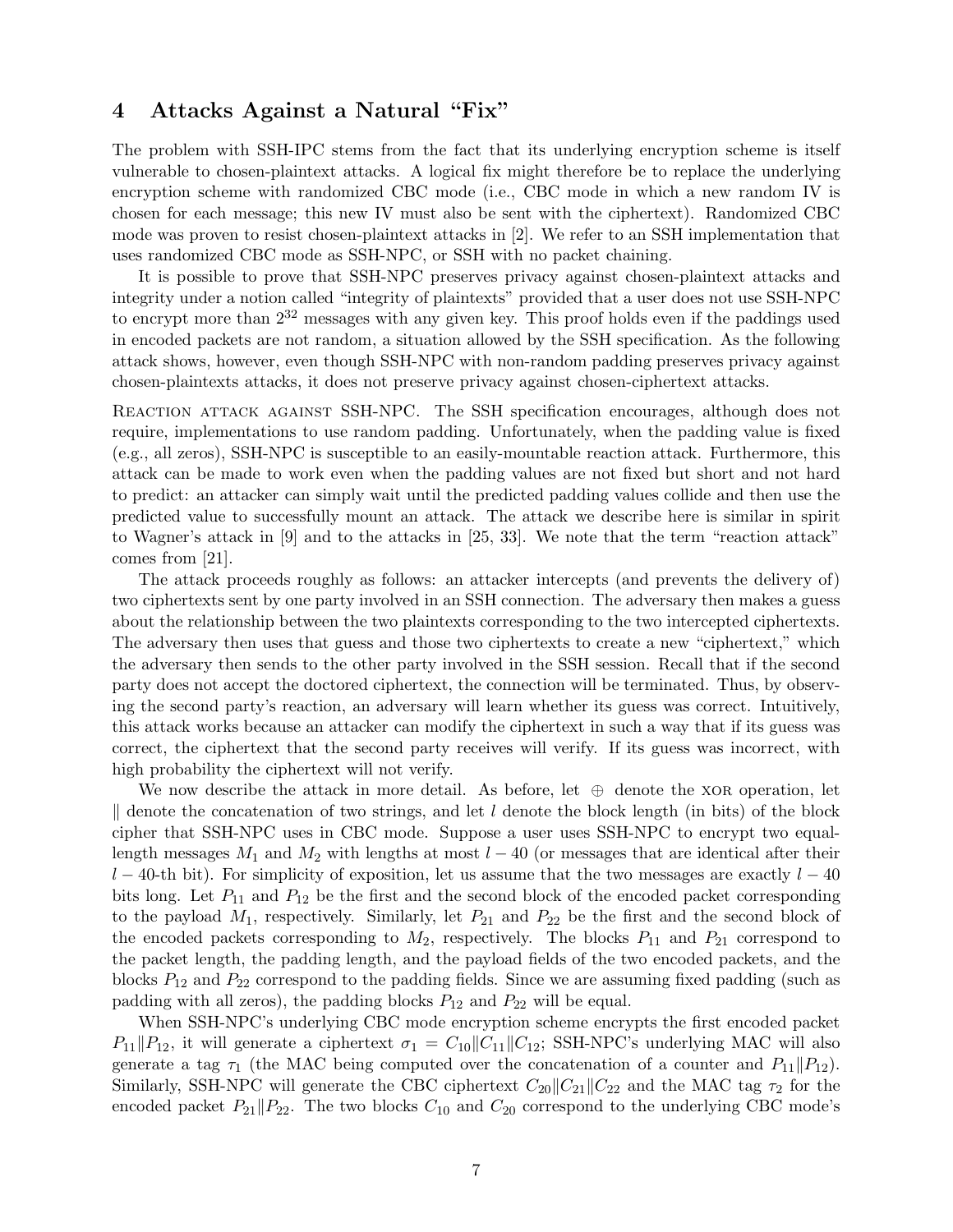random initialization vectors.

Now assume that the receiver has not yet received the two ciphertexts corresponding to  $M_1$ and  $M_2$ . In particular, this means that the recipient's counter is identical to the counter that the sender used when she encrypted the first message. Suppose that the attacker knows either  $M_1$  or  $M_2$  and wants to verify a guess of the other or that the attacker wants to verify a guess of the relationship between  $M_1$  and  $M_2$ . Let X be the value  $P_{11} \oplus P_{21} \oplus C_{20}$ . The attacker then asks the receiver to decrypt the message  $X||C_{21}||C_{22}||\tau_1$ . Now recall that the blocks  $P_{11}$  and  $P_{21}$  both begin with the same 40 bits of header information and that they respectively end in  $M_1$  and  $M_2$ . Thus, if the attacker's guess is correct, then  $X||C_{21}||C_{22}$  will decrypt, via SSH-NPC's underlying CBC scheme, to  $P_{11}$   $P_{12}$ , the MAC tag  $\tau_1$  will verify, and the decryptor will accept the message. However, if the attacker's guess is incorrect,  $X||C_{21}||C_{22}$  will not decrypt to  $P_{11}||P_{12}$ , the tag  $\tau_1$ will not verify (unless the attacker also succeeds in breaking the security of the underlying MAC scheme), and the SSH-NPC connection will terminate. The adversary, by watching the recipients reaction, therefore learns information about the plaintexts the sender is encrypting.

There are two aspects of this attack that make it easy to mount. First, this attack only requires modifying encrypted packets; no chosen-plaintexts are required. Second, an attacker can learn whether its guess is correct simply by watching the recipient's response. These observations mean that all an attacker needs to perform this attack is the ability to monitor, prevent the delivery of, and inject messages in the encrypted communications between two parties. Similar to Wagner's attack in [9], this attack can be used to (among other things) infer the characters that a user types over an interactive SSH-NPC session. Of course, once the attacker makes an incorrect guess, SSH-NPC terminates the connection. Nonetheless, an attacker might still be able to repeat its attack after the user begins a new session.

Information leakage, replay, and out-of-order delivery attacks. Although the SSH draft suggests that an SSH session rekey after every gigabyte of transmitted data, doing so is not required. We caution that if an SSH-NPC (or SSH-IPC) session is not rekeyed frequently enough, then the session will be vulnerable to a number of other attacks. Recall that the SSH binary packet protocol includes a 32-bit counter in each message to be MACed. These attacks make use of the fact that if the SSH connection is not rekeyed frequently enough, then the counter will begin to repeat.

The simple observation exploited by the information leakage attack is the following. Recall that SSH generates each MAC using the encoded payload prepended with a counter as an input and then appends the MAC to the intermediate ciphertext to generate a ciphertext packet. As a result, if the underlying MAC algorithm is stateless and deterministic (which many MACs are), then allowing the counter to repeat will leak information about a user's plaintexts (through the MAC). We present the attacks in more details for completeness. Suppose that the underlying message authentication scheme is stateless and deterministic and that the padding is some fixed value. Suppose that an attacker A sees a ciphertext with a MAC tag  $\tau$  and suspects that the underlying payload is M. To verify its guess, A waits for the sender to encrypt  $2^{32} - 1$  more packets and then requests the sender to encrypt the payload M. Let  $\tau'$  be the MAC tag returned in response to the request. If A's guess is correct, then  $\tau'$  will equal  $\tau$ . Otherwise  $\tau' \neq \tau$  with very high probability. The attack can also be used to break the privacy of SSH-NPC when SSH-NPC uses random padding. In particular, if the first  $2^{32}$  messages that a user tags result in encoded packets that use the minimum 4 octets of random padding, then an attacker capable of forcing a user to tag an additional  $2^{32}$  chosen-plaintexts will be able to learn information about the user's initial  $2^{32}$  messages. The property used in this attack, namely that tagging with a deterministic MAC leaks information about plaintexts, was also exploited by [6] and [25].

If the counter is allowed to repeat, SSH-NPC also becomes vulnerable to replay attacks and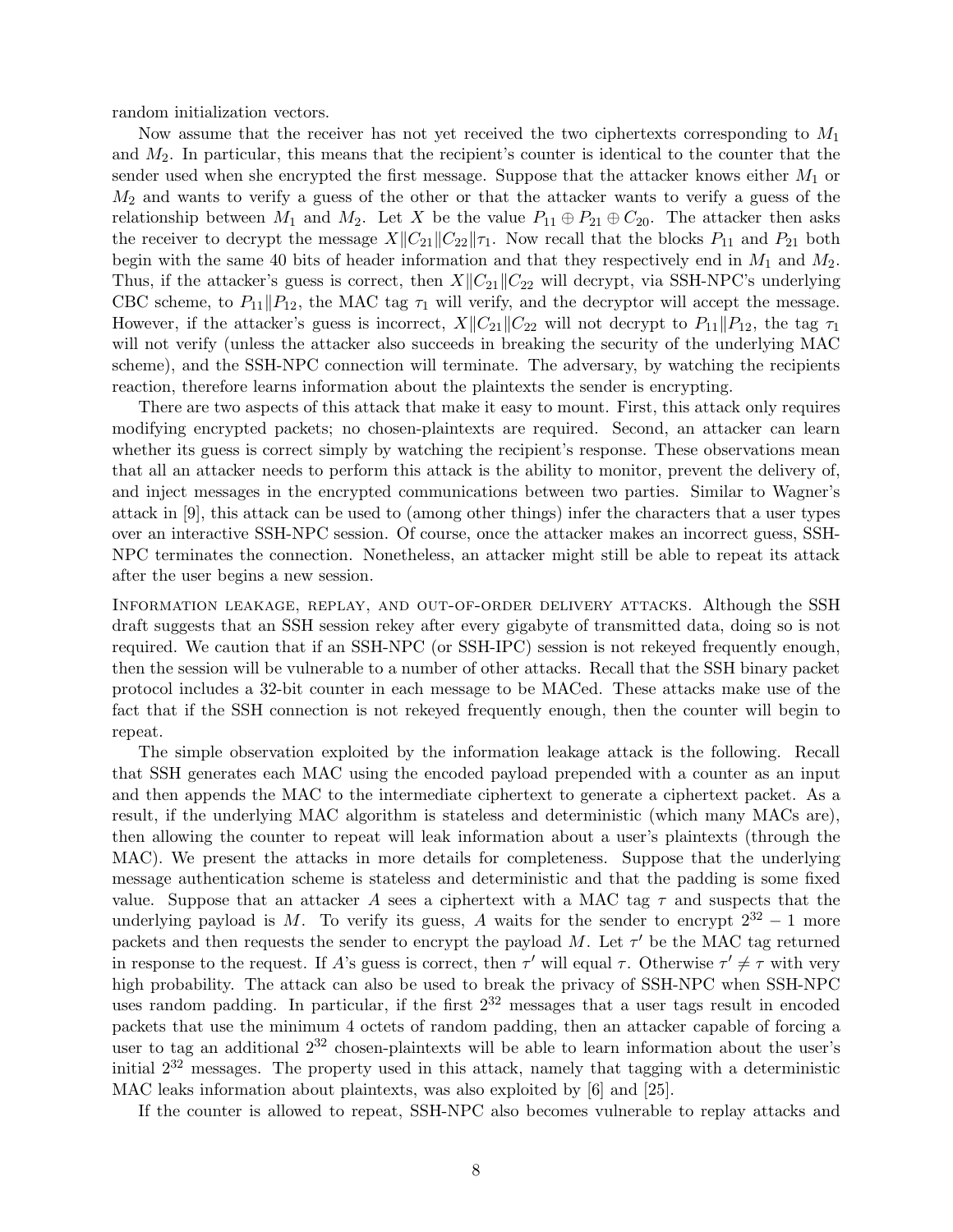out-of-order delivery attacks. For replay attacks, once the receiver has decrypted  $2^{32}$  messages, an attacker will be able to convince the receiver to re-accept a previously received message. For out-of-order delivery attacks, after the sender has encrypted more that  $2^{32}$  messages, an attacker will be able to modify the order in which the messages are decrypted.

# 5 Secure Fixes to SSH

We now briefly describe our new SSH instantiations. We show in Section 6 that these new alternatives provably meet our strongest notions of security. That is, assuming that these fixes are not used to encrypt more than  $2^{32}$  packets between rekeying, these new constructions will resist chosen-plaintext and chosen-ciphertext privacy attacks as well as forgery, replay, and out-of-order delivery attacks. Security above  $2^{32}$  is not guaranteed because, after  $2^{32}$  packets are encrypted, the SSH BPP's 32-bit internal counter will begin to wrap. We will compare these instantiations of SSH to others and discuss additional possible modifications, including extending the length of SSH's internal counter, in Section 9.

SSH via randomized CBC mode with random padding: SSH-\$NPC. Recall that the attack against SSH-NPC involves creating a new intermediate ciphertext that would decrypt to an encoded packet that the user previously encrypted (assuming the attacker's guess was correct). With this in mind, we propose a provably secure SSH instantiation (SSH-\$NPC) that uses randomized CBC mode for the underlying encryption scheme and that requires that encoded packets use random padding. We require that the random padding be chosen anew for each encryption and that the random padding occupy at least one full block of the encoded packet. This conforms to the current SSH specification since the latter allows padding up to 255 octets.

The intuition behind the security of this alternative and the reason that this alternative resists the attack in Section 4 is the following. Since the random padding is not sent in the clear, an attacker will not know what the random padding is and will not be able to forge a ciphertext that will decrypt to that previously encoded message (with the same random padding). Furthermore, any other attack against SSH-\$NPC would translate into an attack against the underlying CBC mode encryption scheme, the underlying MAC, the encoding scheme, or the underlying block cipher.

SSH via CBC mode with CTR generated IVs: SSH-CTRIV-CBC. Instead of using CBC mode with a random IV, it is also possible to generate a "random-looking" IV by encrypting a counter with a different key; we call this alternative SSH-CTRIV-CBC. Unlike SSH-\$NPC, for SSH-CTRIV-CBC we do not require a full block of padding and we do not require the padding to be random. The reason we do not require random padding for this alternative is because the decryptor is stateful and that any modification to an underlying CBC ciphertext will, with probability 1, change the encoded packet. This alternative is more attractive than SSH-\$NPC because it does not increase the size of ciphertexts compared to SSH-IPC (but it does require one additional block cipher application compared to SSH-IPC).

SSH via CTR mode with stateful decryption: SSH-CTR. SSH-CTR uses standard CTR mode as the underlying encryption scheme with one modification: both the sender and the receiver maintain the counters themselves, rather than transmitting them as part of the ciphertexts. We refer to this variant of CTR mode as *CTR mode with stateful decryption*. We point out that this CTR mode variant offers the same level of chosen-plaintext privacy as standard CTR mode, the security of which was shown in [2]. As with SSH-CTRIV-CBC, SSH-CTR does not require additional padding and does not require the padding to be random. Furthermore, unlike SSH- \$NPC and SSH-CTRIV-CBC, SSH-CTR requires the same number of block cipher invocations as SSH-IPC.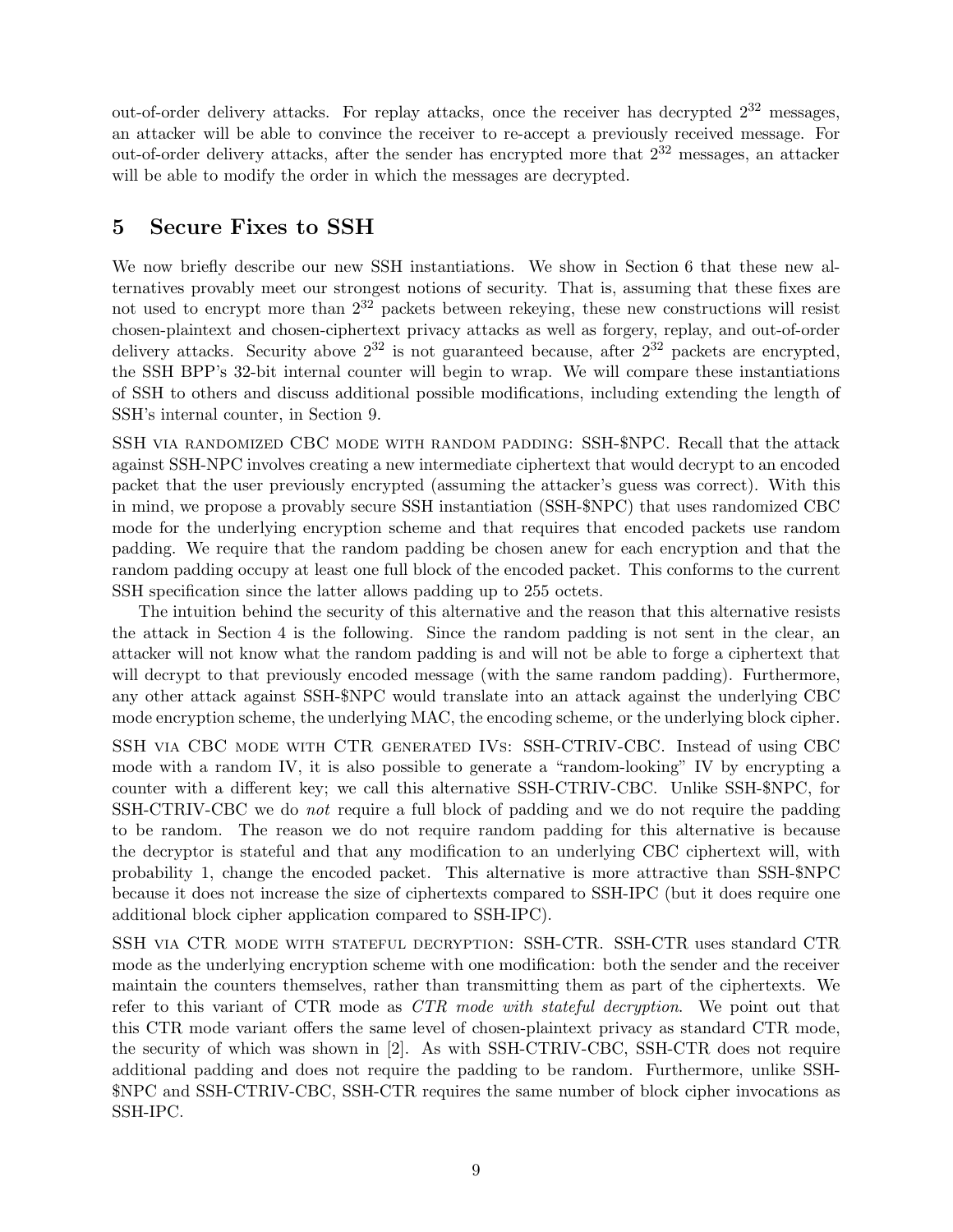Other possibilities. There are numerous other possible fixes to the SSH BPP. Rather than enumerate all possible fixes to the SSH BPP, in Sections 6–8 we discuss how one can use our general proof techniques to prove the security of other fixes (assuming, of course, that the other fixes are indeed secure). For example, another fix of interest might be SSH-EIV-CBC, or SSH where the underlying encryption scheme is replaced by a CBC variant in which the IV is the encipherment of the last block of the previous ciphertext.

## 6 Provable Security Results: Preliminaries

PRACTICE-ORIENTED PROVABLE SECURITY. Reduction-based provable security was first introduced by Goldwasser and Micali in [20]. It encompasses both the design and the analysis of cryptographic constructs. In this approach, one designs a construct based on computationally hard problems such as factoring large composite integers. These hard problems are treated as atomic primitives whose computational hardness the security of the desired construct is based upon. Before the construct can be analyzed, however, one must determine what it means for it to be considered "secure." This requires precisely defined *security definitions* and *adversary models*. The former should capture the security objectives that the construct is to achieve while the latter should capture the settings in which adversaries operate. The goal here is to capture the settings in which the construct will be deployed in the real-world.

Once security definitions and adversary models are determined, one "proves" security of the desired construct via a *reduction* from the hardness of the underlying primitives, similar to the way one reduces SAT to a problem to prove that the problem is NP-complete. The term "proves" is in quotes here because, in effect, one does not prove that a construct is secure in this approach. Rather, one provides a reduction of the security of the construct from that of its underlying primitives. This technique allows us to arrive at a powerful conclusion: the only way to defeat the desired construct in the prescribed models is to break the underlying primitives. Thus, as long as the primitives are unbroken, we know that the construct is secure under the prescribed security definitions and adversary models.

Our application of provable security in this paper is also practice-oriented in that we provide concrete bounds for our reductions. This approach, which was introduced in [3], allows practitioners to quantitatively determine the security of the construct. For example, they can use the best, currently known attack against the underlying primitives such as AES and derive the upper bound on the insecurity of the construct in question. We note, however, that for simplicity we do not provide exact bounds in this paper but simply state roughly how the resources for breaking the construct and those for breaking the underlying primitives compare. In most cases, they are equal. In other cases, they can be easily determined by looking at the expansion between a payload message and its encoded packet.

Analyzing SSH via a new paradigm. An SSH ciphertext is the concatenation of the encryption and the MAC of (some encodings of) an underlying payload message. At first glance, this seems to fall into the "Encrypt-and-MAC" method of composing an encryption scheme with a MAC scheme: to encrypt a message  $M$ , apply the encryption algorithm to  $M$  and the tag generation algorithm to M, then concatenate the resulting strings to produce the final ciphertext to be transmitted. As pointed out in [6, 25], this particular composition method is not generically secure: security under standard notions of the encryption and MAC schemes used as building blocks under this composition method is not enough to guarantee the privacy of the payload. Naturally, this raises a question regarding the security of SSH.

We show here that, with an appropriate encoding method, such as the method used in SSH,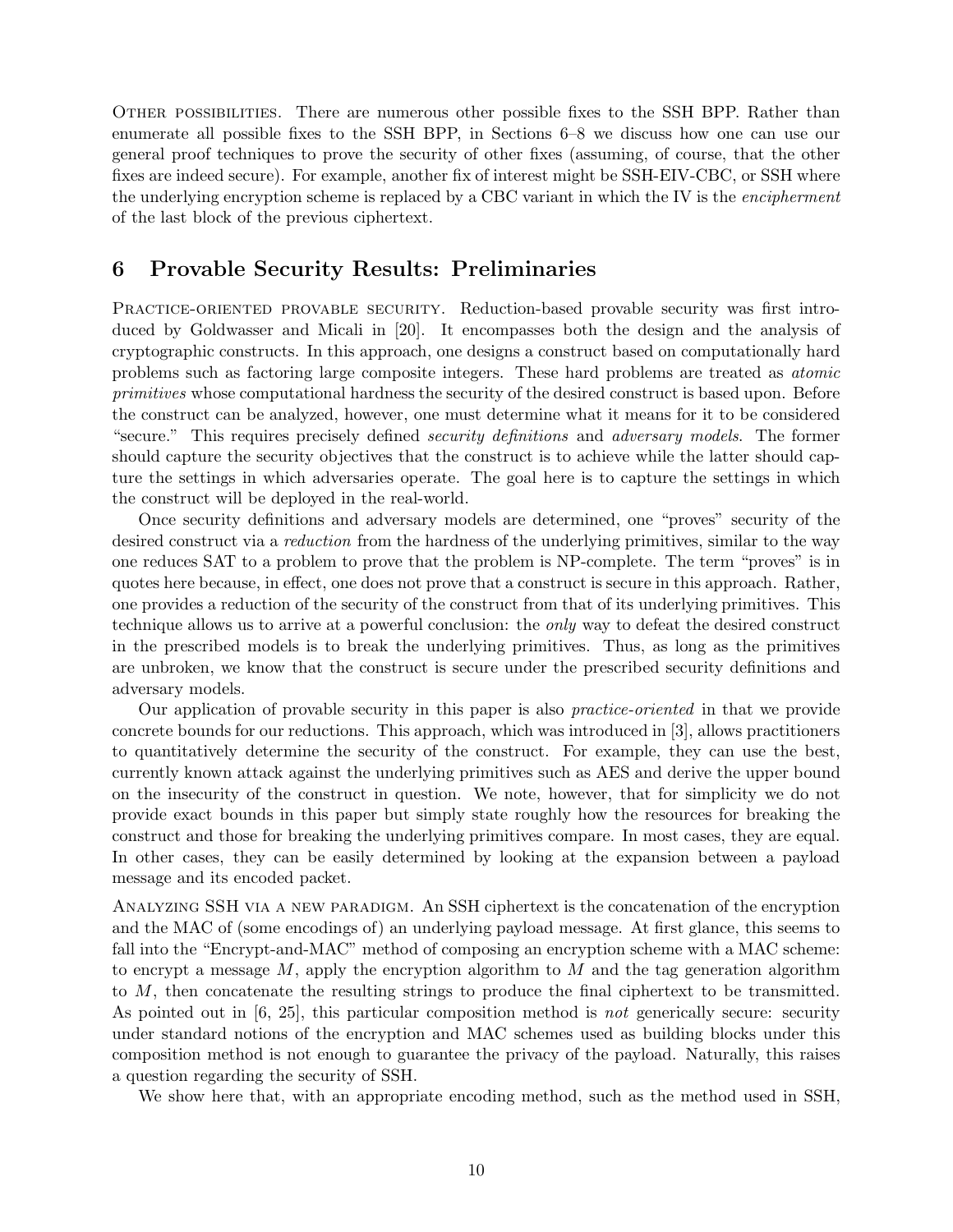an Encode-then-E&M scheme can actually be made secure. In fact, our analysis models SSH more generally as an authenticated encryption scheme constructed via a paradigm we call Encode-then- $EEM$ : to encrypt a message, first encode it (as SSH does), then encrypt and MAC the encoded packets. Our analysis was done in a general way in order to ensure that that the definitions and techniques we developed will be useful to the evaluators of other SSH-like schemes.

As described in Section 2, an SSH BPP encoded message (for encryption) consists of a packet length field, a padding length field, payload data, and padding. An encoded message (for MACing) is identical to an encoded message for encryption except that it is prepended with a 32-bit counter.

### 6.1 Definitions

NOTATION. If x and y are strings, then |x| denotes the length of x in bits and x||y denotes their concatenation. If i is a non-negative integer, then  $\langle i \rangle_l$  denotes the unsigned l-bit binary representation of i. The empty string is denoted  $\varepsilon$ . When we say an algorithm is stateful, we mean that it uses and updates its state and that the entity executing it maintains the state between invocations. Let  $\varepsilon$  denote the initial state of any (stateful or stateless) algorithm. If f is a randomized (resp., deterministic) algorithm, then  $x \stackrel{R}{\leftarrow} f(y)$  (resp.,  $x \leftarrow f(y)$ ) denotes the process of running f on input y and assigning the result to x. If A is a program,  $A \Leftarrow x$  means "return the value x to A."

ENCRYPTION SCHEMES WITH STATEFUL DECRYPTION. As usual a *symmetric encryption scheme* or *authenticated encryption scheme*  $\mathcal{SE} = (\mathcal{K}, \mathcal{E}, \mathcal{D})$  consists of three algorithms. The randomized key generation algorithm returns a key  $K$ . The encryption algorithm, which may be both randomized and stateful, takes key K and a plaintext and returns a ciphertext. Motivated by SSH, the novel feature here is that the decryption algorithm may also be stateful (but not randomized); the decryption algorithm takes key  $K$  and a ciphertext and returns either a plaintext or a special symbol ⊥ indicating failure.

Consider the interaction between an encryptor and a decryptor. If, at any point in time, the sequence of inputs to the decryptor is not a prefix of the sequence of outputs of the encryptor, then we say that the encryption and decryption processes have become *out-of-sync* and refer to the decryption input at that point in time as the first *out-of-sync* input. The usual correctness condition, which said that if C is produced by encrypting M under K then decrypting C under K yields  $M$ , is replaced with a less stringent condition requiring only that decryption succeed when the encryption and decryption processes are in-sync. More precisely, the following must be true for any key K and plaintexts  $M_1, M_2, \ldots$  Suppose that both  $\mathcal{E}_K$  and  $\mathcal{D}_K$  are in their initial states. For  $i = 1, 2, \ldots$ , let  $C_i = \mathcal{E}_K(M_i)$  and let  $M'_i = \mathcal{D}_K(C_i)$ . It must be that  $M_i = M'_i$  for all i.

MESSAGE AUTHENTICATION SCHEMES. A message authentication scheme or  $MAC \mathcal{MA} = (\mathcal{K}, \mathcal{T}, \mathcal{V})$ consists of three algorithms. The randomized key generation algorithm returns a key  $K$ . The tagging algorithm, which may be both randomized and stateful, takes key  $K$  and a plaintext and returns a tag. The deterministic and stateless verification algorithm takes key  $K$ , a plaintext, and a candidate tag and returns a bit. For any key  $K$  and message  $M$ , and for any internal state of  $\mathcal{T}_K$ , we require that  $\mathcal{V}_K(M, \mathcal{T}_K(M)) = 1$ .

Encoding schemes. An "encoding" is an unkeyed transformation. We use encodings to model the process of loading a payload message into a packet for encryption and a packet for message authentication (recall that the encoded packet that the SSH BPP encrypts is slightly different than the encoded packet that the SSH BPP MACs). Syntactically, an encoding scheme  $\mathcal{EC} = (Enc, Dec)$ consists of an encoding algorithm and a decoding algorithm. The encoding algorithm Enc, which may be both randomized and stateful, takes as input a message  $M$  and returns a pair of messages  $(M_e, M_t)$ . The decoding algorithm Dec, which may also be stateful but not randomized, takes as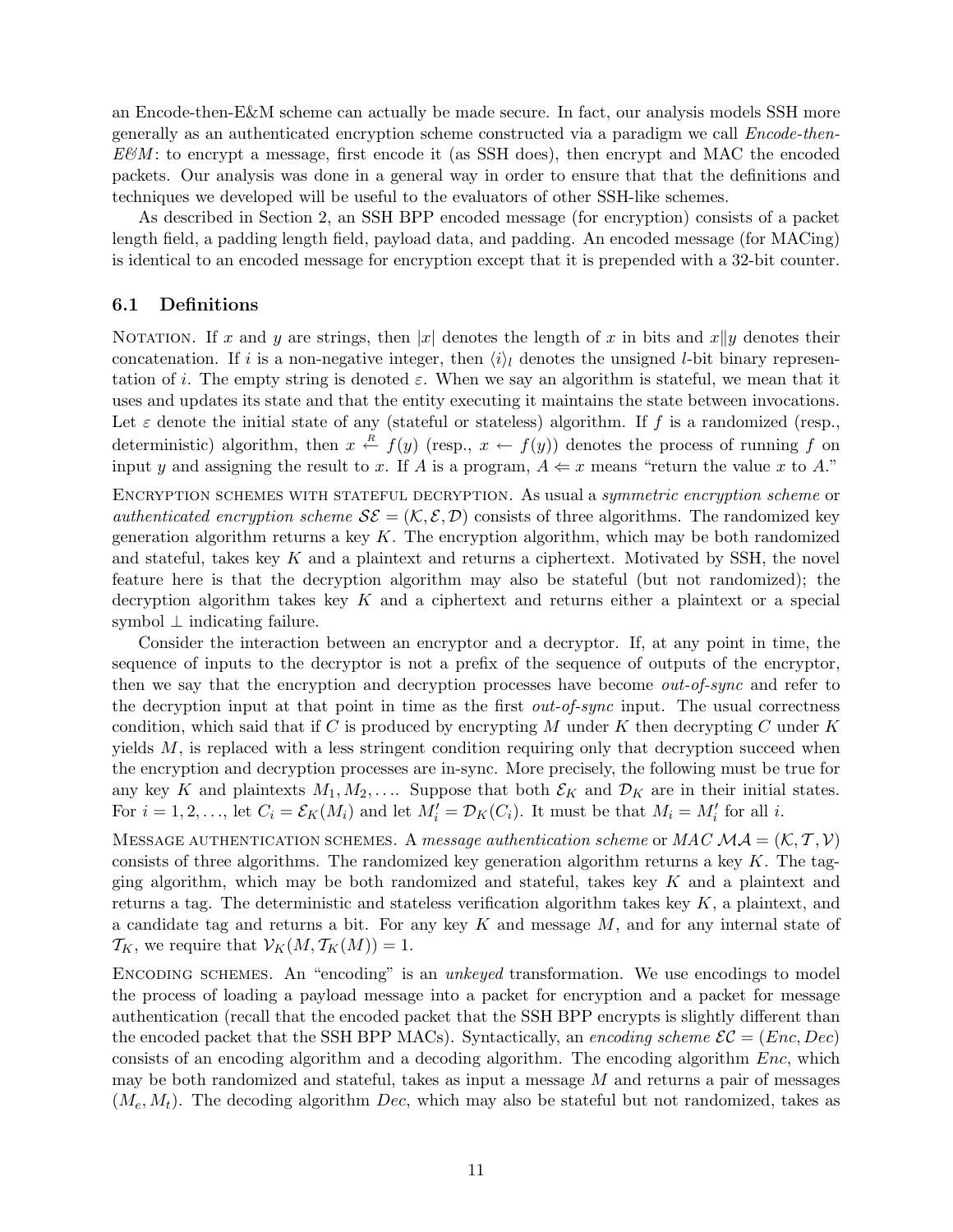input a message  $M_e$  and returns a pair of messages  $(M, M_t)$ , or  $(\perp, \perp)$  on error. The following consistency requirement must be met. Consider any two messages  $M, M'$  where  $|M| = |M'|$ . Let  $(M_e, M_t) \stackrel{R}{\leftarrow} Enc(M)$  for Enc in some state, and let  $(M'_e, M'_t) \stackrel{R}{\leftarrow} Enc(M')$  for Enc is in some (possibly different) state. We require that  $|M_e| = |M'_e|$  and  $|M_t| = |M'_t|$ . Furthermore, suppose that both *Enc* and *Dec* are in their initial states. For any sequence of messages  $M^1, M^2, \ldots$  and for  $i = 1, 2, \ldots$ , let  $(M_e^i, M_t^i) = Enc(M^i)$ , and then let  $(m^i, m_t^i) = Dec(M_e^i)$ . We require that  $M^i = m^i$ and that  $M_t^i = m_t^i$  for all i.

ENCODE-THEN-E&M PARADIGM. Now consider an encoding scheme, and let  $(M_e, M_t)$  be the encoding of some message  $M$ . To generate a ciphertext for  $M$  using the Encode-then-E&M construction, the message  $M_e$  is encrypted with an underlying encryption scheme, the message  $M_t$  is MACed with an underlying MAC algorithm, and the resulting two values (intermediate ciphertext and MAC) are concatenated to produce the final ciphertext. The composite decryption procedure is similar except the way errors (e.g., decoding problems or tag verification failures) are handled: in particular, should the composite decryption algorithm enter a new state or return to its previous state? We take the approach used in SSH whereby, if a decryption fails, the composite decryption algorithm enters a "halting state." This approach is perhaps the most intuitive since, upon detecting a chosen-ciphertext attack, the decryption algorithm prevents all subsequent ciphertexts from being decrypted. We note, however, that this also makes the decryptor vulnerable to a denial-of-service-type attack. Construction 6.1 shows the Encode-then-E&M composition method in details.

**Construction 6.1 (Encode-then-E&M)** Let  $\mathcal{EC} = (Enc, Dec), \mathcal{SE} = (K_e, \mathcal{E}, \mathcal{D})$ , and  $\mathcal{MA} =$  $(\mathcal{K}_t, \mathcal{T}, \mathcal{V})$  be encoding, encryption, and message authentication schemes with compatible message spaces (the outputs from Enc are suitable inputs to  $\mathcal E$  and T). Let all states initially be  $\varepsilon$ . We associate to these schemes a composite *Encode-then-E&M scheme*  $\overline{\mathcal{S}\mathcal{E}} = (\overline{\mathcal{K}}, \overline{\mathcal{E}}, \overline{\mathcal{D}})$  as follows:

| Algorithm $\overline{\mathcal{K}}$                                                                                | Algorithm $\overline{\mathcal{D}}_{\langle K_e, K_t \rangle}(C)$         |
|-------------------------------------------------------------------------------------------------------------------|--------------------------------------------------------------------------|
| $K_e \stackrel{R}{\leftarrow} \mathcal{K}_e$ ; $K_t \stackrel{R}{\leftarrow} \mathcal{K}_t$                       | If $st = \perp$ then return $\perp$                                      |
| Return $\langle K_e, K_t \rangle$                                                                                 | If cannot parse C then $st \leftarrow \perp$ ; return $\perp$            |
|                                                                                                                   | Parse C as $\sigma    \tau$ ; $M_e \leftarrow \mathcal{D}_{K_e}(\sigma)$ |
| Algorithm $\overline{\mathcal{E}}_{\langle K_e, K_t \rangle}(M)$<br>$(M_e, M_t) \stackrel{R}{\leftarrow} Enc(M)$  | If $M_e = \perp$ then $st \leftarrow \perp$ ; return $\perp$             |
|                                                                                                                   | $(M, M_t) \leftarrow Dec(M_e)$                                           |
|                                                                                                                   | If $M = \perp$ then $st \leftarrow \perp$ ; return $\perp$               |
| $\sigma \stackrel{R}{\leftarrow} \mathcal{E}_{K_e}(M_e)$ ; $\tau \stackrel{R}{\leftarrow} \mathcal{T}_{K_t}(M_t)$ | $v \leftarrow \mathcal{V}_{K_t}(M_t, \tau)$                              |
| $C \leftarrow \sigma    \tau$                                                                                     | If $v = 0$ then $st \leftarrow \perp$ ; return $\perp$                   |
| Return $C$                                                                                                        | Return $M$                                                               |

Although only  $\overline{\mathcal{D}}$  explicitly maintains state in the above pseudocode, the underlying encoding, encryption, and MAC schemes may also maintain state.

#### 6.2 Security Notions

Since the goal is to model schemes based on block ciphers and cryptographic hash functions, a concrete security treatment is used. We associate to any adversary a number called its "advantage" that measures its success in breaking a given scheme with respect to a given security notion. The smaller an adversary's advantage is against a given scheme, the stronger that scheme is with respect to that adversary. In discussion, take "secure" to mean that the advantage of any adversary with "practical" resources is "small." We describe the security notions here.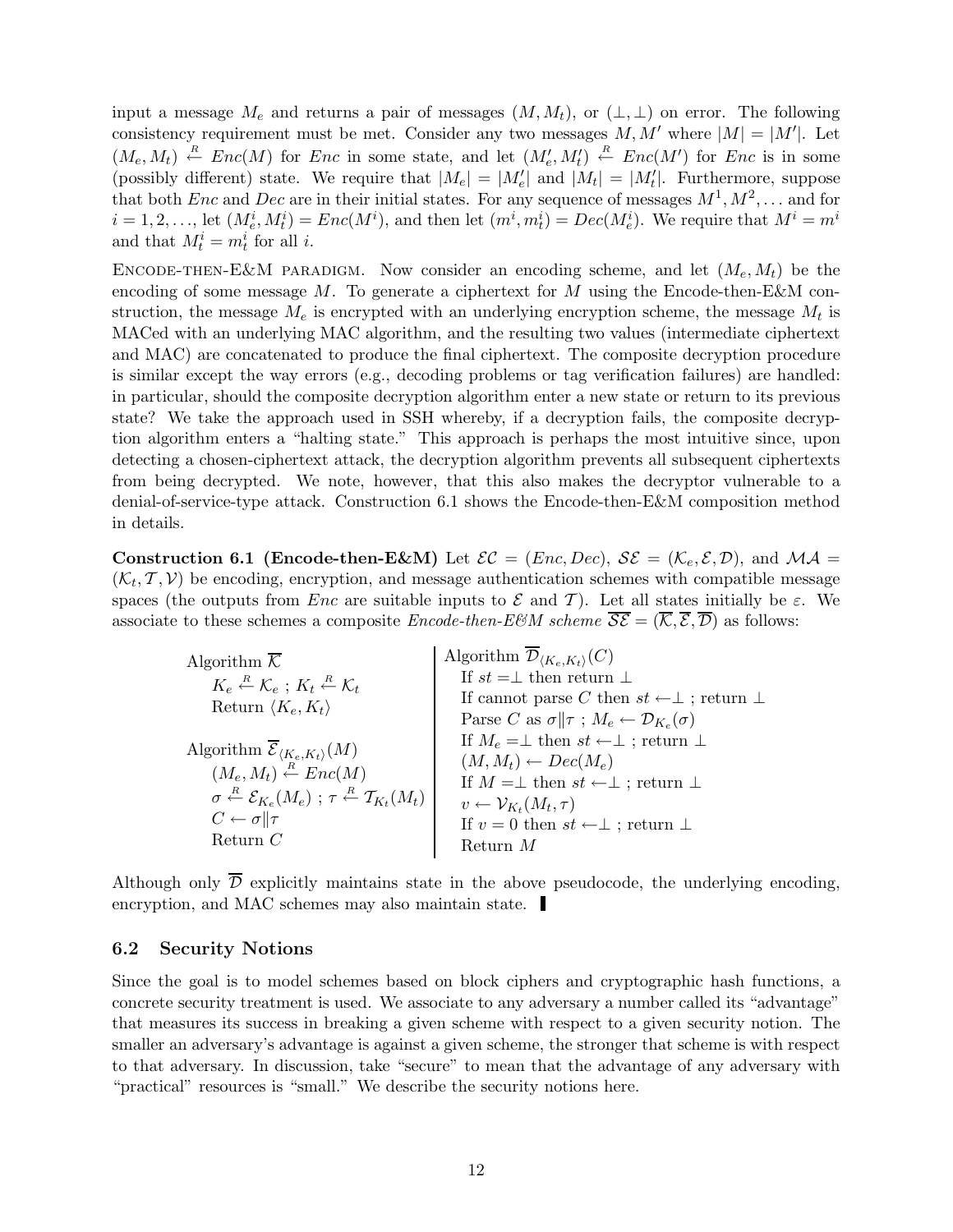SECURITY NOTIONS FOR ENCRYPTION SCHEMES WITH STATEFUL DECRYPTION. A secure authenticated encryption scheme  $\mathcal{SE} = (\mathcal{K}, \mathcal{E}, \mathcal{D})$  is one that preserves both privacy and integrity. The standard notion of indistinguishability (privacy) under chosen-plaintext attacks (IND-CPA) is as follows [2]: we consider a game in which an adversary A is given access to an *left-or-right-encryption* (lr-encryption) oracle  $\mathcal{E}_K(\mathcal{LR}(\cdot,\cdot,b))$ , for some hidden bit b, that on input two equal length message  $M_0, M_1$ , returns  $\mathcal{E}_K(M_b)$ . After performing a number of lr-encryption queries, the adversary must return a guess for the bit b. We define  $\mathbf{Adv}_{\mathcal{SE}}^{\text{ind-cpa}}(A)$  as the probability that A returns 1 when  $b = 1$  minus the probability that A returns 1 when  $b = 0$ .

For our new notion of chosen-ciphertext privacy for stateful decryption (IND-SFCCA), we consider a game in which an adversary B is given access to an lr-encryption oracle  $\mathcal{E}_K(\mathcal{LR}(\cdot,\cdot,b))$  and a decryption oracle  $\mathcal{D}_K(\cdot)$ . As long as B's queries to  $\mathcal{D}_K(\cdot)$  are in-sync with the responses from  $\mathcal{E}_K(\mathcal{LR}(\cdot,\cdot,b))$ , the decryption oracle performs the decryption (and updates its internal state) but does not return a response to B. Once B makes an out-of-sync query to  $\mathcal{D}_K(\cdot)$ , the decryption oracle returns the output of the decryption. We define  $\mathbf{Adv}_{\mathcal{SE}}^{\text{ind-sfcca}}(B)$  as the probability that B returns 1 when  $b = 1$  minus the probability that B returns 1 when  $b = 0$ . The new ind-sfcca notion implies the previous notion of indistinguishability under chosen-ciphertext attacks (INDcca [2]). Note that, without allowing an adversary to query the decryption oracle with in-sync ciphertexts (e.g., in the standard ind-cca setting), we would not be able to model attacks in which the adversary attacks a stateful decryptor after the latter had decrypted a number of legitimate ciphertexts (perhaps because of some weakness related to the state of the decryptor at that time).

A more formal presentation of the definitions follows. Although we do not refer to the previous notion of indistinguishability under chosen-ciphertext attacks (ind-cca) in this paper (since our new notion implies it), we present it here for completeness.

**Definition 6.2** (Privacy for symmetric encryption schemes) Let  $\mathcal{SE} = (\mathcal{K}, \mathcal{E}, \mathcal{D})$  be a symmetric encryption scheme, and let  $b \in \{0,1\}$ . Let  $A_{\text{cpa}}$  be an adversary that has access to a left-or-right encryption oracle  $\mathcal{E}_K(\mathcal{LR}(\cdot,\cdot,b))$ ; let  $A_{\text{cca}}$  and  $A_{\text{sfcca}}$  be adversaries that have access to a left-or-right encryption oracle and a decryption oracle  $\mathcal{D}_K(\cdot)$ . Each adversary returns a bit. Consider the experiments in Figure 2. We require that, for all queries  $(M_0, M_1)$  to  $\mathcal{E}_K(\mathcal{LR}(\cdot, \cdot, b)),$  $|M_0| = |M_1|$ . For  $\mathbf{Exp}_{\mathcal{SE}}^{\text{ind-cca-b}}(A_{\text{cca}})$ , we require that  $A_{\text{cca}}$  not query  $\mathcal{D}_K(\cdot)$  on a ciphertext previously returned by  $\mathcal{E}_K(\mathcal{LR}(\cdot,\cdot,b))$ . We respectively define the *chosen-plaintext*, *chosen-ciphertext*, and stateful chosen-ciphertext privacy advantages of the adversaries as

$$
\mathbf{Adv}_{\mathcal{SE}}^{\text{ind-cpa}}(A_{\text{cpa}}) = \Pr\Big[\mathbf{Exp}_{\mathcal{SE}}^{\text{ind-cpa-1}}(A_{\text{cpa}}) = 1\Big] - \Pr\Big[\mathbf{Exp}_{\mathcal{SE}}^{\text{ind-cpa-0}}(A_{\text{cpa}}) = 1\Big]
$$
\n
$$
\mathbf{Adv}_{\mathcal{SE}}^{\text{ind-cca}}(A_{\text{cca}}) = \Pr\Big[\mathbf{Exp}_{\mathcal{SE}}^{\text{ind-cca-1}}(A_{\text{cca}}) = 1\Big] - \Pr\Big[\mathbf{Exp}_{\mathcal{SE}}^{\text{ind-cca-0}}(A_{\text{cca}}) = 1\Big]
$$
\n
$$
\mathbf{Adv}_{\mathcal{SE}}^{\text{ind-stcca}}(A_{\text{sfcca}}) = \Pr\Big[\mathbf{Exp}_{\mathcal{SE}}^{\text{ind-stcca-1}}(A_{\text{sfcca}}) = 1\Big] - \Pr\Big[\mathbf{Exp}_{\mathcal{SE}}^{\text{ind-stcca-0}}(A_{\text{sfcca}}) = 1\Big] - \Pr\Big[\mathbf{Exp}_{\mathcal{SE}}^{\text{ind-stcca-0}}(A_{\text{sfcca}}) = 1\Big] - \Pr\Big[\mathbf{Exp}_{\mathcal{SE}}^{\text{ind-stcca-0}}(A_{\text{sfcca}}) = 1\Big] - \Pr\Big[\mathbf{Exp}_{\mathcal{SE}}^{\text{ind-stcca-0}}(A_{\text{sfcca}}) = 1\Big] - \Pr\Big[\mathbf{Exp}_{\mathcal{SE}}^{\text{ind-stcca-0}}(A_{\text{sfcca}}) = 1\Big] - \Pr\Big[\mathbf{Exp}_{\mathcal{SE}}^{\text{ind-stcca-0}}(A_{\text{sfcca}}) = 1\Big] - \Pr\Big[\mathbf{Exp}_{\mathcal{SE}}^{\text{ind-stcca-0}}(A_{\text{sfctx}}) = 1\Big] - \Pr\Big[\mathbf{Exp}_{\mathcal{SE}}^{\text{ind-stcca-0}}(A_{\text{sfctx}}) = 1\Big] - \Pr\Big[\mathbf{Exp}_{\mathcal{SE}}^{\text{ind-stcca-0}}(A_{\text{sfctx}}) = 1\Big] - \Pr\Big[\mathbf{Exp}_{\mathcal{SE}}^{\text{ind-stcca-0}}(A_{\text{sfctx}}) = 1\Big]
$$

The standard notion for integrity of plaintexts ( $INT-PTXT$ ) is as follows [6]: we consider a game in which an adversary A is given access to an encryption oracle  $\mathcal{E}_K(\cdot)$  and a decryption-verification oracle  $\mathcal{D}_K^*(\cdot)$ . On input a candidate ciphertext C, the decryption-verification oracle invokes  $\mathcal{D}_K(C)$ and returns 1 if  $\mathcal{D}_K(C) \neq \perp$  and 0 otherwise. We define  $\mathbf{Adv}_{\mathcal{SE}}^{\text{int-ptxt}}(A)$  as the probability that A can find a ciphertext C such that  $\mathcal{D}_K^*(C) = 1$  but that the decrypted value of C, i.e.  $\mathcal{D}_K(C)$ , was not previously a query to  $\mathcal{E}_K(\cdot)$ . For our new notion of integrity of ciphertexts for stateful decryption (INT-SFCTXT), we again consider a game in which an adversary  $B$  is given access to the two oracles  $\mathcal{E}_K(\cdot)$  and  $\mathcal{D}_K^*(\cdot)$ . We define  $\mathbf{Adv}_{\mathcal{SE}}^{\text{int-}stext{f}ctxt}(B)$  as the probability that B can generate a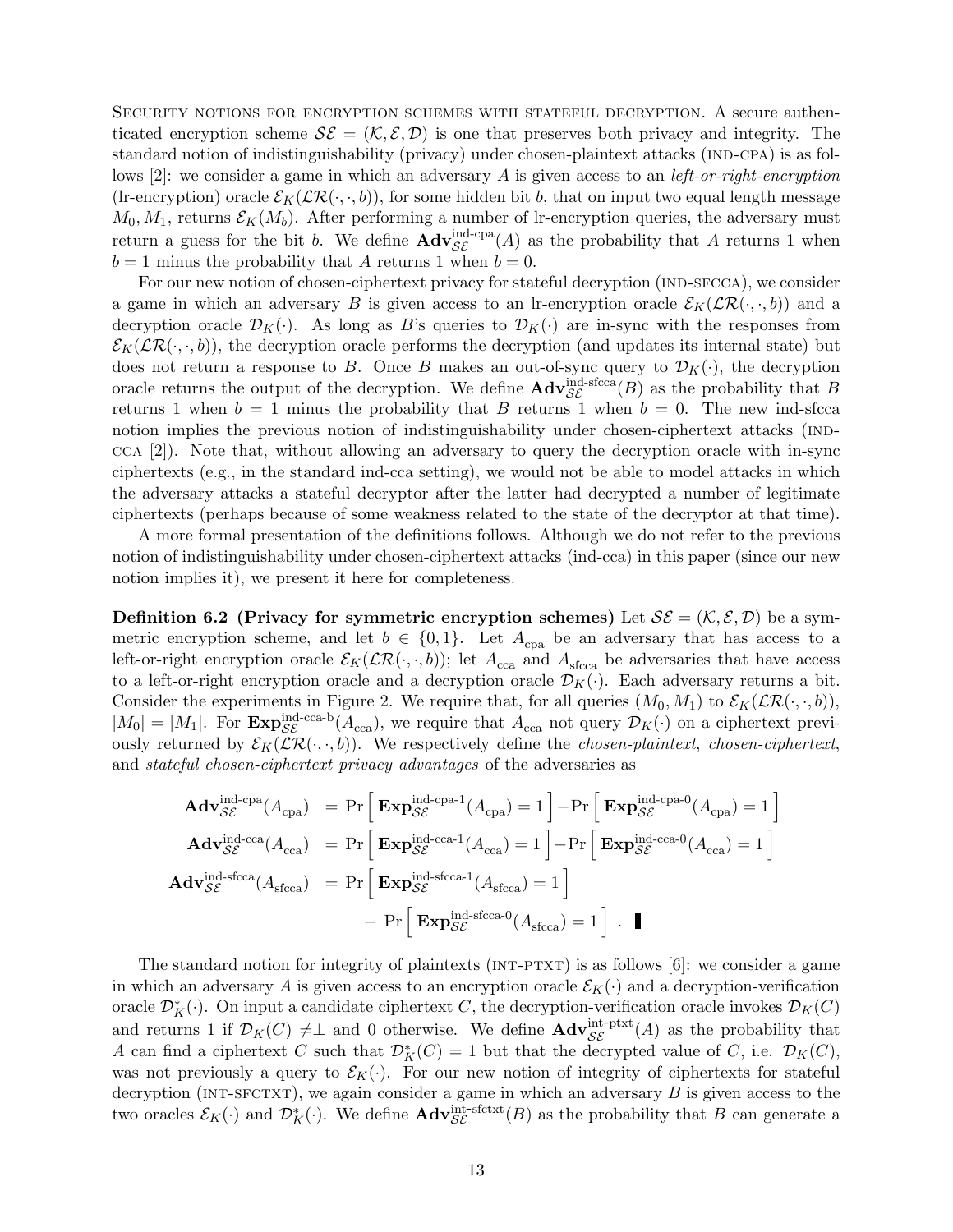Experiment  $\text{Exp}_{\mathcal{SE}}^{\text{ind-cpa-b}}(A_{\text{cpa}})$  $K \stackrel{R}{\leftarrow} \mathcal{K}$ Run  $A_{\rm cpa}^{\mathcal{E}_K(\mathcal{LR}(\cdot,\cdot,b))}$ Reply to  $\mathcal{E}_K(\mathcal{LR}(M_0, M_1, b))$ queries as follows:  $C \stackrel{R}{\leftarrow} \mathcal{E}_K(M_b)$ ;  $A_{\text{cpa}} \leftarrow C$ Until  $A_{\text{cpa}}$  returns a bit d Return d Experiment  $\text{Exp}_{\mathcal{SE}}^{\text{ind-cca-b}}(A_{\text{cca}})$  $K \stackrel{R}{\leftarrow} \mathcal{K}$ Run  $A_{\text{cca}}^{\mathcal{E}_K(\mathcal{LR}(\cdot,\cdot,b)),\mathcal{D}_K(\cdot)}$ Reply to  $\mathcal{E}_K(\mathcal{LR}(M_0, M_1, b))$ <br>queries as follows: queries as follows:  $C \stackrel{R}{\leftarrow} \mathcal{E}_K(M_b)$ ;  $A_{\text{cca}} \leftarrow C$ Reply to  $\mathcal{D}_K(C)$  queries as follows:  $M \leftarrow \mathcal{D}_K(C)$ ;  $A_{\text{cca}} \leftarrow M$ Until  $A_{\text{cca}}$  returns a bit d Return d  $K \stackrel{R}{\leftarrow} \mathcal{K}$ 

Experiment  $\text{Exp}_{\mathcal{SE}}^{\text{ind-sfcca-b}}(A_{\text{sfcca}})$  $i \leftarrow 0 \; ; \, j \leftarrow 0 \; ;$  phase  $\leftarrow 0$ Run  $A_{\text{sfcca}}^{\mathcal{E}_K(\mathcal{LR}(\cdot,\cdot,b)),\mathcal{D}_K(\cdot)}$  $_{\rm sfcca}$ Reply to  $\mathcal{E}_K(\mathcal{LR}(M_0, M_1, b))$ queries as follows:  $i \leftarrow i + 1$ ;  $C_i \stackrel{R}{\leftarrow} \mathcal{E}_K(M_b)$  $A_{\text{stcca}} \leftarrow C_i$ Reply to  $\mathcal{D}_K(C)$  queries as follows:  $j \leftarrow j + 1$ ;  $M \leftarrow \mathcal{D}_K(C)$ If  $j > i$  or  $C \neq C_j$ then phase  $\leftarrow$  1 If phase  $= 1$ then  $A_{\rm sfcca} \Leftarrow M$ Until  $A_\mathrm{sfcca}$  returns a bit  $d$ Return d

Figure 2: Experiments for Definition 6.2.

ciphertext C such that  $\mathcal{D}_K^*(C) = 1$  and C is an out-of-sync query. The new notion of int-sfctxt implies the previous notion of integrity of ciphertexts ( $INT-CTXT$  [6]) as well as security against replay and out-of-order delivery attacks.

A more formal presentation of the definitions follows. Although we do not refer to the previous notion of integrity of ciphertexts (int-ctxt) in this paper (since our new notion implies it), we present it here for completeness.

Definition 6.3 (Integrity for symmetric encryption schemes) Let  $\mathcal{SE} = (\mathcal{K}, \mathcal{E}, \mathcal{D})$  be a symmetric encryption scheme. Let  $A_{\text{ptxt}}$ ,  $A_{\text{ctxt}}$ , and  $A_{\text{sfext}}$  be adversaries each with access to an encryption oracle  $\mathcal{E}_K(\cdot)$  and a decryption-verification oracle  $\mathcal{D}_K^*(\cdot)$ . The decryption-verification oracle invokes  $\mathcal{D}_K(C)$  and returns 1 if  $\mathcal{D}_K(\cdot) \neq \perp$  and 0 otherwise. Consider the experiments in Figure 3. Also consider an experiment  $\mathbf{Exp}_{\mathcal{SE}}^{\text{int}-\text{ctxt}}(A_{\text{ctxt}})$  that is identical to  $\mathbf{Exp}_{\mathcal{SE}}^{\text{int}-\text{ptxt}}(A_{\text{ptxt}})$ except that the first boxed equation is  $S \leftarrow S \cup \{C\}$  and the second boxed equation is  $C \notin S$ . We define the advantages of the adversaries in attacking the plaintext, ciphertext, and stateful ciphertext integrity of the scheme respectively as

$$
\mathbf{Adv}_{\mathcal{SE}}^{\text{int-ptxt}}(A_{\text{ptxt}}) = \Pr \Big[ \mathbf{Exp}_{\mathcal{SE}}^{\text{int-ptxt}}(A_{\text{ptxt}}) = 1 \Big] \n\mathbf{Adv}_{\mathcal{SE}}^{\text{int-ctxt}}(A_{\text{ctxt}}) = \Pr \Big[ \mathbf{Exp}_{\mathcal{SE}}^{\text{int-ctxt}}(A_{\text{ctxt}}) = 1 \Big] \n\mathbf{Adv}_{\mathcal{SE}}^{\text{int-} \text{stext}}(A_{\text{ctx}}) = \Pr \Big[ \mathbf{Exp}_{\mathcal{SE}}^{\text{int-} \text{stext}}(A_{\text{sfctx}}) = 1 \Big] . \blacksquare
$$

The following proposition states that, if a scheme is indistinguishable under chosen-plaintexts attacks and if the scheme meets our strong definition of integrity of ciphertexts, then the scheme will meet our strong definition of indistinguishability under chosen-ciphertext attacks. It is similar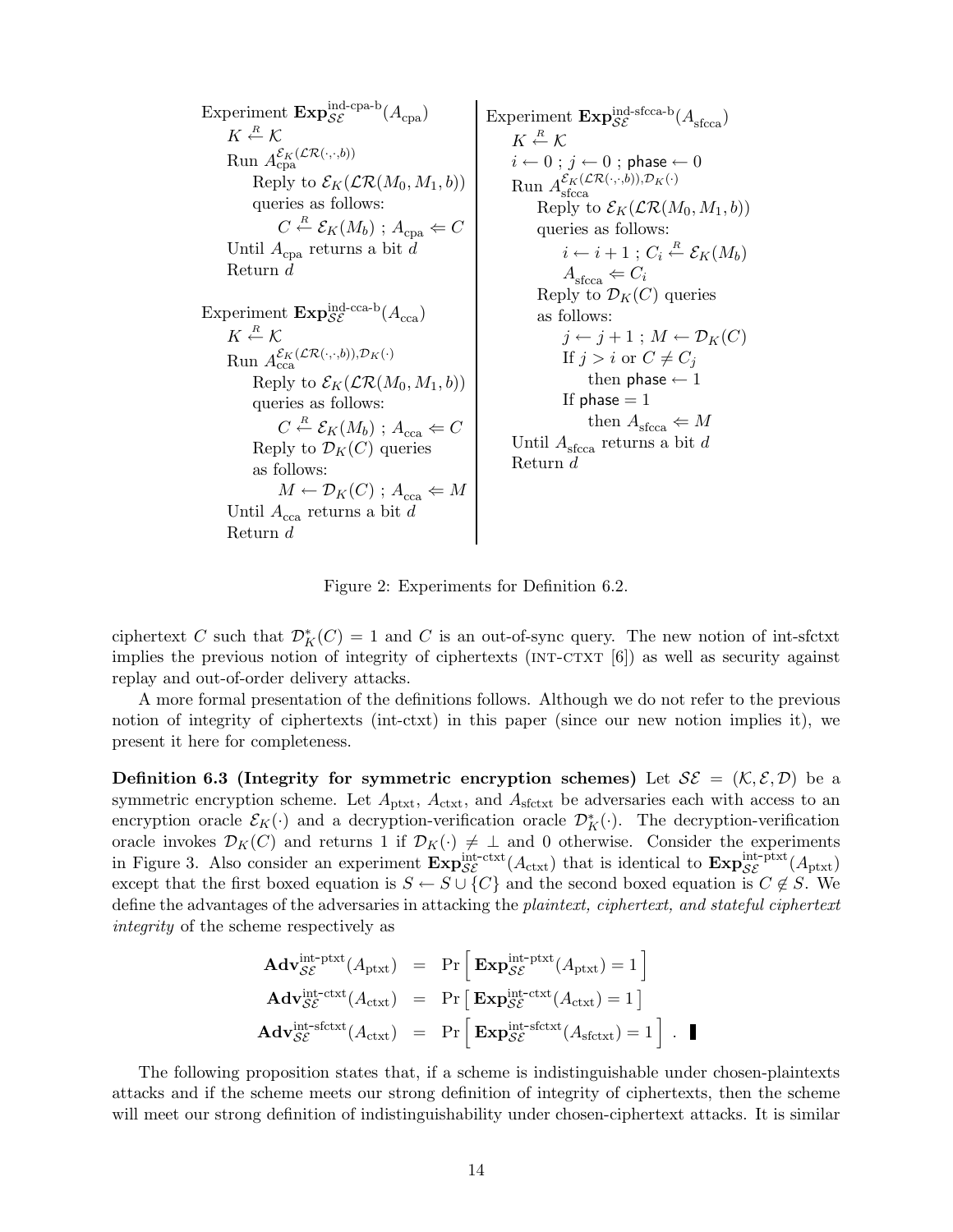| Experiment $\mathbf{Exp}_{S\mathcal{E}}^{int-ptxt}(A_{ptxt})$ | Experiment $\mathbf{Exp}_{S\mathcal{E}}^{int-sfctxt}(A_{sftxt})$    |                                                                     |
|---------------------------------------------------------------|---------------------------------------------------------------------|---------------------------------------------------------------------|
| $K \xrightarrow{\mathcal{E}} K$ ;                             | $S \xleftarrow{\emptyset}$                                          | $K \xleftarrow{\mathcal{E}} K$                                      |
| Run $A_{ptxt}^{\mathcal{E}_K(\cdot), \mathcal{D}_K^*(\cdot)}$ | Run $A_{ctxt}^{\mathcal{E}_K(\cdot), \mathcal{D}_K^*(\cdot)}$       |                                                                     |
| Reply to $\mathcal{E}_K(M)$ queries as follows:               | $C \xleftarrow{\mathcal{E}} \mathcal{E}_K(M)$                       | $i \leftarrow i + 1; C_i \xleftarrow{\mathcal{E}} \mathcal{E}_K(M)$ |
| $S \xleftarrow{\mathcal{E}} S \cup \{M\}$                     | $i \leftarrow i + 1; C_i \xleftarrow{\mathcal{E}} \mathcal{E}_K(M)$ |                                                                     |
| $A_{ptxt} \xleftarrow{\mathcal{C}}$                           | Reply to $\mathcal{D}_K^*(C)$ queries as follows:                   |                                                                     |
| $C \xleftarrow{\mathcal{E}} K(M)$                             | $A_{stctx} \xleftarrow{\mathcal{C}} G$                              |                                                                     |
| Reply to $\mathcal{D}_K^*(C)$ queries                         | $j \leftarrow j + 1; M \leftarrow \mathcal{D}_K(C)$                 |                                                                     |
| Reply to $\mathcal{D}_K^*(C)$ queries                         | $j \leftarrow j + 1; M \leftarrow \mathcal{D}_K(C)$                 |                                                                     |
| If $M \neq \perp$ and $M \neq S$                              | If $M \neq \perp$ then $A_{stctx} \xleftarrow{1}$                   |                                                                     |
| If $M \neq \perp$ then $A_{stctx} \xleftarrow{1}$             |                                                                     |                                                                     |
| then $A_{ptxt} \xleftarrow{$                                  |                                                                     |                                                                     |

Figure 3: Experiments for Definition 6.3.

to the results in [6] and [23] which show that the standard ind-cpa and the standard int-ctxt notion imply the standard ind-cca notion.

**Proposition 6.4** Let  $S\mathcal{E} = (\mathcal{K}, \mathcal{E}, \mathcal{D})$  be a symmetric authenticated encryption scheme. Given any ind-sfcca adversary  $A$ , we can construct an int-sfctxt adversary  $I$  and an ind-cpa adversary  $B$  such that

$$
\mathbf{Adv}_{\mathcal{SE}}^{\text{ind-sfcca}}(A) \leq 2 \cdot \mathbf{Adv}_{\mathcal{SE}}^{\text{int-sfctxt}}(I) + \mathbf{Adv}_{\mathcal{SE}}^{\text{ind-cpa}}(B)
$$

and I and B use the same resources as  $A$ .

**Proof of of Proposition 6.4:** Our proof is modeled after the proof in [6]. Let  $\mathcal{S}\mathcal{E} = (\mathcal{K}, \mathcal{E}, \mathcal{D})$  be a symmetric encryption scheme, and let A be any ind-sfcca adversary against  $\mathcal{SE}$ . We associate to  $A$  an ind-cpa adversary  $B$  and an int-sfctxt adversary  $I$ . The adversary  $B$  runs  $A$  almost exactly as in  $\text{Exp}_{\mathcal{SE}}^{\text{ind-sfcca-b}}(A)$  where b is B's lr-encryption oracle bit. The only exception is that B return  $\perp$  to A if A submits an out-of-sync decryption query. Then, B outputs what A outputs. Similarly, I runs A almost exactly as in  $\text{Exp}_{\mathcal{SE}}^{\text{ind-sfcca-A}}(b)$  where b is a bit that I chooses at random. The only exception is that, when A successfully submits an out-of-sync decryption query, the adversary I terminates.

Let Pr<sub>1</sub>  $[\cdot]$  denote the probability over  $\mathbf{Exp}_{\mathcal{SE}}^{\text{ind--sfcca-b}}(A)$  and a random choice for  $b \in \{0,1\}$ , and let b' denote the output of A in these experiments. Let  $\Pr_2[\cdot]$  denote the probability in  $\mathbf{Exp}_{\mathcal{SE}}^{\text{int-}sdotxt}(I)$ . Let Pr<sub>3</sub>  $[\cdot]$  denote the probability over  $\mathbf{Exp}_{\mathcal{SE}}^{\text{ind-cpa-c}}(B)$  where c is randomly selected from  $\{0,1\}$ and let  $c'$  be the bit  $B$  returns. Let  $E$  denote the event that  $A$  makes at least one query to a phase 1 decryption oracle that would successfully decrypt. Note that

$$
\Pr_1\left[\,b' = b \land E\,\right] \leq \Pr_1\left[\,E\,\right] \leq \mathbf{Adv}_{\mathcal{SE}}^{\text{int-}s\text{f} \text{ctxt}}(I)
$$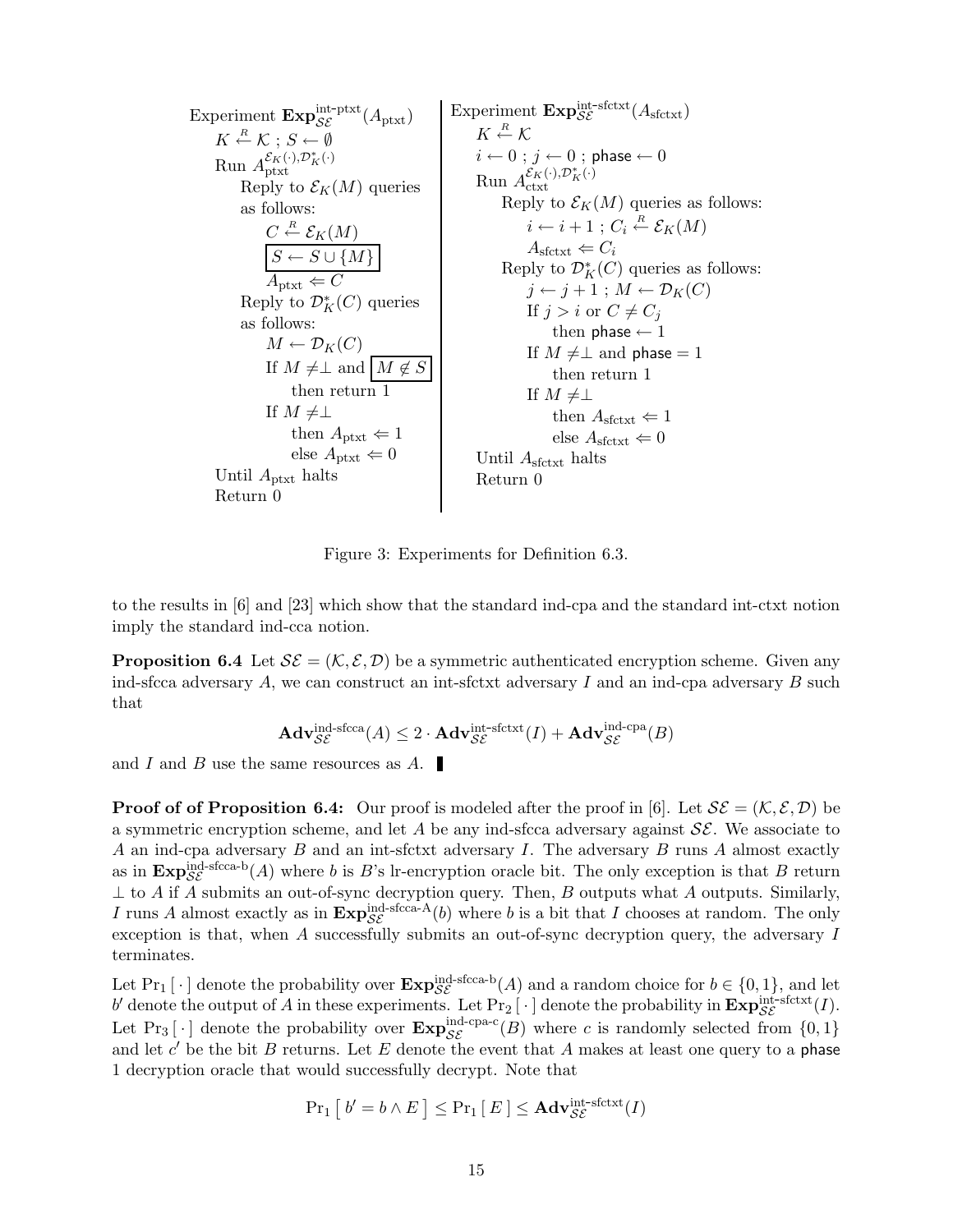since, prior to E occurring,  $\mathbf{Exp}_{\mathcal{SE}}^{\text{int-}stext{f}ctxt}(I)$  runs A exactly as in  $\mathbf{Exp}_{\mathcal{SE}}^{\text{ind-}stext{f}cda-b}(A)$  for a random b and, once E occurs, I succeeds in forging a ciphertext. Also,

$$
\Pr_1 [b' = b \land \overline{E}] \le \Pr_3 [c' = c]
$$
  
=  $\frac{1}{2} \cdot \Pr \left[ \mathbf{Exp}_{\mathcal{SE}}^{\text{ind-cpa-1}}(B) = 1 \right] + \frac{1}{2} \cdot \left( 1 - \Pr \left[ \mathbf{Exp}_{\mathcal{SE}}^{\text{ind-cpa-0}}(B) = 1 \right] \right)$   
=  $\frac{1}{2} \mathbf{Adv}_{\mathcal{SE}}^{\text{ind-cpa}}(B) + \frac{1}{2}$ 

since whenever A does not cause event E to occur, A's view when run by B is equivalent to its view when run in  $\mathbf{Exp}_{\mathcal{SE}}^{\text{ind-sfcca-b}}(A)$ . Consequently,

$$
\frac{1}{2}\mathbf{Adv}_{\mathcal{SE}}^{\text{ind-sfcca}}(A) + \frac{1}{2} = \Pr_1 \left[ b' = b \right]
$$
\n
$$
= \Pr_1 \left[ b' = b \wedge E \right] + \Pr_1 \left[ b' = b \wedge \overline{E} \right]
$$
\n
$$
\leq \mathbf{Adv}_{\mathcal{SE}}^{\text{int-sfctxt}}(I) + \frac{1}{2}\mathbf{Adv}_{\mathcal{SE}}^{\text{ind-cpa}}(B) + \frac{1}{2}.
$$

The adversaries  $B$  and  $I$  use the same resources as  $A$  except that  $B$  does not perform any chosenciphertext queries to a decryption oracle.

UNFORGEABILITY OF MAC SCHEMES. We consider a secure MAC  $\mathcal{MA} = (\mathcal{K}, \mathcal{T}, \mathcal{V})$  to be one that is strongly unforgeable under chosen-message attacks  $[6]$ . We consider a game in which a forger F is given access to a tagging oracle  $\mathcal{T}_K(\cdot)$  and a verification oracle  $\mathcal{V}_K(\cdot)$ . The forger is allowed arbitrary queries to the oracles and wins if it can find a pair  $(M, \tau)$  such that  $V_K(M, \tau) = 1$  but  $\tau$  was never returned by  $T_K(\cdot)$  as a tag for M. We denote the advantage of this forger as  $\text{Adv}_{\mathcal{MA}}^{\text{uf-cma}}(F)$ . Although this notion is in general stronger than the standard notion of unforgeability [3], we note that any pseudorandom function is a strongly unforgeable MAC, and most practical MACs seem to be strongly unforgeable. A more formal presentation of the definition follows.

Definition 6.5 (Strong Unforgeability of message authentication schemes) Let  $\mathcal{MA} =$  $(\mathcal{K}, \mathcal{T}, \mathcal{V})$  be a message authentication scheme. Let F be a forger with access to a tagging oracle  $\mathcal{T}_K(\cdot)$  and a verification oracle  $\mathcal{V}_K(\cdot, \cdot)$ . Consider the following experiment:

```
Experiment \text{Exp}_{\mathcal{MA}}^{\text{uf-cma}}(F)K \stackrel{R}{\leftarrow} \mathcal{K}; S \leftarrow \emptysetRun F^{\mathcal{T}_{K}(\cdot),\mathcal{V}_{K}(\cdot,\cdot)}Reply to \mathcal{T}_K(M) queries as follows:
                   \tau \stackrel{R}{\leftarrow} T_K(M); S \leftarrow S \cup \{(M, \tau)\}; F \leftarrow \tauReply to \mathcal{V}_K(M, \tau) queries as follows:
                  v \leftarrow \mathcal{V}(M, \tau)If v = 1 and (M, \tau) \notin S then return 1
                  F \Leftarrow vUntil F halts
     Return 0
```
We define the advantage of  $F$  in *forging* a message as

$$
\mathbf{Adv}_{\mathcal{MA}}^{\text{uf-cma}}(F) = \Pr\left[\ \mathbf{Exp}_{\mathcal{MA}}^{\text{uf-cma}}(F) = 1 \right] . \quad \blacksquare
$$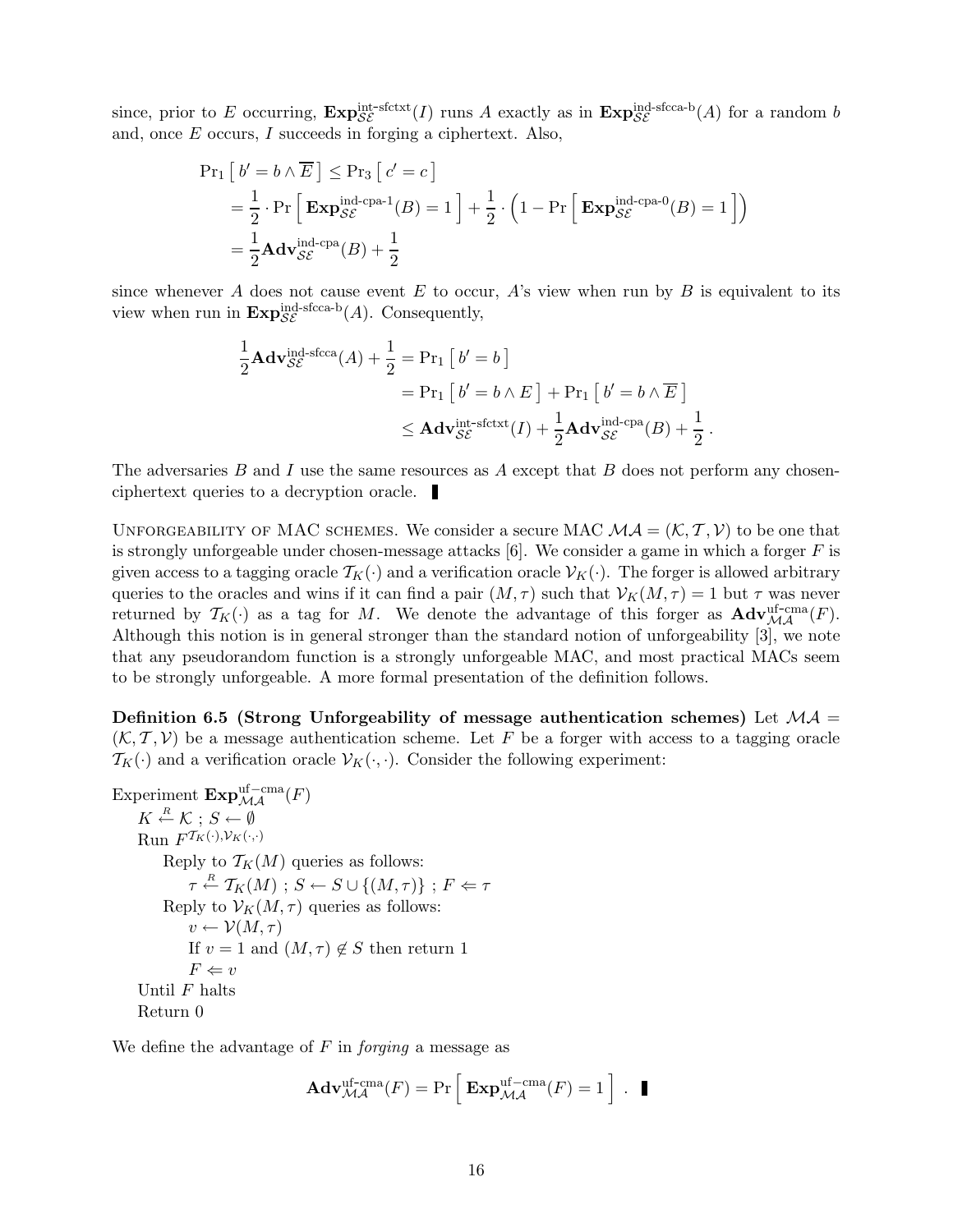PSEUDORANDOM FUNCTIONS. We formalize pseudorandom functions and their security following [19, 3]. Suppose  $\mathcal F$  is a family of functions from some message space  $\mathcal M$  to  $\{0,1\}^L$ , and let Rand $^{\mathcal M\to L}$ denote the family of all functions from M to  $\{0,1\}^L$ . We define  $\mathbf{Adv}_{\mathcal{F}}^{\text{prf}}(D)$  as the advantage of a distinguisher D in distinguishing a random instance of  $\mathcal F$  from a random instance of Rand<sup> $M\rightarrow L$ </sup>. We describe the concept more formally below.

Definition 6.6 (Pseudorandom functions and super-pseudorandom permutations) Let  $\mathcal{F}: \{0,1\}^k \times \mathcal{M} \to \{0,1\}^L$  be a family of functions from some message space  $\mathcal{M}$  to  $\{0,1\}^L$ , and let  $\text{Rand}^{\mathcal{M}\to L}$  denote the family of all functions from M to  $\{0,1\}^L$ . Let  $\mathcal{P}: \{0,1\}^k \times \{0,1\}^l \to \{0,1\}^l$ denote a family of permutations on  $\{0,1\}^l$ , and let Perm<sup>l</sup> be the family of all permutations on  $\{0,1\}^l$ . Let  $D_{\text{prf}}$  be a PRF distinguisher for  $\mathcal F$  and let  $D_{\text{prp}}$  be a super-pseudorandom distinguisher for  $P$ . Consider the following experiments:

Experiment  $\text{Exp}_{\mathcal{F}}^{\text{prf-b}}(D_{\text{prf}})$ If  $b-1$ then  $K \stackrel{R}{\leftarrow} \{0,1\}^k$ ;  $g \leftarrow \mathcal{F}_K$ else  $g \stackrel{R}{\leftarrow} \text{Rand}^{\mathcal{M} \rightarrow L}$  $\mathrm{Run} \ D_{\text{prf}}^g$ Reply to  $g(M)$  queries as follows:  $D_{\text{prf}} \Leftarrow g(M)$ Until  $D_{\text{prf}}$  returns a bit d Return d Experiment  $\text{Exp}_{\mathcal{F}}^{\text{prp-cca-b}}(D_{\text{prp}})$ If  $b = 1$ then  $K \stackrel{R}{\leftarrow} \{0,1\}^k$ ;  $g \leftarrow \mathcal{P}_K$ else  $g \stackrel{R}{\leftarrow} \text{Perm}^l$ Run  $D_{\text{prp}}^{g,g^{-1}}$ Reply to  $g(M)$  queries as follows:  $D_{\text{prn}} \Leftarrow g(M)$ Reply to  $g^{-1}(C)$  queries as follows:  $D_{\text{prp}} \Leftarrow g^{-1}(C)$ Until  $D_{\text{prp}}$  returns a bit  $d$ Return d

We define the advantages of the adversaries as

$$
\mathbf{Adv}_{\mathcal{F}}^{\text{prf}}(D_{\text{prf}}) = \Pr \Big[ \mathbf{Exp}_{\mathcal{F}}^{\text{prf-1}}(D_{\text{prf}}) = 1 \Big] - \Pr \Big[ \mathbf{Exp}_{\mathcal{F}}^{\text{prf-0}}(D_{\text{prf}}) = 1 \Big]
$$

$$
\mathbf{Adv}_{\mathcal{P}}^{\text{prp-cca}}(D_{\text{prp}}) = \Pr \Big[ \mathbf{Exp}_{\mathcal{P}}^{\text{prp-cca-1}}(D_{\text{prp}}) = 1 \Big] - \Pr \Big[ \mathbf{Exp}_{\mathcal{P}}^{\text{prp-cca-0}}(D_{\text{prp}}) = 1 \Big] . \quad \blacksquare
$$

Collision resistance of encoding schemes. The security of a composite Encode-then-E&M construction depends on properties of the underlying encoding, encryption, and MAC schemes. In addition to the standard assumptions of indistinguishability of the encryption scheme and unforgeability and pseudorandomness of the MAC scheme, we require "collision resistance" of the encoding scheme. We motivate this notion as follows. Consider an integrity adversary against a composite Encode-then-E&M scheme. If the adversary can find two different messages that encode (or decode) to the same input for the underlying MAC, then the adversary may be able to compromise the integrity of the composite scheme. Consider now an indistinguishability adversary against the composite scheme. As long as the adversary does not generate two inputs for the underlying MAC that collide, the underlying MAC should not leak information about the plaintext. The following describes the notions of collision resistance for encoding schemes.

An adversary A who is mounting a "chosen-plaintext attack" against an encoding scheme  $\mathcal{EC} =$ (*Enc*, *Dec*) is given access to an encoding oracle  $Enc(\cdot)$ . If A can make the encoding oracle output two pairs that collide on their second components (i.e., the  $M_t$ 's), then A wins. We allow A to repeatedly query the encoding oracle with the same input. Similarly, an adversary B mounting a "chosen-ciphertext attack" against  $\mathcal{EC}$  is given access to both an encoding oracle and a decoding oracle  $Dec(\cdot)$ . If B can cause a collision in the second components of the outputs of  $Enc(\cdot)$ ,  $Dec(\cdot)$ , or both, then it wins. Of course, we exclude the cases where  $B$  uses the two oracles in a trivial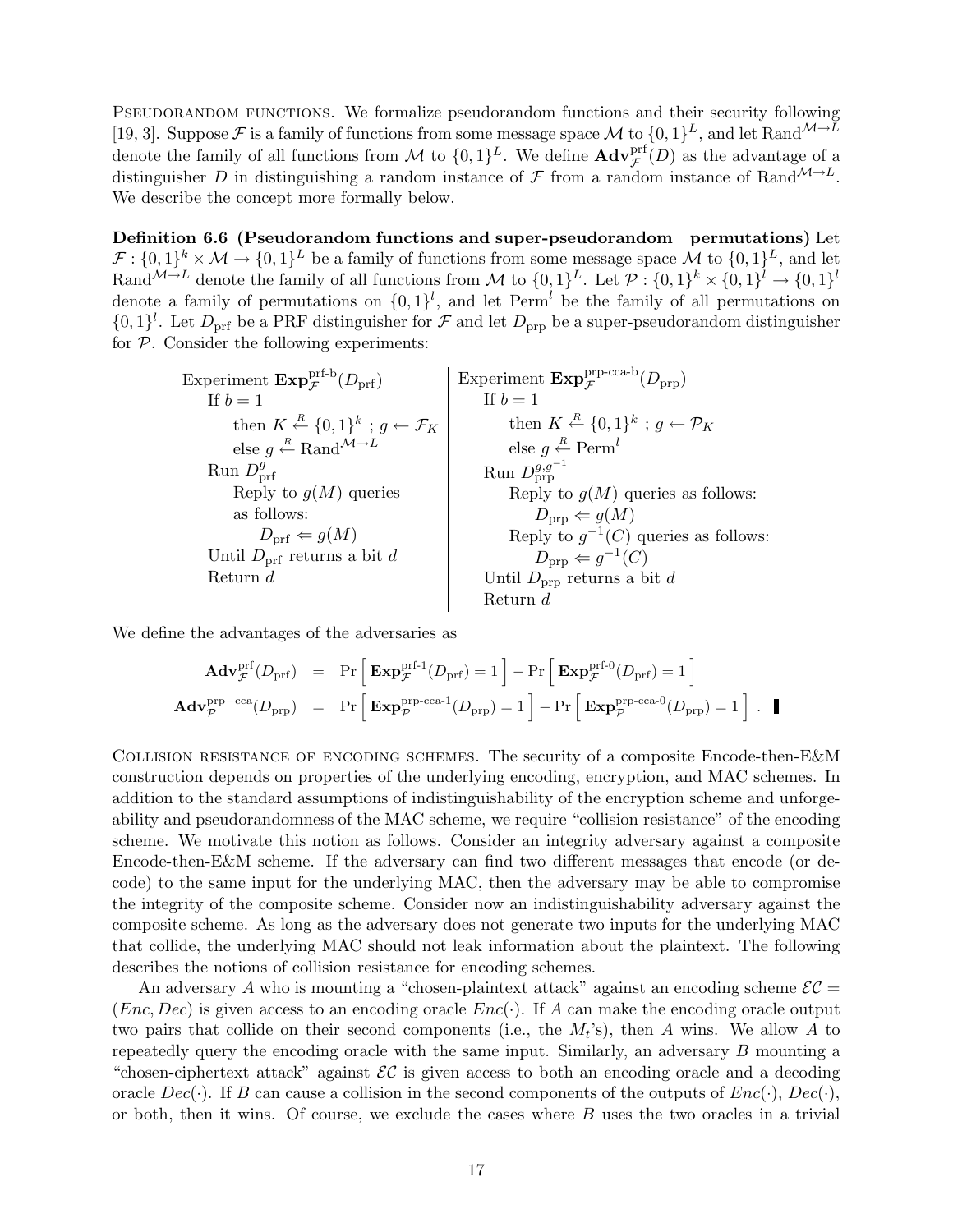way to obtain collisions (e.g. submitting a query to  $Enc(\cdot)$  and then immediately submitting the first component of the result, namely  $M_e$ , to  $Dec(\cdot)$ ). We refer to the advantages of the adversaries in these two settings as  $\mathbf{Adv}_{\mathcal{EC}}^{\text{coll-cpa}}(A)$  and  $\mathbf{Adv}_{\mathcal{EC}}^{\text{coll-cca}}(B)$ , respectively. All encoding schemes with deterministic and stateless encoding algorithms are insecure under chosen-plaintext collision attacks. Furthermore, all encoding schemes with stateless decoding algorithms are insecure under chosen-ciphertext collision attacks. A more formal presentation of the definitions follows.

**Definition 6.7 (Collision resistance of encoding schemes)** Let  $\mathcal{EC} = (Enc, Dec)$  be a encoding scheme. Let  $A_{\text{cpa}}$  be an adversary with access to an encoding oracle and let  $A_{\text{cca}}$  be an adversary with access to an encoding oracle  $Enc(\cdot)$  and a decoding oracle  $Dec(\cdot)$ . Let  $M<sup>i</sup>$  denote an adversary's *i*-th encoding query and let  $(M_e^i, M_t^i)$  denote the response for that query. Let  $m_e^i$ denote  $A_{\text{cca}}$ 's *i*-th decoding query and let  $(m^i, m_t^i)$  denote the response for that query. Consider the following experiments:

Experiment  $\mathbf{Exp}^{\text{coll-cpa}}_{\mathcal{EC}}(A_{\text{cpa}})$ Run  $A_{\rm cpa}^{Enc(\cdot)}$ If  $A_{\text{cpa}}^{Enc(\cdot)}$  makes two queries  $M^i, M^j$  to  $Enc(\cdot)$  such that  $i \neq j$  and  $M_t^i = M_t^j$ then return 1 else return 0

Experiment  $\mathbf{Exp}^{\text{coll-cca}}_{\mathcal{EC}}(A_{\text{cca}})$ Run  $A_{\text{cca}}^{Enc(\cdot),Dec(\cdot)}$ 

If one of the following occurs:

- $-A_{\text{cca}}$  makes two queries  $M^i, M^j$  to  $Enc(\cdot)$  such that  $i \neq j$  and  $M_t^i = M_t^j$
- $A_{\text{cca}}$  makes two queries  $m_e^i, m_e^j$  to  $Dec(\cdot)$
- such that  $i \neq j$ ,  $m_t^i \neq \perp$ , and  $m_t^i = m_t^j$ t
- $-A_{\text{cca}}$  makes a query  $M^i$  to  $Enc(\cdot)$  and a query  $m_e^j$  to  $Dec(\cdot)$
- such that  $(i \neq j$  or  $M^i \neq m^j$  or  $M^i_e \neq m^j_e$ ) and  $M^i_t = m^j_t$ t

then return 1 else return 0

We define the advantages of the adversaries  $A_{\text{cpa}}$  and  $A_{\text{cca}}$  in finding a *collision* as

$$
\mathbf{Adv}_{\mathcal{EC}}^{\text{coll-cpa}}(A_{\text{cpa}}) = \Pr \Big[ \mathbf{Exp}_{\mathcal{EC}}^{\text{coll-cpa}}(A_{\text{cpa}}) = 1 \Big]
$$
  

$$
\mathbf{Adv}_{\mathcal{EC}}^{\text{coll-cca}}(A_{\text{cca}}) = \Pr \Big[ \mathbf{Exp}_{\mathcal{EC}}^{\text{coll-cca}}(A_{\text{cca}}) = 1 \Big] . \blacksquare
$$

# 7 General Security Results for the Encode-then-E&M Paradigm

As previously mentioned, our analysis models SSH more generally as an authenticated encryption scheme constructed via the Encode-then-E&M paradigm. Thus, we first present here general results for the Encode-then-E&M composition method. In Section 8 we build upon these results and prove additional properties about our proposed fixes to SSH. The results in this section will also be useful to the evaluators of other Encode-the-E&M constructions.

### 7.1 Chosen-Plaintext Privacy

We found that, to construct an authenticated encryption scheme that provides chosen-plaintext privacy via the Encode-the-E&M paradigm, it is enough to use an ind-cpa secure encryption scheme, a pseudorandom MAC, and a coll-cpa secure encoding scheme as building blocks. The following theorem states this result more formally. We defer the proof of Theorem 7.1 to Section 7.3.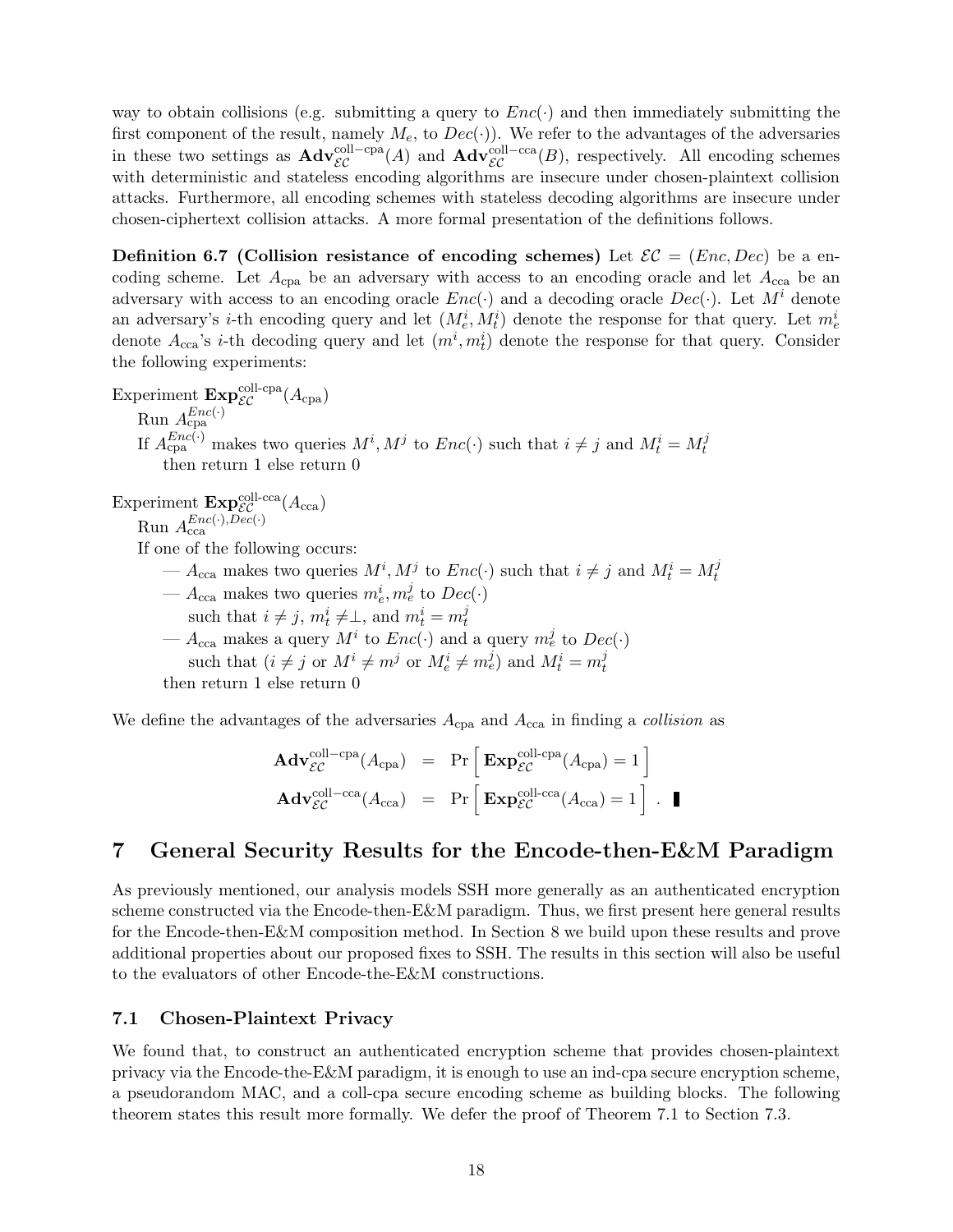Theorem 7.1 (Privacy for Encode-then-E&M with respect to Chosen-Plaintext Attacks) Let  $\mathcal{S}\mathcal{E}, \mathcal{M}\mathcal{A}$ , and  $\mathcal{E}\mathcal{C}$  respectively be an encryption, a message authentication, and an encoding scheme. Let  $\overline{\mathcal{SE}}$  be the encryption scheme associated to them as per Construction 6.1. Then, given any ind-cpa adversary S against  $\overline{\mathcal{SE}}$ , we can construct adversaries A, D, and C such that

$$
\mathbf{Adv}_{\overline{\mathcal{SE}}}^{\mathrm{ind-cpa}}(S) \leq \mathbf{Adv}_{\mathcal{SE}}^{\mathrm{ind-cpa}}(A) + 2\cdot \mathbf{Adv}_{\mathcal{MA}}^{\mathrm{prf}}(D) + 2\cdot \mathbf{Adv}_{\mathcal{EC}}^{\mathrm{coll-cpa}}(C)\ .
$$

Furthermore,  $A, D$ , and C use the same resources as S except that A's and D's inputs to their respective oracles may be of different lengths than those of S (due to the encoding).

#### 7.2 Integrity of Plaintexts

The following theorem states that the composed scheme provides plaintext integrity if the underlying MAC is unforgeable<sup>1</sup> and if the underlying encoding scheme is collision-resistant against chosen-ciphertext attacks. As one would expect, we need more than chosen-plaintext collision resistance of the underlying encoding scheme here because an adversary is allowed to submit ciphertext queries when mounting an integrity attack. We remark that the combination of ind-cpa and int-ptxt does not, however, imply our notion of privacy under chosen ciphertext attacks, as exemplified by the reaction attack in Section 4 and the fact that the construction in Section 4 is both ind-cpa- and int-ptxt-secure; we consider how to achieve our chosen ciphertext privacy notion, via our integrity of ciphertexts notion, in Section 8.

**Theorem 7.2 (Integrity of Plaintexts for Encode-then-E&M)** Let  $\mathcal{S}\mathcal{E}$  be an encryption scheme, let  $MA$  be a message authentication scheme, and let  $\mathcal{EC}$  be an encoding scheme. Let  $\overline{\mathcal{SE}}$ be the encryption scheme associated to them as per Construction 6.1. Then, given any int-ptxt adversary A against  $\overline{\mathcal{SE}}$ , we can construct adversaries F and C such that

$$
\mathbf{Adv}_{\mathcal{SE}}^{\text{int-ptxt}}(A) \leq \mathbf{Adv}_{\mathcal{MA}}^{\text{uf-cma}}(F) + \mathbf{Adv}_{\mathcal{EC}}^{\text{coll-cca}}(C) .
$$

Furthermore, F and C use the same resources as A except that F's messages to its tagging and tag verification oracles may be slightly larger than A's encryption queries (due to the encoding) and that C's messages to its decoding oracle may have different lengths than A's decryption queries.

**Proof of of Theorem 7.2:** Let  $\overline{\mathcal{SE}} = (\overline{\mathcal{K}}, \overline{\mathcal{E}}, \overline{\mathcal{D}})$  be the composite encryption scheme constructed via Construction 6.1 from the encryption scheme  $\mathcal{SE} = (\mathcal{K}_e, \mathcal{E}, \mathcal{D})$ , the MAC scheme  $\mathcal{MA} = (\mathcal{K}_t, \mathcal{T}, \mathcal{V})$ , and the encoding scheme  $\mathcal{EC} = (Enc, Dec)$ . Assume we have an adversary A attacking the integrity of plaintexts of  $\overline{\mathcal{SE}}$ . We associate to A two adversaries: a forger F breaking the unforgeability of  ${\cal MA}$  and a collision finder C breaking the collision resistance of  $\mathcal{EC}$  such that

$$
\mathbf{Adv}_{\overline{\mathcal{SE}}}^{\text{int-ptxt}}(A) \leq \mathbf{Adv}_{\mathcal{MA}}^{\text{uf-cma}}(F) + \mathbf{Adv}_{\mathcal{EC}}^{\text{coll-cca}}(C) . \tag{1}
$$

The forger F and the collision finder C are simple. The forger F uses  $\mathcal{K}_e$  to generate an encryption key and uses the encryption key and its tagging oracle to answer  $A$ 's queries in a straight-forward manner. In particular, it follows Construction 6.1. Similarly, the collision finder  $C$  uses the same approach. This ensures that A is executed in the same environment as that in  $\mathbf{Exp}_{\overline{\mathcal{SE}}}^{\text{int-ptxt}}(A)$ .

Let  $Pr_1[\cdot]$ ,  $Pr_2[\cdot]$ , and  $Pr_3[\cdot]$  respectively denote the probabilities associated with the experiments  $\mathbf{Exp}_{\overline{\mathcal{SE}}}^{\text{int-pixt}}(A)$ ,  $\mathbf{Exp}_{\mathcal{MA}}^{\text{uf-cma}}(F)$ , and  $\mathbf{Exp}_{\mathcal{EC}}^{\text{coll-cca}}(C)$ . Let E denote the event that A makes

<sup>1</sup>Although the theorem statement refers to strong unforgeability, weak unforgeability of the underlying MAC scheme is actually sufficient here since the coll-cca property of the underlying encoding scheme ensures that inputs to the MAC algorithm will not collide.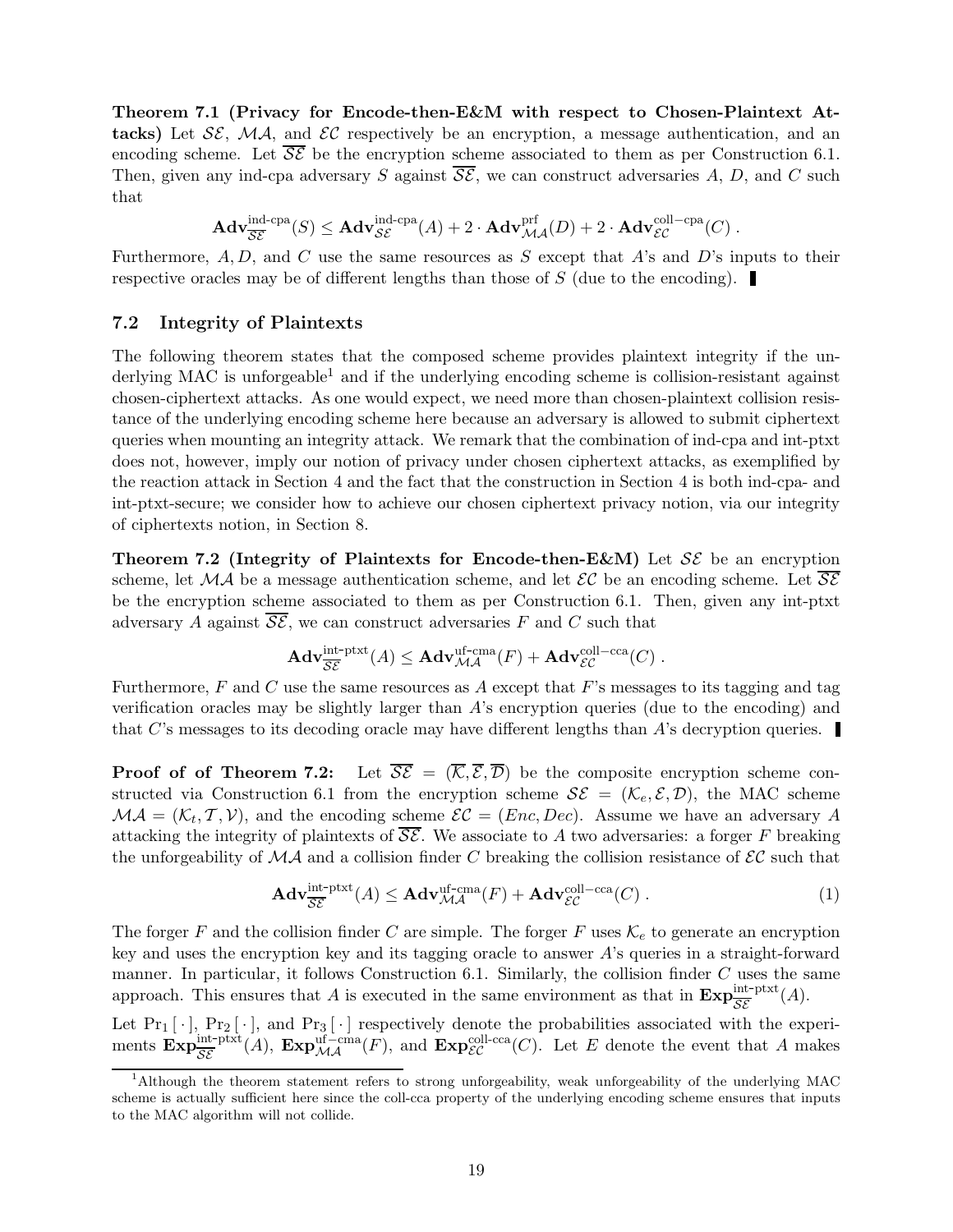a query that would cause C to succeed in finding a collision. Then, by the definition of E,  $Pr_1 [E] =$  $\Pr_3\left[\ \mathbf{Exp}^{\text{coll-cca}}_{\mathcal{EC}}(C) = 1 \right].$  Furthermore,  $\Pr_1\left[\ \mathbf{Exp}^{\text{int-pts}}_{\overline{\mathcal{SE}}}(A) = 1 \wedge \overline{E} \right] \leq \Pr_2\left[\ \mathbf{Exp}^{\text{uf-cma}}_{\mathcal{MA}}(F) = 1 \right]$ since  $\overline{E}$  implies that the verification request that caused A to succeed must have produced (through the decoding) a previously unseen tagging message  $M_t$  (thereby allowing F to succeed). Consequently,

$$
\Pr_1\left[\mathbf{Exp}_{\overline{\mathcal{SE}}}^{\text{int-ptxt}}(A) = 1\right]
$$
\n
$$
= \Pr_1\left[\mathbf{Exp}_{\overline{\mathcal{SE}}}^{\text{int-ptxt}}(A) = 1 \wedge \overline{E}\right] + \Pr_1\left[\mathbf{Exp}_{\overline{\mathcal{SE}}}^{\text{int-ptxt}}(A) = 1 \wedge E\right]
$$
\n
$$
\leq \Pr_2\left[\mathbf{Exp}_{\mathcal{MA}}^{\text{uf-cma}}(F) = 1\right] + \Pr_3\left[\mathbf{Exp}_{\mathcal{EC}}^{\text{coll-cca}}(C) = 1\right]
$$

and Equation (1) follows. Adversaries  $F$  and  $A$  use equivalent resources except that  $F$ 's messages to its oracles may be slightly larger due to the encoding. Adversaries  $C$  and  $A$  also use equivalent resources except that  $C$ 's message to its oracle may not be the exactly the same size as  $A$ 's decryption-verification queries, although they are polynomially related.

#### 7.3 Proof of Theorem 7.1

We now prove Theorem 7.1. One notable feature of the proof is that it actually uses a weaker property than pseudorandomness for the underlying MAC. But since most MACs in practice are pseudorandom, the distinction is perhaps mainly of theoretical interest. The said property is the following.

DISTINCT PLAINTEXT PRIVACY OF MESSAGE AUTHENTICATION SCHEMES. Let  $\mathcal{MA} = (\mathcal{K}, \mathcal{T}, \mathcal{V})$ be a message authentication scheme. The notion of ind-dcpa for  ${\cal MA}$  is based on the notion of ind-cpa for encryption schemes. For a bit b and a key K let  $\mathcal{T}_K(\mathcal{LR}(\cdot,\cdot,b))$  denote the lr-tag oracle which, given equal-length plaintexts  $M_0, M_1$ , returns  $\mathcal{T}_K(M_b)$ . (We stress that the lr-tag oracle returns only the tag and *not* the message-tag pair  $M_b\|\mathcal{T}_K(M_b)$ .) The ind-dcpa notion is defined as follows.

Definition 7.3 (Privacy against Distinct Chosen-Plaintext Attacks) Let  $\mathcal{MA} = (\mathcal{K}, \mathcal{T}, \mathcal{V})$ be a message authentication scheme. Let  $b \in \{0,1\}$ . Let A be an adversary that has access to an oracle  $\mathcal{T}_K(\mathcal{LR}(\cdot,\cdot,b))$ . Consider the following experiment:

Experiment 
$$
\text{Exp}_{\mathcal{MA}}^{\text{ind-dcpa-b}}(A_{\text{cpa}})
$$
\n $K \stackrel{R}{\leftarrow} \mathcal{K}$ \n\nRun  $A_{\text{cpa}}^{\mathcal{T}_K(\mathcal{LR}(\cdot,\cdot,b))}$ \n\nReply to  $\mathcal{T}_K(\mathcal{LR}(M_0, M_1, b))$  queries as follows:\n\n $C \stackrel{R}{\leftarrow} \mathcal{T}_K(M_b)$ ;  $A_{\text{cpa}} \leftarrow C$ \n\nUntil  $A_{\text{cpa}}$  returns a bit  $d$ \n\nReturn  $d$ 

Above it is mandated that all left messages of A's queries be unique and that all right messages of A's queries be unique. We define the advantage of A via

$$
\mathbf{Adv}_{\mathcal{MA}}^{\text{ind-dcpa}}(A) = \Pr\left[\ \mathbf{Exp}_{\mathcal{MA}}^{\text{ind-dcpa-1}}(A) = 1 \ \right] - \Pr\left[\ \mathbf{Exp}_{\mathcal{MA}}^{\text{ind-dcpa-0}}(A) = 1 \ \right] . \ \blacksquare
$$

The following theorem relates the distinct plaintext privacy and pseudorandomness.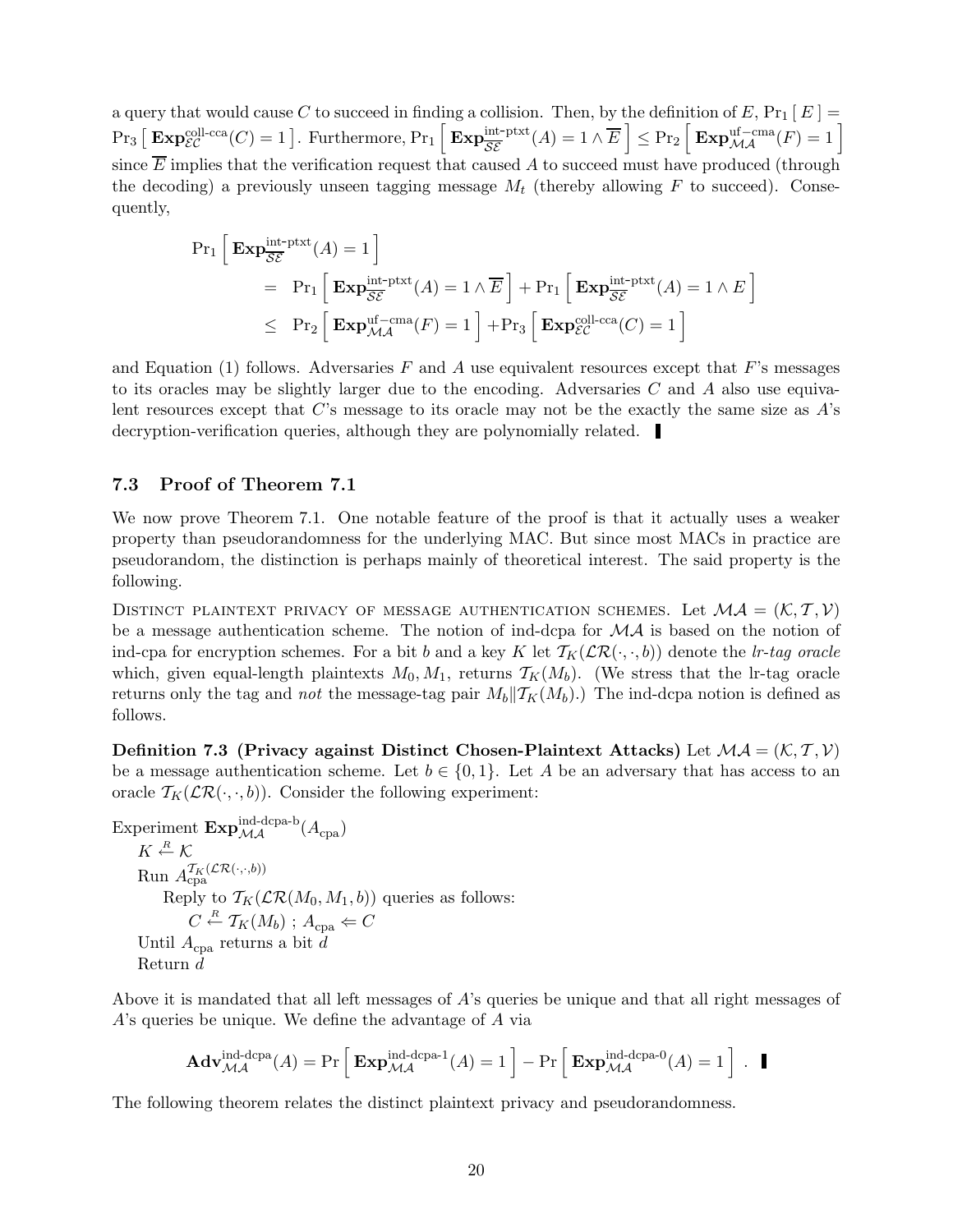**Theorem 7.4 (Relation between IND-DCPA and PRF)** Let  $\mathcal{MA}$  be a MAC scheme. Then, given any ind-dcpa adversary A against  $\mathcal{MA}$ , we can construct a distinguisher D against  $\mathcal{MA}$  such that

$$
\mathbf{Adv}_{\mathcal{MA}}^{\mathrm{ind\text{-}dropa}}(A) \leq 2 \cdot \mathbf{Adv}_{\mathcal{MA}}^{\mathrm{prf}}(D)
$$

Furthermore, D uses the same resources of A.

This theorem implies that if  $\mathcal{MA}$  is secure as a PRF (as is expected of many MACs; e.g., [3, 11]), then it will also be ind-dcpa secure. The theorem is easy to verify. Therefore, we omit the proof.

Theorem 7.1 follows directly from Theorem 7.4 above and Lemma 7.5 presented below. So we turn our attention to Lemma 7.5. Throughout, we let  $Enc^*(\cdot, \cdot)$  and  $Dec^*(\cdot, \cdot)$  denote the encoding algorithms  $Enc(\cdot)$  and  $Dec(\cdot)$  except that they explicitly take a state as part of the input and return a new state as part of the output.

**Lemma 7.5** Let  $\mathcal{SE} = (\mathcal{K}_e, \mathcal{E}, \mathcal{D})$  be an encryption scheme, let  $\mathcal{MA} = (\mathcal{K}_t, \mathcal{T}, \mathcal{V})$  be a message authentication scheme, and let  $\mathcal{EC} = (Enc, Dec)$  be an encoding scheme. Let  $\overline{\mathcal{SE}}$  be the encryption scheme associated to them as per Construction 6.1. Then, given any ind-cpa adversary S against  $\overline{\mathcal{SE}}$ , we can construct an ind-cpa adversary A against  $\mathcal{SE}$ , an ind-dcpa adversary B against  $\mathcal{MA}$ , and a collision finder C such that

$$
\mathbf{Adv}_{\overline{\mathcal{SE}}}^{\text{ind-cpa}}(S) \leq \mathbf{Adv}_{\mathcal{SE}}^{\text{ind-cpa}}(A) + \mathbf{Adv}_{\mathcal{MA}}^{\text{ind-cpa}}(B) + 2 \cdot \mathbf{Adv}_{\mathcal{EC}}^{\text{coll-cpa}}(C) .
$$

Furthermore,  $A, B$ , and C use the same resources as S except that A's and B's inputs to their respective oracles may be slightly larger than those of  $S$  (due to the encoding).

**Proof of of Lemma 7.5:** Let S denote an ind-cpa adversary that has oracle access to  $\overline{\mathcal{E}}_K(\mathcal{LR}(\cdot,\cdot,b))$ ,  $b \in \{0,1\}$ . Let  $x \in \{1,2,3\}$ . We define three experiments associated with S as follows.

#### Experiment  $\mathbf{ExpH}_{x}$

 $K_e \stackrel{R}{\leftarrow} \mathcal{K}_e$ ;  $K_t \stackrel{R}{\leftarrow} \mathcal{K}_t$ ;  $st_0 \leftarrow \varepsilon$ ;  $st_1 \leftarrow \varepsilon$ Run S replying to its oracle query  $(M_0, M_1)$  as follows:  $(M_{e,0}, M_{t,0}, st_0) \stackrel{R}{\leftarrow} Enc^*(M_0, st_0)$ ;  $(M_{e,1}, M_{t,1}, st_1) \stackrel{R}{\leftarrow} Enc^*(M_1, st_1)$ Switch  $(x)$ : Case  $x = 1$ :  $\sigma \stackrel{R}{\leftarrow} \mathcal{E}_{K_e}(M_{e,1})$ ;  $\tau \stackrel{R}{\leftarrow} \mathcal{T}_{K_t}(M_{t,1})$ Case  $x = 2$ :  $\sigma \stackrel{R}{\leftarrow} \mathcal{E}_{K_e}(M_{e,0})$ ;  $\tau \stackrel{R}{\leftarrow} \mathcal{T}_{K_t}(M_{t,1})$ Case  $x = 3$ :  $\sigma \stackrel{R}{\leftarrow} \mathcal{E}_{K_e}(M_{e,0})$ ;  $\tau \stackrel{R}{\leftarrow} \mathcal{T}_{K_t}(M_{t,0})$ Return  $\sigma$ || $\tau$  to S Until  $S$  halts and returns a bit  $b$ Return b.

Let  $P_x \stackrel{\text{def}}{=} \Pr[\mathbf{ExpH}_x = 1]$  denote the probability that experiment  $\mathbf{ExpH}_x$  returns 1, for  $x \in$  $\{1, 2, 3\}$ . By the definition of  $\mathbf{Adv}_{\overline{\mathcal{SE}}}^{\text{ind-cpa}}(S)$ , we have

$$
\mathbf{Adv}_{\overline{\mathcal{SE}}}^{\text{ind-cpa}}(S) = P_1 - P_3 = (P_1 - P_2) + (P_2 - P_3) . \tag{2}
$$

Given S, we can construct three new adversaries  $A, B$ , and C such that the following lemmas hold and the new adversaries use the resources specified in the statement of Lemma 7.5.

Lemma 7.6  $P_1 - P_2 \leq \text{Adv}_{\mathcal{SE}}^{\text{ind-cpa}}(A).$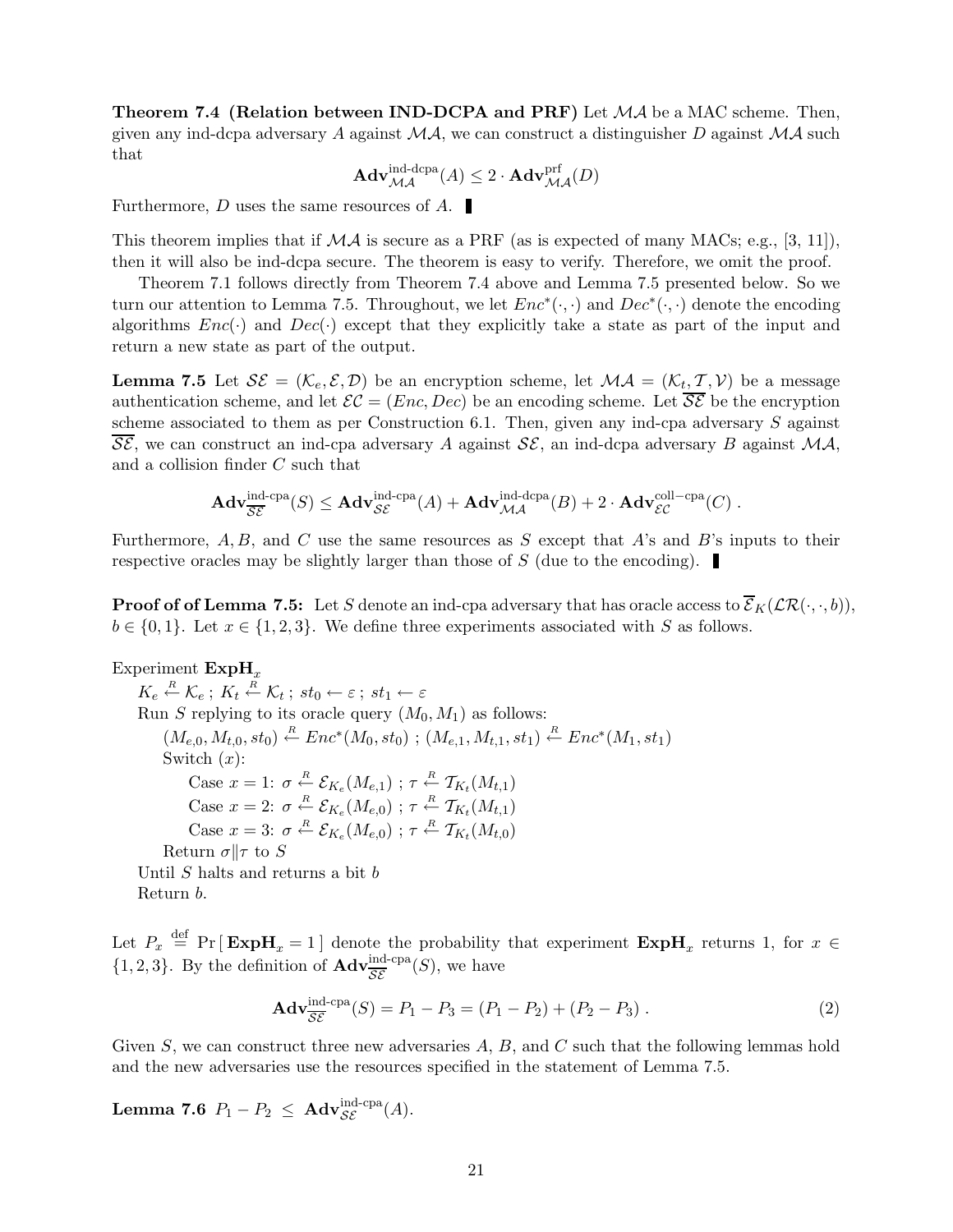Lemma 7.7  $P_2 - P_3 \ \leq \ \mathbf{Adv}_{\mathcal{MA}}^{\text{ind-dcpa}}(B) + 2 \cdot \mathbf{Adv}_{\mathcal{EC}}^{\text{coll-cpa}}(C).$ 

Equation (2) and the above lemmas imply Lemma 7.5.  $\blacksquare$ 

**Proof of Lemma 7.6:** We construct an adversary A breaking privacy of the underlying encryption scheme  $\mathcal{S}\mathcal{E} = (\mathcal{K}_e, \mathcal{E}, \mathcal{D})$  using the adversary S below.

Adversary  $A^{\mathcal{E}_K(\mathcal{LR}(\cdot,\cdot,b))}$  $K_t \stackrel{R}{\leftarrow} \mathcal{K}_t$ ;  $st_0 \leftarrow \varepsilon$ ;  $st_1 \leftarrow \varepsilon$ Run S replying to its oracle query  $(M_0, M_1)$  as follows:  $(M_{e,0}, M_{t,0}, st_0) \stackrel{R}{\leftarrow} Enc^*(M_0, st_0)$ ;  $(M_{e,1}, M_{t,1}, st_1) \stackrel{R}{\leftarrow} Enc^*(M_1, st_1)$  $\sigma \stackrel{R}{\leftarrow} \mathcal{E}_K(\mathcal{LR}(M_{e,0},M_{e,1},b))$  ;  $\tau \stackrel{R}{\leftarrow} \mathcal{T}_{K_t}(M_{t,1})$ Return  $\sigma$ || $\tau$  to S Until  $S$  halts and returns a bit  $b'$ Return  $b'$ .

If  $b = 1$ , the adversary A simulates S in the exact same environment as that of  $\text{ExpH}_1$ . Similarly, if  $b = 0$ , the adversary A simulates S in the exact same environment as that of  $\text{ExpH}_2$ . Thus,

$$
P_1 - P_2 = \Pr \left[ \mathbf{Exp}_{\mathcal{SE}}^{\text{ind-cpa-1}}(A) = 1 \right] - \Pr \left[ \mathbf{Exp}_{\mathcal{SE}}^{\text{ind-cpa-0}}(A) = 1 \right]
$$
  
= 
$$
\mathbf{Adv}_{\mathcal{SE}}^{\text{ind-cpa}}(A) .
$$

The adversary  $A$  uses the same resources as  $S$  except that, due to the encoding, the queries that A makes to its oracle may be slightly larger than the queries that S makes to its oracle. Also, A performs two encodings for each query that  $S$  makes and, thus, its running time is (polynomially) larger than that of S. Recall the standard convention that running time of an adversary is measured with respect to the entire experiment in which it runs. Hence, Lemma 7.6 follows.

**Proof of Lemma 7.7:** Given S, we can construct an adversary B that can break the distinct chosen-plaintexts privacy of the underlying MAC scheme  $\mathcal{MA} = (\mathcal{K}_t, \mathcal{T}, \mathcal{V})$  and an adversary C that can break the collision resistance of the underlying encoding scheme  $\mathcal{EC} = (Enc, Dec)$ . These adversaries are defined in below.

Adversary  $B^{\mathcal{T}_{K}(\mathcal{LR}(\cdot,\cdot,b))}$  $K_e \stackrel{R}{\leftarrow} \mathcal{K}_e$ ;  $st_0 \leftarrow \varepsilon$ ;  $st_1 \leftarrow \varepsilon$ Run S replying to its ith oracle query  $(M_0^i, M_1^i)$  as follows:  $j_0^i, M_1^i$  as follows:  $(M_{e,0}^i,M_{t,0}^i, st_0) \stackrel{R}{\leftarrow} Enc^*(M_0^i, st_0)$  $(M_{e,1}^i,M_{t,1}^i, st_1) \stackrel{R}{\leftarrow} Enc^*(M_1^i,st_1)$ If  $M_{t,0}^i \in \{M_{t,0}^1, \ldots, M_{t,0}^{i-1}\}$  or  $M_{t,1}^i \in \{M_{t,1}^1, \ldots, M_{t,1}^{i-1}\}$ then return 0  $\sigma \stackrel{R}{\leftarrow} \mathcal{E}_{K_e}(M^i_{e,0})$  $\tau \overset{R}{\leftarrow} \mathcal{T}_{K}(\mathcal{LR}(M^{i}_{t,0}, M^{i}_{t,1}, b))$ Return  $\sigma \|\tau$  to S Until  $S$  halts and returns a bit  $b$ Return b Adversary  $C^{Enc(\cdot)}$  $K_e \stackrel{R}{\leftarrow} \mathcal{K}_e$ ;  $K_t \stackrel{R}{\leftarrow} \mathcal{K}_t$ ;  $st_n \leftarrow \varepsilon$  $d \stackrel{R}{\leftarrow} \{0,1\}$ ;  $c \leftarrow \overline{d}$ Run S replying to its oracle query  $(M_0, M_1)$  as follows:  $(M_{e,d}, M_{t,d}) \stackrel{R}{\leftarrow} Enc(M_d)$  $(M_{e,c}, M_{t,c}, st_n) \stackrel{R}{\leftarrow} Enc^*(M_c, st_n)$  $\sigma \stackrel{R}{\leftarrow} \mathcal{E}_{K_e}(M_{e,0})$  $\tau \overset{R}{\leftarrow} \mathcal{T}_{K_t}(M_{t,1})$ Return  $\sigma\|\tau$  to  $S$ Until  $S$  halts and returns a bit  $b$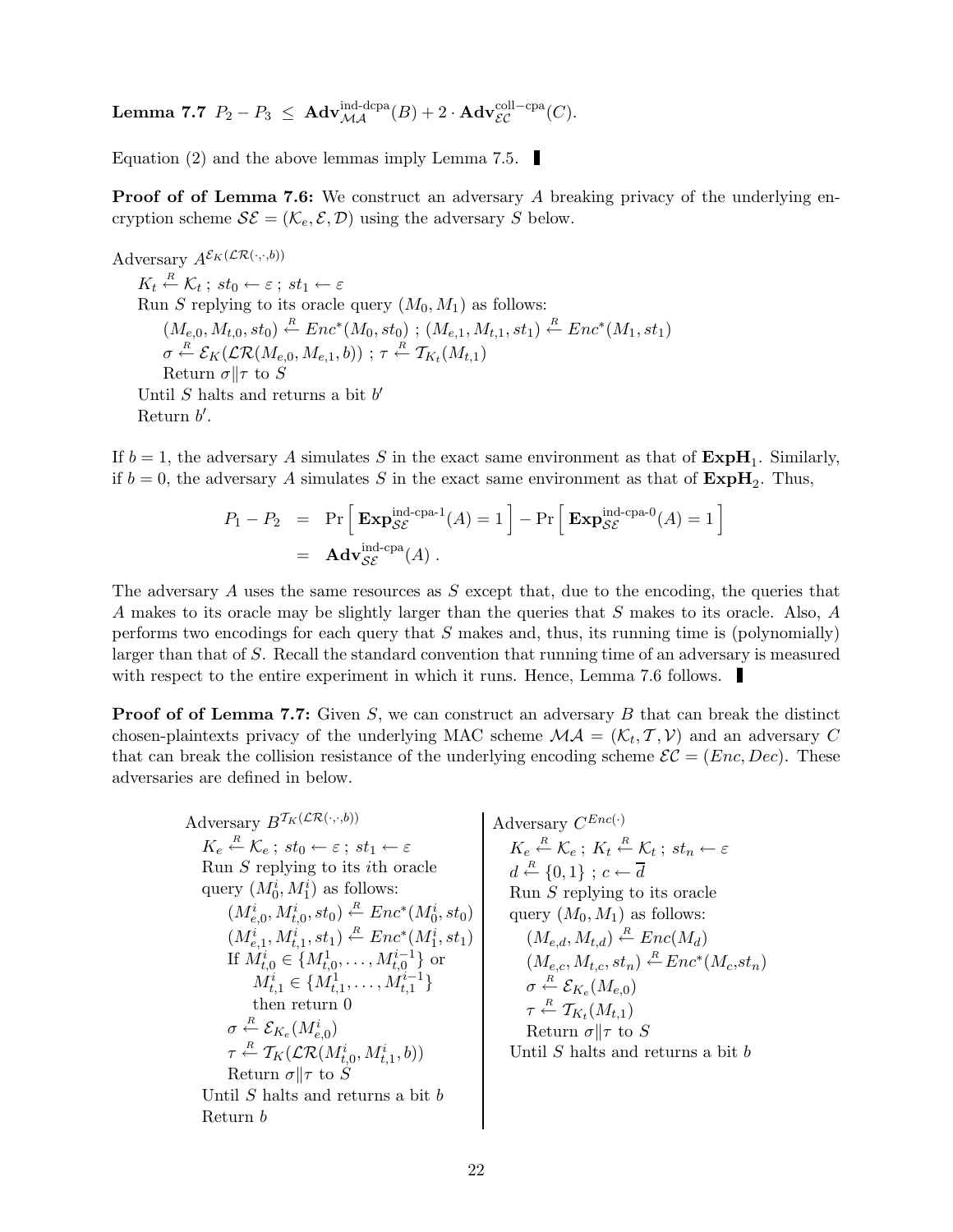Let Pr<sub>2</sub>  $[\cdot]$  and Pr<sub>3</sub>  $[\cdot]$  denote the probabilities associated with the experiment  $\textbf{ExpH}_2$  and  $\textbf{ExpH}_3$ , respectively. Let  $E_2$  denote an event that there exists at least one collision among the  $M_{t,0}$ 's or among the  $M_{t,1}$ 's in  $\text{ExpH}_2$ . Let  $E_3$  denote an event that there exists at least one collision among the  $M_{t,0}$ 's or among the  $M_{t,1}$ 's in  $\text{ExpH}_3$ . We make the following claims.

Claim 7.8  $Pr_2[E_2] \leq 2 \cdot \text{Adv}_{\mathcal{EC}}^{\text{coll-cpa}}(C).$ 

 $\textbf{Claim 7.9} \ \Pr_2 \big[ \ \textbf{ExpH}_2 = 1 \land \overline{E_2} \ \big] - \Pr_3 \big[ \ \textbf{ExpH}_3 = 1 \land \overline{E_3} \ \big] = \textbf{Adv}_{\mathcal{SE}}^{\text{ind-depa}}(B).$ 

We can now bound the difference  $P_2 - P_3$  as follows:

$$
P_2 - P_3 = \Pr_2 [\mathbf{ExpH}_2 = 1] - \Pr_3 [\mathbf{ExpH}_3 = 1]
$$
  
=  $\Pr_2 [\mathbf{ExpH}_2 = 1 \land \overline{E_2}] + \Pr_2 [\mathbf{ExpH}_2 = 1 \land E_2]$   
 $- \Pr_3 [\mathbf{ExpH}_3 = 1 \land \overline{E_3}] - \Pr_3 [\mathbf{ExpH}_3 = 1 \land E_3]$   
 $\leq \mathbf{Adv}_{\mathcal{SE}}^{\text{ind-depa}}(B) + 2 \cdot \mathbf{Adv}_{\mathcal{EC}}^{\text{coll-cpa}}(C) .$ 

To justify Claim 7.8, let  $E_0$  be the event that there exists at least one collision among the  $M_{t,0}$ 's in **ExpH**<sub>2</sub> and let  $E_1$  be the event that there exists at least one collision among the  $M_{t,1}$ 's in  $\text{ExpH}_2$ . Let Pr [ $\cdot$ ] be over  $\mathbf{Exp}_{\mathcal{EC}}^{\text{coll-cpa}}(C)$ . Then,

$$
\Pr\left[\mathbf{Exp}_{\mathcal{EC}}^{\text{coll-cpa}}(C) = 1\right] = \Pr\left[E_0 \land d = 0\right] + \Pr\left[E_1 \land d = 1\right]
$$

$$
= \frac{1}{2} \cdot \left(\Pr_2\left[E_0\right] + \Pr_2\left[E_1\right]\right) \ge \frac{1}{2} \cdot \Pr_2\left[E_2\right]
$$

where the second equality comes from the fact that the messages  $C$  returns to  $A$  are independent of the bit d. To justify Claim 7.9, we note that B returns 1 only if all the  $M_{t,0}$ 's and  $M_{t,1}$ 's are unique (i.e., events  $E_2$  or  $E_3$  did not occur).

The adversaries B and C use the same resources as S except that the queries that B makes to its oracle may be slightly larger than those of  $S$  due to the encoding. Also,  $B$  and  $C$  each perform two encodings for each query that S makes and, thus, their running times are (polynomially) larger than that of S. Recall the standard convention that running time of an adversary is measured with respect to the entire experiment in which it runs. Hence, Lemma 7.7 follows.

## 8 SSH Security Results

The SSH encoding scheme, when used with an *l*-bit block cipher, is shown in Figure 4 (see also Section 2). Recall that  $|x|$  denotes the length of string x in bits, not octets, and that  $\langle x \rangle_k$  denotes the representation of  $x$  as a  $k$ -bit unsigned integer. As mentioned, although Figure 4 shows the padding  $p$  as a random string (the second boxed equation), the SSH specification does not require that p be random. Additionally, although the SSH specification allows up to 255 octets of padding, the two major implementations of the SSH protocol that we evaluated, openssh-2.9p2 and SSH Communications' ssh-3.0.1, use the minimum-recommended padding length shown in Figure 4. The proposed SSH-\$NPC instantiation of SSH replaces the first boxed statement with  $p \in \mathbb{R}$  $bpl + l$  if  $bpl < l$  and *always* uses random padding as shown in the second boxed statement. The instantiations SSH-CTRIV-CBC, SSH-EIV-CBC, and SSH-CTR, on the other hand, uses the first boxed statement with no modification and allows padding p to be non-random.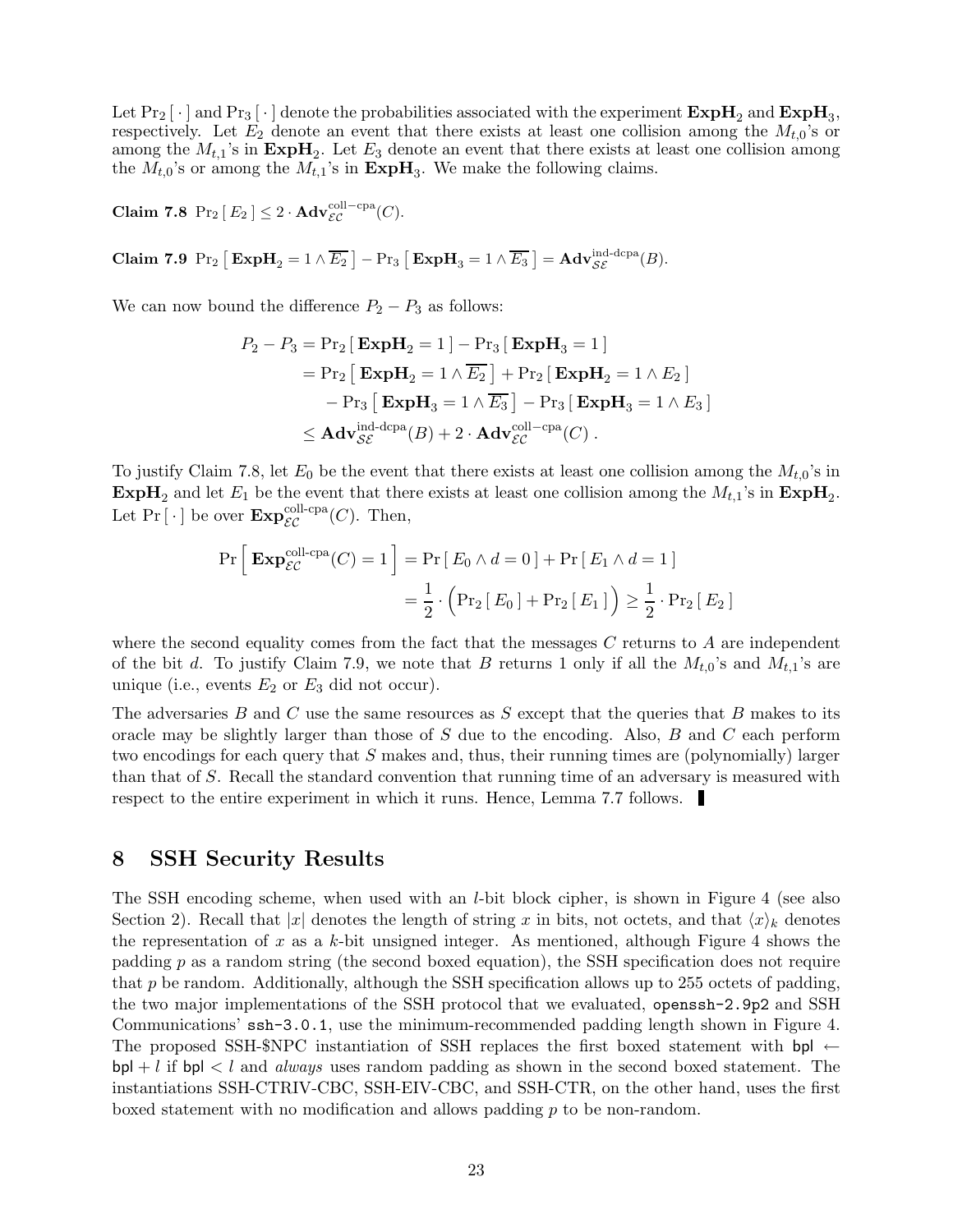Algorithm 
$$
Enc(M) \quad // \quad |M| \equiv 0 \pmod{8}
$$
  
\nIf  $st_n = \varepsilon$  then  $st_n \leftarrow 0$   
\n $bf \ bP \leftarrow l - ((|M| + 40) \pmod{l})$   
\nIf  $bt_u = \varepsilon$  then  $st_u \leftarrow 0$   
\nIf  $st_u = \varepsilon$  then  $st_u \leftarrow 0$   
\nIf  $st_u = \varepsilon$  then  $st_u \leftarrow 0$   
\nIf  $st_u = \varepsilon$  then  $st_u \leftarrow 0$   
\nIf  $st_u = \varepsilon$  then  $st_u \leftarrow 0$   
\nIf  $st_u = \varepsilon$  then  $st_u \leftarrow 0$   
\nIf  $st_u = \varepsilon$  then  $st_u \leftarrow 0$   
\nIf  $st_u = \varepsilon$  then  $st_u \leftarrow 0$   
\nIf  $st_u = \varepsilon$  then  $st_u \leftarrow 0$   
\nIf  $st_u = \varepsilon$  then  $st_u \leftarrow 0$   
\nIf  $st_u = \varepsilon$  then  $st_u \leftarrow 0$   
\nIf  $st_u = \varepsilon$  then  $st_u \leftarrow 0$   
\nIf  $st_u = \varepsilon$  then  $st_u \leftarrow 0$   
\nIf  $st_u = \varepsilon$  then  $st_u \leftarrow 0$   
\nIf  $st_u = \varepsilon$  then  $st_u \leftarrow 0$   
\nIf  $st_u = \varepsilon$  then  $st_u \leftarrow 0$   
\nIf  $st_u \leftarrow st_u + 1 \mod 2^{32}$   
\nIf cannot parse  $M_e$   
\nthen return  $(\perp, \perp)$   
\nHere  $M_e$  as  $\langle t \rangle_{32} ||\langle p \rangle_{8} ||M||p$   
\n $M_t \leftarrow \langle st_u \rangle_{32} ||M_e$   
\n $st_u \leftarrow st_u + 1 \mod 2^{32}$   
\nReturn  $(M, M_t)$   
\n $M_t$   
\n $M$ 

Figure 4: The SSH encoding algorithm  $\mathcal{EC} = (Enc, Dec)$  for *l*-bit blocks, where  $l \equiv 0 \pmod{8}$  and  $64 \leq l \leq 252 \cdot 8$ . The states  $st_n$  and  $st_u$  are maintained across invocations. When considering these encoding algorithms, recall that  $|M|$  denotes the length of  $M$  in bits and not octets (hence the need to divide lengths by 8).

### 8.1 Collision-Resistance of the SSH Encoding Scheme

The following lemma gives the collision bounds for the SSH encoding as shown in Figure 4. Notice that if  $q_e \leq 2^{32}$ , then  $\lceil q_e \cdot 2^{-32} \rceil - 1 \leq 0$  and  $\text{Adv}_{\mathcal{EC}}^{\text{coll-cpa}}(A) = 0$  for any adversary A. Also, if a coll-cca adversary C submits more than  $2^{32}$  encoding queries or  $2^{32}$  decoding queries, then it can completely break the scheme, i.e.  $\mathbf{Adv}_{\mathcal{EC}}^{\text{coll--cca}}(C) = 1$ . (For coll-cca security of up to  $2^{32}$  decoding queries it is critical that the decoding algorithm increment its counter on every invocation, even for messages that do not correctly decode.)

Lemma 8.1 (Collision Resistance of the SSH Encoding) Let  $\mathcal{EC}$  be the encoding scheme shown in Figure 4 and let mbpl be the minimum padding length (32 bits in Figure 4; the 32 in the equations below corresponds to the length of the encoding scheme's internal counter, not the minimum padding length). For any coll-cpa adversary  $A$  and any coll-cca adversary  $B$ , each making  $q_e$  encoding queries and, in the case of B, making  $q_d$  decoding queries, we have that

$$
\begin{array}{rcl}\n\mathbf{Adv}_{\mathcal{EC}}^{\text{coll-cpa}}(A) & \leq & \left\lceil q_e \cdot 2^{-32} \right\rceil \cdot \left( \left\lceil q_e \cdot 2^{-32} \right\rceil - 1 \right) \cdot 2^{31 - \mathsf{mbpl}} \\
\mathbf{Adv}_{\mathcal{EC}}^{\text{coll-cca}}(B) & = & 0 \quad \text{if } q_e, q_d \leq 2^{32}\n\end{array}
$$

and that coll-cca collision resistance is not provided if  $q_e$  or  $q_d > 2^{32}$ .

**Proof of Lemma 8.1:** First, we prove the inequality in the theorem. Recall that the padding is chosen independently at random from  $\{0,1\}^{\text{mbpl}}$  where mbpl is the minimum padding length. For a coll-cpa adversary A to win, it must make at least two encoding queries  $M^i, M^j$  such that  $i \neq j$  and  $M_t^i = M_t^j$ . From the construction, this means that the values of the counters and the paddings must collide (i.e.  $st_n^i = st_n^j$  and  $p^i = p^j$ ). For each counter value, the probability that the paddings collide is 2<sup>−mbpl</sup>. There are 2<sup>32</sup> possible values for the counter, and each value occurs at most  $\lceil q_e/2^{32} \rceil$  times over the course of the experiment. Therefore, the probability that any coll-cpa adversary  $A$  making at most  $q_e$  encoding queries can win is at most

$$
\binom{\lceil q_e\cdot 2^{-32}\rceil}{2}\cdot 2^{32}\cdot 2^{-\mathsf{mbpl}}
$$

After some simplification, the first inequality in the theorem follows.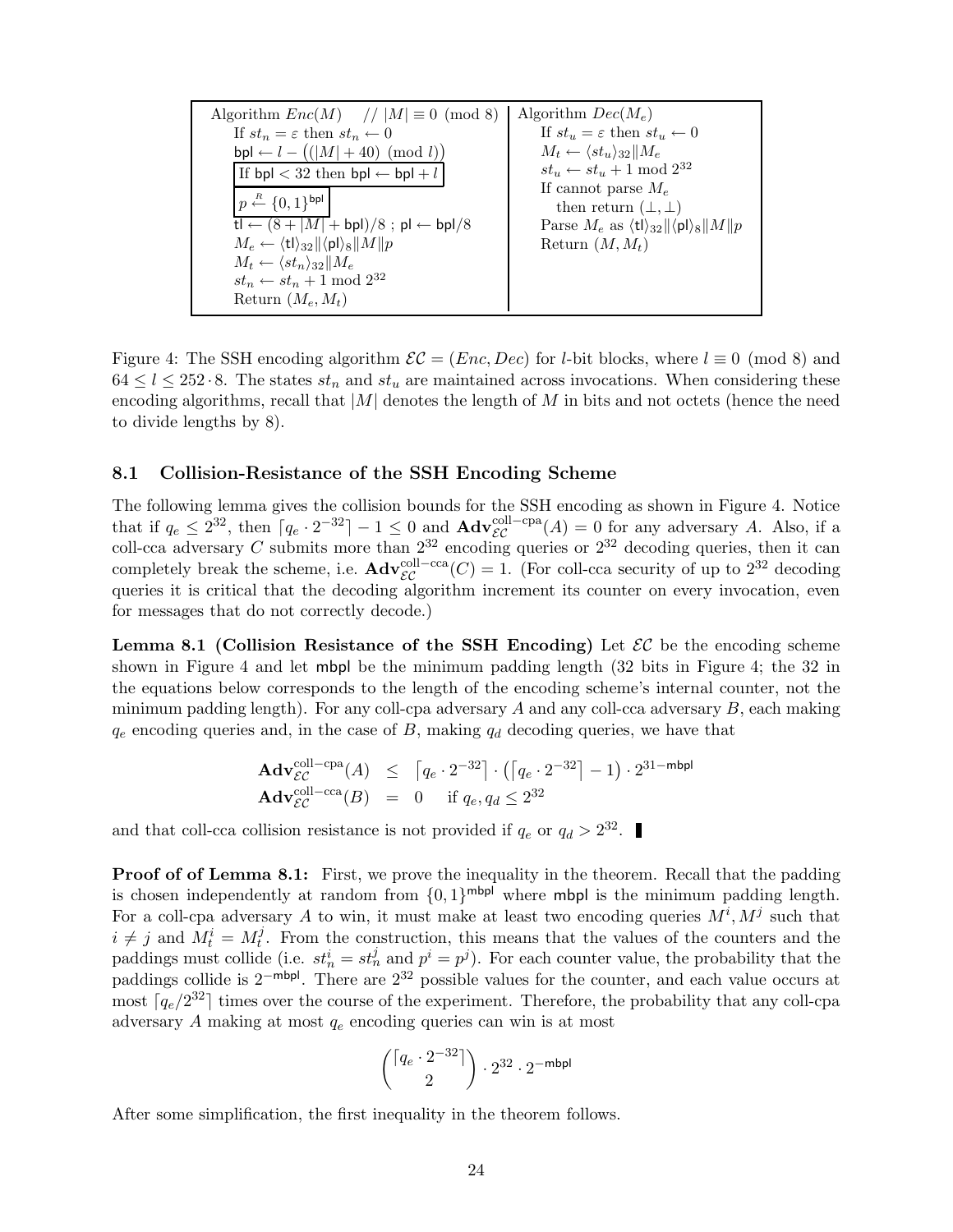Now, we prove the equality in the theorem. Recall that the construction in Figure 4 specifies that  $M_t \leftarrow \langle st_n \rangle_{32} || M_e$  for the encoding and that  $M_t \leftarrow \langle st_u \rangle_{32} || M_e$  for the decoding. Since the states  $st_n, st_u$  are counters that are maintained internally by the oracles, no adversary B can have control over them. Since both states start at 0, if B is limited to fewer than  $2^{32}$  encoding queries and  $2^{32}$ decoding queries, then it is easy to see that  $B$  cannot possibly make two queries satisfying either of the first two conditions in the experiment  $\mathbf{Exp}_{\mathcal{EC}}^{\text{coll-cca}}(B)$ . We now turn our attention to the last condition in the experiment and argue that  $B$  cannot possibly satisfy it either. Suppose toward a contradiction that B can somehow make a query  $M^i$  to  $Enc(\cdot)$  and a query  $m_e^j$  to  $Dec(\cdot)$  such that  $(i \neq j$  or  $M^i \neq m^j$  or  $M^i_e \neq m^j_e$  and  $M^i_t = m^j_t$  where  $i, j \leq 2^{32}$ . From Figure 4,  $M^i_t = m^j_t$ t implies that  $M_e^i = m_e^j$  and consequently that  $M^i = m^j$ . Therefore, for this condition to be satisfied i must be different from j. However,  $i, j \leq 2^{32}$ . Therefore,  $i \neq j$  implies that  $st_n^i \neq st_n^j$ . Therefore,  $M_t^i \neq m_t^j$  $t_t^j$ , and we have a contradiction. Thus,  $\mathbf{Adv}_{\mathcal{EC}}^{\text{coll--cca}}(B) = 0.$ 

#### 8.2 Integrity and Privacy of Our Recommendations

We have already provided enough information (Theorem 7.1, Theorem 7.2, and Lemma 8.1) to show that our fixes from Section 5 are secure under the notions of chosen-plaintext indistinguishability (ind-cpa) and integrity of plaintexts (int-ptxt). But we can prove a much stronger result, namely, that our proposed fixes are secure under our strong notions of chosen-ciphertext indistinguishability (ind-sfcca) and integrity of ciphertexts (int-sfctxt). We present our proof of security for SSH-CTR. The proof technique extends naturally to other possible fixes to the SSH BPP.

**Theorem 8.2 (Security of SSH-CTR)** Let  $S\mathcal{E}$  be a CTR-mode encryption scheme with stateful decryption, let  $\mathcal{MA}$  be a message authentication scheme, and let  $\mathcal{EC}$  be the encoding scheme described above. Let SSH-CTR be the encryption scheme associated to them as per Construction 6.1. Then, given any int-sfctxt adversary I against SSH-CTR, we can construct adversaries  $F$  and  $C$ such that Equation (3) holds. Similarly, given any ind-sfcca adversary A against SSH-CTR, we can construct adversaries  $S$ ,  $B$ ,  $E$ , and  $G$  such that Equation (4) holds.

$$
\mathbf{Adv}_{\mathrm{SSH-CTR}}^{\mathrm{int-}setext}(I) \leq \mathbf{Adv}_{\mathcal{MA}}^{\mathrm{uf-cma}}(F) + \mathbf{Adv}_{\mathcal{EC}}^{\mathrm{coll-cca}}(C) \tag{3}
$$

$$
\mathbf{Adv}_{\mathrm{SSH-CTR}}^{\mathrm{ind\text{-}sfcca}}(A) \leq 2 \cdot \mathbf{Adv}_{\mathrm{SSH-CTR}}^{\mathrm{int\text{-}sfctx}}(S) + \mathbf{Adv}_{\mathcal{SE}}^{\mathrm{ind\text{-}cpa}}(B) \n+2 \cdot \mathbf{Adv}_{\mathcal{MA}}^{\mathrm{prf}}(E) + 2 \cdot \mathbf{Adv}_{\mathcal{EC}}^{\mathrm{coll-cpa}}(G)
$$
\n(4)

Furthermore,  $F$  and  $C$  use the same resources as  $I$  except that  $F$ 's messages to its oracles may be of different lengths than  $\Gamma$ 's queries to its oracles (due to encoding) and  $C$ 's messages to its decoding oracle may have slightly different lengths than I's decryption queries. Also, S, B, E, and G use the same resources as A except that B's and E's inputs to their respective oracles may be of different lengths than those of  $A$  (due to the encoding).

Theorem 8.2 can be interpreted as follows. Equation (3) states that SSH-CTR provides stateful chosen-ciphertext integrity if the MAC is strongly unforgeable and if the encoding is coll-cca collision resistant. Equation (4) states that SSH-CTR provides stateful chosen-ciphertext privacy if it provides stateful chosen-ciphertext integrity, if the underlying encryption scheme is ind-cpa secure, if the MAC is a secure pseudorandom function, and if the encoding is coll-cpa secure. As an example, making reasonable assumptions about the security of the HMAC scheme, an implementation of SSH-CTR that uses HMAC and AES in stateful-decryption CTR mode will be secure under both of the strong notions provided that at most  $2^{32}$  messages are encrypted between rekeying. Notice here that we use different security properties of the MAC to obtain different security aspects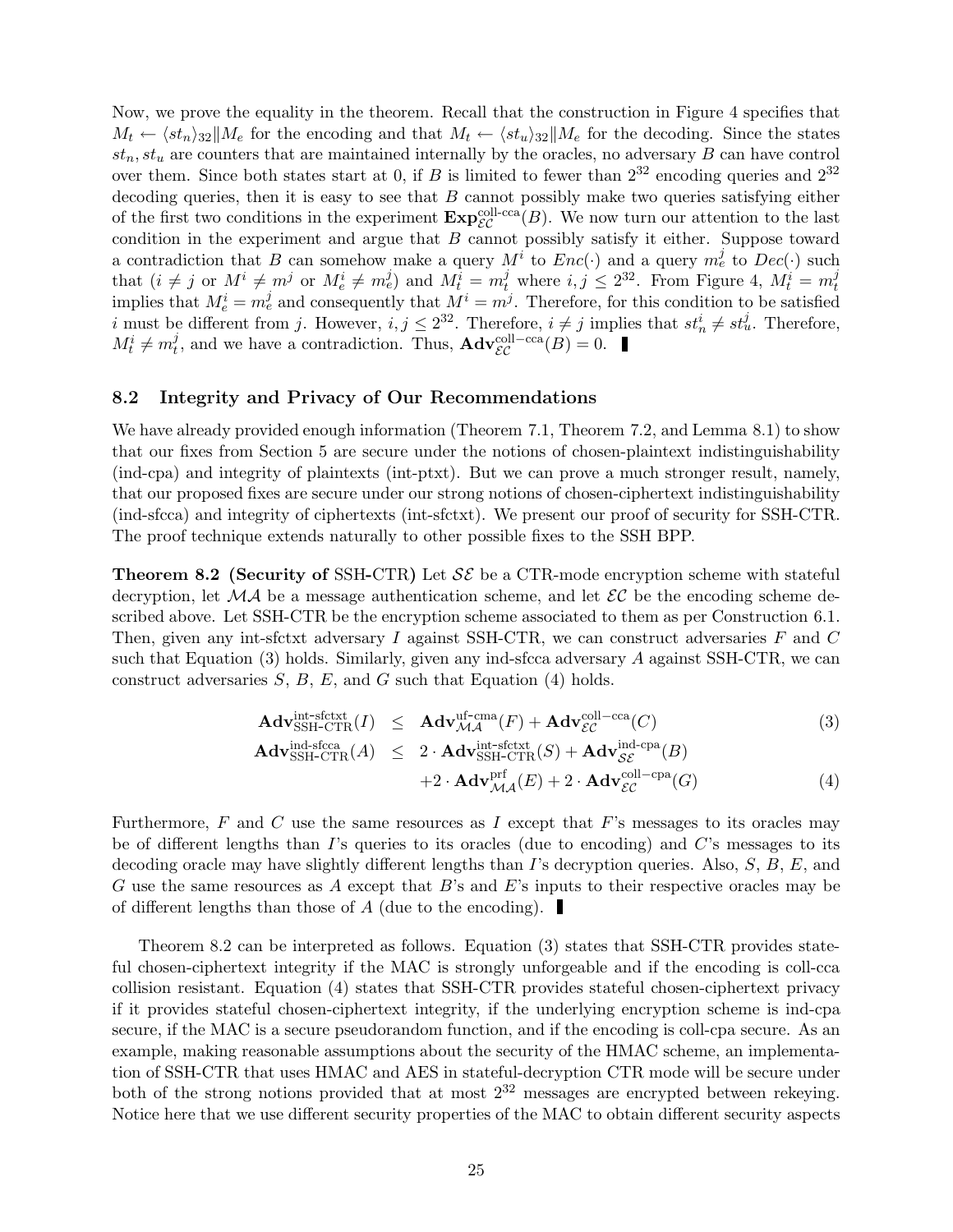of SSH-CTR, namely strong unforgeability for integrity and pseudorandomness for privacy. This distills the property of the MAC that leads to each aspect of security. Now we present the proof of Theorem 8.2.

**Proof of of Theorem 8.2:** First we provide a proof sketch. To prove Theorem 8.2, we first use Lemma 8.1, Theorem 7.1, the ind-cpa proof of security for CTR mode [2], and the assumed pseudorandomness of the underlying MAC to show that SSH-CTR is ind-cpa-secure. We then prove Equation (3). Applying Proposition 6.4 and our ind-cpa and int-sfctxt results for SSH-CTR leads to Equation  $(4)$ . We briefly discuss our proof of Equation  $(3)$ . Let I be an int-sfctxt adversary and let  $M^i$  be *I*'s *i*-th chosen-plaintext query to its encoding oracle, let  $M_e^i, M_t^i$  be the encoding of  $M^i$ , and let  $\sigma_i$   $\|\tau_i$  be the returned ciphertext. Let  $\sigma'_j \|\tau'_j$  be *I*'s *j*-th decryption-verification oracle query, let  $m_e^j$  be the decryption of  $\sigma'_j$  by the underlying decryption algorithm. To prove Equation (3), we show that given an int-sfctxt adversary attacking SSH-CTR, that adversary can also be used to attack the unforgeability of the underlying MAC, to attack the coll-cca collision resistance of the underlying encoding scheme, or that the first out-of-order ciphertext submitted by the adversary,  $\sigma'_j || \tau'_j$ , is such that  $\sigma_j \neq \sigma'_j$  but  $M_e^j = m_e^j$ . By properties of CTR mode with stateful decryption, the latter event cannot occur. The same property holds for SSH-CTRIV-CBC and SSH-EIV-CBC. For SSH-\$NPC the latter event can occur, but the probability the latter event occurs is small because the last (random) block of the encoded packet is not given to the adversary. The strategy we outlined in this paragraph can be used to prove the security of other fixes to the SSH BPP that work by replacing the underlying encryption scheme; namely, prove that the underlying encryption scheme is ind-cpa secure and that the probability of the event we described is small. (We only consider the first out-of-order ciphertext query an adversary makes because if the first out-of-order ciphertext query does not decrypt, the decryptor enters a halting state.)

Now we present the proof in more detail. First, we note that Equation (4) follows directly from Proposition 6.4 and Theorem 7.1. Now, we prove Equation (3). Let  $\overline{\mathcal{S}\mathcal{E}} = (\overline{\mathcal{K}}, \overline{\mathcal{E}}, \overline{\mathcal{D}})$  be the composite encryption scheme (SSH-CTR in this case) constructed via Construction 6.1 from the encryption scheme  $\mathcal{SE} = (\mathcal{K}_e, \mathcal{E}, \mathcal{D})$ , the MAC scheme  $\mathcal{MA} = (\mathcal{K}_t, \mathcal{T}, \mathcal{V})$ , and the encoding scheme  $\mathcal{EC} = (Enc, Dec).$  Consider any int-sfctxt adversary I against  $\overline{\mathcal{SE}}$ . We associate to I a uf-cma forger F against  $\mathcal{MA}$  and a coll-cca collision finder C against  $\mathcal{EC}$  as follows. The forger F uses  $\mathcal{K}_e$  to generate an encryption key and uses the encryption key and its tagging oracle to answer I's queries in a straight-forward manner. In particular, it follows Construction 6.1. Similarly, the collision finder  $C$  uses the same approach. This ensures that  $I$  is executed in the same environment as that in  $\text{Exp}_{\overline{\mathcal{SE}}}^{\text{int-sfctxt}}(I)$  until I succeeds in making an out-of-sync query.

Recall that the int-sfctxt adversary I can make two types of queries: encryption queries to  $\overline{\mathcal{E}}_K$  and decryption-verification queries to  $\overline{\mathcal{D}}_K^*$ . Suppose I makes  $q_e$  encryption queries and  $q_d$  decryptionverification queries. We denote *I*'s *i*-th query to  $\overline{\mathcal{E}}_K$  as  $M^i$ , the encoding of  $M^i$  as  $M_e^i, M_t^i$ , and the returned ciphertext as  $\sigma_i || \tau_i$ . We denote I's *i*-th query to  $\overline{\mathcal{D}}_K^*$  as  $\sigma'_i || \tau'_i$  (assuming that I's *i*-th query is parsable since otherwise  $\overline{\mathcal{D}}_K^*$  would enter a halting state). We denote the decryption (via D) of  $\sigma'_i$  as  $m_e^i$  and the decoding of  $m_e^i$  as  $(m^i, m_t^i)$ . By convention, if  $\overline{\mathcal{D}}_k^*$  $\hat{k}$ 's internal state is  $\perp$ , then  $m_e^i = \perp$ . Also, if  $m_e^i = \perp$ , then  $(m^i, m_t^i) = (\perp, \perp)$ .

Now, let j be the index of I's first out-of-sync decryption query, and let  $k$  be the number of encryption queries prior to  $\Gamma$ 's j-th decryption query. Let Bad be an event in which all of the following conditions hold: I's j-th decryption query correctly verifies,  $m_t^j \in \{M_t^1, \ldots, M_t^k\}, k \ge j$ ,  $\tau'_j = \tau_j$ , and  $m_e^j = M_e^j$ . (Recall that if the first out-of-sync decryption query fails to verify, the decryption algorithm will return ⊥ for all subsequent decryption queries.) We state the following lemmas.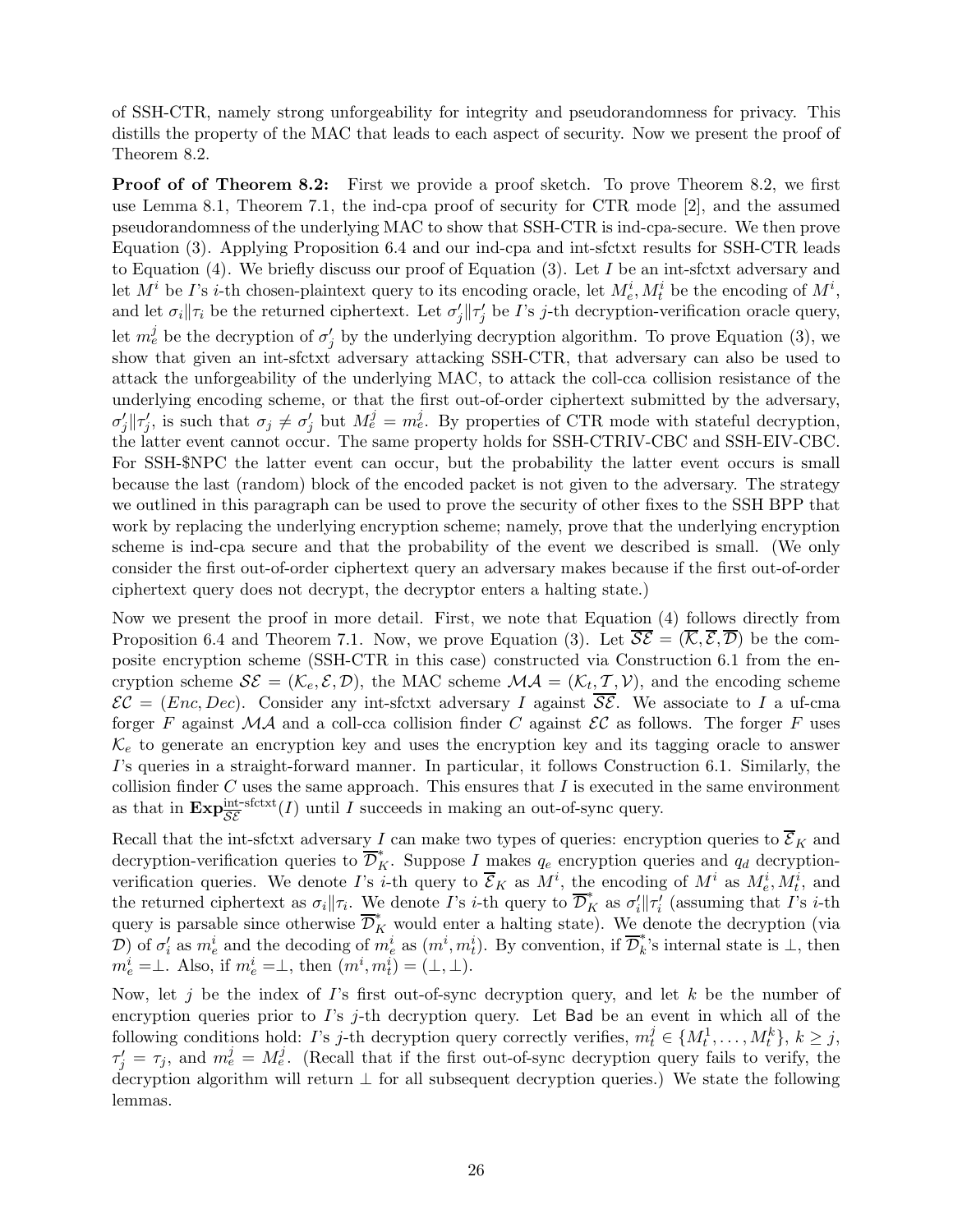Lemma 8.3  $\mathbf{Adv}_{\mathcal{SE}}^{\text{int-sfctxt}}(I) \leq \mathbf{Adv}_{\mathcal{MA}}^{\text{uf-cma}}(F) + \mathbf{Adv}_{\mathcal{EC}}^{\text{coll-cca}}(C) + \Pr\left[\begin{array}{c} \mathsf{Bad} \end{array}\right]$ 

Lemma 8.4  $Pr[$  Bad  $] = 0$ 

Then, Equation (3) in Theorem 8.2 follows.

**Proof of 0 Lemma 8.3:** Let  $Pr[\cdot]$  denote the probability function underlying  $Exp_{\overline{SE}}^{\text{int-}sfctxt}(I)$ . Let  $\sigma'_j||\tau'_j$  be I's first out-of-sync query to  $\overline{\mathcal{D}}_K^*(\cdot)$ . Recall that, prior to I's j-th decryption-verification query, I made k queries to  $\overline{\mathcal{E}}_K(\cdot)$ . We define the following events.

Event E : I's first out-of-sync query to oracle  $\overline{\mathcal{D}}_K^*(\cdot)$  correctly verifies Event  $E_1$  : E occurs and  $m_t^j$  $t^j \notin \{M_t^1, \ldots, M_t^k\}$ Event  $E_2$  : E occurs and  $m_t^j \in \{M_t^1, \ldots, M_t^k\}$ Event  $E_{2,1}$  :  $E_2$  occurs and either  $k < j$  or  $m_e^j \neq M_e^j$ Event  $E_{2,2}$  :  $E_2$  occurs and  $k \geq j$  and  $m_e^j = M_e^j$ Event  $E_{2,2,1}$  :  $E_{2,2}$  occurs and  $\tau'_j \neq \tau_j$  and  $m_t^j$  $t \notin \{M_t^1, \ldots, M_t^{j-1}, M_t^{j+1}, \ldots, M_t^k\}$ Event  $E_{2,2,2}$  :  $E_{2,2}$  occurs and  $\tau'_j \neq \tau_j$  and  $m_t^j \in \{M_t^1, \ldots, M_t^{j-1}, M_t^{j+1}, \ldots, M_t^k\}$ Event  $E_{2,2,3}$  :  $E_{2,2}$  occurs and  $\tau'_j = \tau_j$ .

If I's first out-of-sync query to  $\overline{\mathcal{D}}_K^*(\cdot)$  does not correctly verify, then the decryption oracle enters its halting state, and thus, no further decryption queries will correctly verify and  $\text{Exp}_{\overline{\mathcal{SE}}}^{\text{int-}stext{f}ctext{txt}}(I)$  cannot return 1. Therefore,  $\mathbf{Adv}_{\overline{\mathcal{SE}}}^{\text{int-}s\textrm{f}ct\times t}(I) = \Pr[E]$ . Also, notice that  $\Pr[E] = \Pr[E_1 \vee E_{2,2,1}] +$  $Pr [ E_{2,1} \vee E_{2,2,2} ] + Pr [ E_{2,2,3}^{SE} ].$ 

As previous pointed out, the adversaries F and C run I exactly as in experiment  $\mathbf{Exp}_{\overline{SE}}^{\text{int-sfctxt}}(I)$ until I succeeds in making an out-of-sync decryption-verification query. Therefore, it is easy to see that, if events  $E_1$  or  $E_{2,2,1}$  occur, then F succeeds in finding a uf-cma forgery against  ${\cal MA}$ . Similarly, if events  $E_{2,1}$  or  $E_{2,2,2}$  occur, C succeeds in finding a collision against  $\mathcal{EC}$ . Consequently,

$$
\mathbf{Adv}_{\overline{\mathcal{SE}}}^{\text{int-}s\text{fctxt}}(I) = \Pr\left[\ E_1 \vee E_{2,2,1} \right] + \Pr\left[\ E_{2,1} \vee E_{2,2,2} \right] + \Pr\left[\ E_{2,2,3} \right] \\
 \leq \mathbf{Adv}_{\mathcal{MA}}^{\text{uf-cma}}(F) + \mathbf{Adv}_{\mathcal{EC}}^{\text{coll-cca}}(C) + \Pr\left[\ \mathsf{Bad} \right]
$$

as desired.

**Proof of Lemma 8.4:** We are interested in the event that  $\sigma'_j \neq \sigma_j$  but  $m_e^j = M_e^j$  (where j is the index of the first out-of-order decryption query and the adversary has already queried the encryption oracle at least  $j$  times). Since SSH-CTR uses CTR mode with stateful decryption, since the encryption and decryption states are in-sync prior to the j-th decryption query, and since, for each CTR mode state, there is a bijection between plaintexts and ciphertexts, if  $\sigma'_j \neq \sigma_j$ , then  $m_e^j \neq M_e^j$ . This means that Pr[Bad] = 0.

## 9 Discussion and Recommendations

Having thus presented our main results, we are now in a position to make specific recommendations to the SSH community. We begin by noting that one problem with the current SSH specification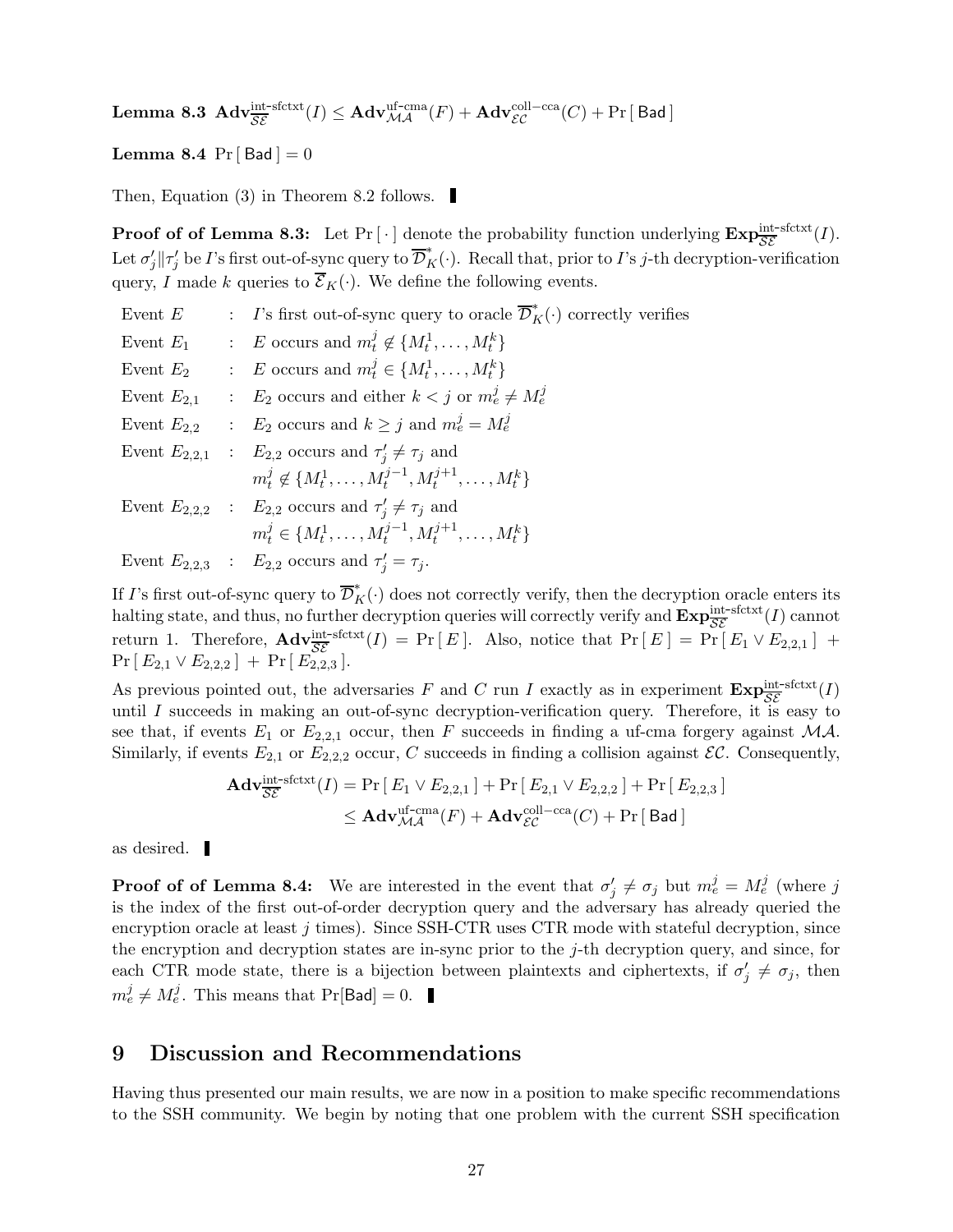is that the counter (that is prepended to the encoded payload before MACing) is only 32 bits long. As shown in Section 4, once the 32 bit counter repeats, an SSH session's MAC tags may begin to leak information about a user's plaintexts. Our provable security results reflect this constraint: strong security is maintained only if the parties rekey at least once every  $2^{32}$  packets. Two natural solutions to this problem are to either make the counter longer or to require an SSH session to rekey at least once every  $2^{32}$  messages. We recommend the second option because it does not affect the packet format and thus will likely require minimal changes to existing SSH implementations. As a slight variant of the first option, we do note that it would be possible to define new message authentication modules for SSH that maintain and update their own, longer counters; this approach would also not affect the packet format.

With respect to the underlying encryption mode, we now compare the current instantiation of the SSH BPP transport protocol, SSH-IPC, to our specific recommendations. We also consider two other possible alternatives, namely switching to an Encrypt-then-MAC-based construction or to a dedicated authenticated encryption construction. The former involves re-engineering the SSH BPP so that it first encrypts a message with some underlying encryption scheme and then MACs the resulting ciphertext. The latter involves modifying SSH to use a dedicated authenticated encryption scheme (e.g., XCBC [18], OCB [31]).

CONTINUE TO USE SSH-IPC? As mentioned, SSH-IPC is susceptible to an adaptive chosenplaintext attack requiring an SSH user to encrypt on the order of  $2^{13}$  packets. However, the attack may not be considered practical since it requires the attacker to, after seeing a ciphertext collision, control the *next* message that a user encrypts. If the session is encrypting a lot of data very quickly (e.g., while transferring a file), then an attacker may not have time to both recognize that a collision has occurred and to force the user to encrypt a specially-doctored message. Additionally, if we consider how the SSH transport protocol is used within SSH (and not as an entity by itself), then the attack is complicated by the fact that an application may compress and further encode user data before passing the resulting compressed payload to the SSH-IPC protocol. Nonetheless, we suggest that the use of SSH-IPC be deprecated. One simple reason is that, even if these attacks may be difficult to mount in practice, in the modern era of strong cryptography it would seem counterintuitive to voluntarily use a protocol with low security when it is possible to fix the security of SSH at low cost.

Switch to SSH-NPC? Since SSH-NPC requires similar changes to the specification and implementations as SSH-\$NPC while achieving less security than our other fixes, there does not appear to be any substantial reasons to switch to SSH-NPC. Therefore, we do not consider it further.

Switch to SSH-\$NPC? The advantages offered by SSH-\$NPC are clear: it is provably secure and requires relatively minor and mostly localized changes to the SSH specification and to implementations. The added security, however, comes with the additional cost of up to two extra blocks per packet. In interactive sessions where an individual packet may only contain a few octets of user data, the additional cost associated with those extra blocks may be significant (in terms of bandwidth consumption, the time necessary to encrypt and MAC those two extra blocks, and the time required to generate the extra block of randomness). Another potential problem with SSH- \$NPC is that it is prone to accidental implementation mistakes. Recall that if the padding used with SSH-\$NPC is not randomized, then the same reaction attack against SSH-NPC will be effective here. Since two SSH implementations will inter-operate regardless of whether their padding is random or fixed, an SSH developer might accidentally use non-random or predictable padding. Such an accidental implementation mistake could have serious security consequences.

Switch to SSH-CTR? SSH-CTRIV-CBC? or SSH-EIV-CBC? The SSH-CTR instantiation is a promising candidate since it is provably secure, does not incur packet expansion, and does not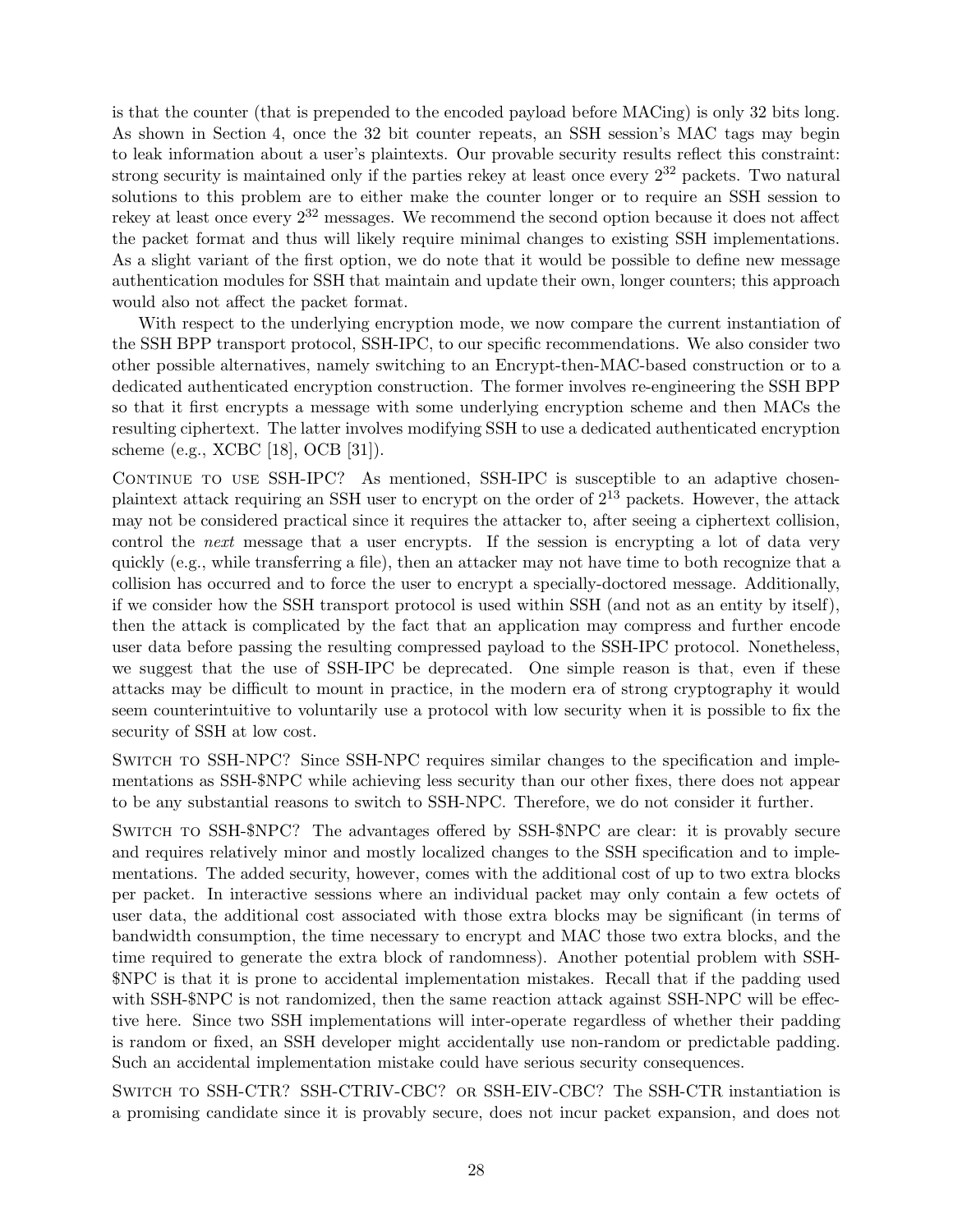require the padding to be random. Furthermore, there are several performance advantages with using CTR mode instead of CBC mode; for example, a software CTR mode implementation can be up to four times faster than a well-optimized CBC implementation [27]. Although perhaps not as attractive as SSH-CTR, SSH-CTRIV-CBC and SSH-EIV-CBC are also promising candidates because they also require no additional padding and because they only use one more block cipher invocation per packet than SSH-IPC.

Recall that the underlying encryption schemes for SSH-CTR, SSH-CTRIV-CBC, and SSH-EIV-CBC require both the sender and the receiver to maintain state. Prior to this work, most provable security analyses focused on encryption schemes with stateless decryption algorithms (hence our need to define security notions for encryption schemes with stateful decryption algorithms). Consequently, one initial objection to these three constructions might be that they require the underlying decryption algorithms to maintain state. However, since the composite SSH BPP decryption algorithm is already stateful (because the decoding algorithm is stateful), the fact that these three fixes use underlying encryption schemes with stateful decryption algorithms should be of little concern. Another potential disadvantage with CTR mode is that it is often perceived as being too "risky" [27]. As [27] points out, however, when used correctly and with proofs of security, CTR mode has many advantages over other encryption modes. Furthermore, as Bellovin and Blaze point out in [10], one can minimize the risk incurred with using CTR mode (including the risk of being forced to use repeating counters) if key management is done dynamically and properly, if it is not used with multiple senders who share keys, and if it is used in conjunction with strong integrity checks. All of these conditions hold in the case of SSH-CTR.

SWITCH TO ENCRYPT-THEN-MAC? Instead of insisting on using the current SSH Encode-then-E&M construction, it would also be possible to switch to another paradigm such as Encryptthen-MAC (in which the message is first encrypted with an underlying encryption scheme and then the resulting ciphertext is MACed with an underlying message authentication scheme). This alternative is attractive because an Encrypt-then-MAC construction is provably secure assuming that its underlying encryption and message authentication schemes are also secure [6, 25]. We note, however, that since our recommended fixes provably meet our strongest notions of security, there may be little motivation to switch to an Encrypt-then-MAC-based construction. Additionally, switching to an Encrypt-then-MAC construction will likely require more intrusive modifications to the current SSH specification and to SSH implementations. Furthermore, unless care is taken, implementations of the modified SSH specification may not be compatible with implementations of the current SSH specification. Conceptually speaking, the changes incurred by SSH-CTR, SSH- \$NPC, SSH-CTRIV-CBC, and SSH-EIV-CBC involve only changing the underlying encryption module and, in the case of SSH-\$NPC, adding more random number generation for the padding. In contrast, the changes incurred by switching to the Encrypt-then-MAC construction involve changing the whole construction. Of course, the difference in the actual efforts that developers need to put in is highly implementation dependent.

Switch to dedicated authenticated encryption schemes? There are symmetric key-based authenticated encryption schemes that are designed from scratch and, thus, are potentially more efficient than schemes based on a black-box composition of off-the-shelf encryption and MAC components. These include RPC [23], XCBC [18], IACBC [22], and OCB [31]. Recall that currently the input to the SSH BPP's underlying encryption scheme is different from the input to the underlying MAC. There are two possible ways to incorporate a dedicated authenticated encryption scheme into SSH: (1) specifically re-design the SSH specification around a single authenticated encryption component or (2) somehow plug a dedicated authenticated encryption scheme into the current SSH design.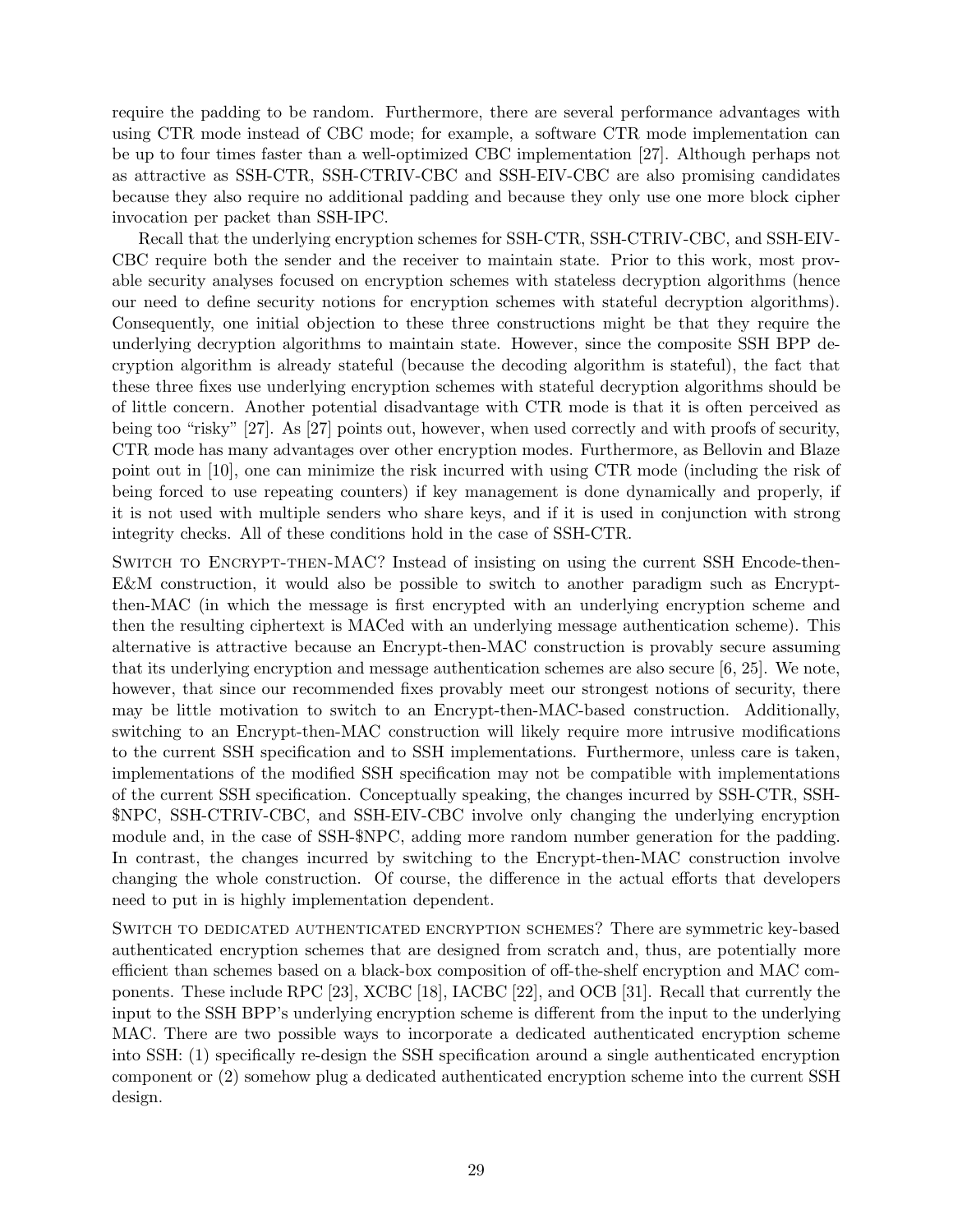For option (1), as we mentioned when we considered the Encrypt-then-MAC paradigm, redesigning the SSH specification is probably not an attractive option. For option (2), the most logical way to incorporate a dedicated scheme into SSH would be to replace the current encryption scheme (CBC mode with chained IVs) with something like XCBC or OCB and to use the "none" message authentication scheme. As we argued for SSH-CTR, SSH-\$NPC, SSH-CTRIV-CBC, and SSH-EIV-CBC, this modification should be fairly easy to do, and, given the efficiency of dedicated authenticated encryption schemes, could result in significant performance gains. The present drawback with this approach is that the current SSH specification does not include the 32-bit counter in the input to the underlying encryption scheme. Since, under this construction, the counter will not be bound to the input to the dedicated authenticated encryption scheme, this construction cannot protect against replay and out-of-order delivery attacks (while our proposed recommendations can). To rectify this situation, one would still have to modify more than just the "black-box" encryption component of the SSH BPP, perhaps by using an authenticated encryption with associated data scheme [34, 30, 8, 24], which has the same drawbacks as possibility (1) above, or use as the underlying encryption scheme an authenticated encryption scheme with its own internal counter, which we view as an inelegant, though still viable, solution.

CLOSING REMARKS. We acknowledge that there are many possible ways to fix the current problems with the SSH protocol. We are biased toward our recommended fixes (e.g., SSH-CTR) because they are "less intrusive" than the other possible modifications but are still efficient and secure. "Less intrusive" is, however, a subjective measure and the IETF SSH working group may decide that it is feasible to re-engineer the SSH protocol to use an Encrypt-then-MAC-based construction or a dedicated authenticated encryption scheme. Given the inertia of the current SSH protocol, however, we feel that the working group may have a hard time justifying significant modifications to the SSH specification. The goal of this work is to provide enough information to the SSH community so that the SSH community can make an informed decision when deciding how to fix the current problems with SSH. In [5] we present an Internet-Draft, within the IETF SSH working group, that is based on this research.

# Acknowledgments

We thank Alexandra Boldyreva, Gregory Neven, Adriana Palacio, Bill Sommerfeld, and David Wagner for commenting on an earlier version of this paper. T. Kohno thanks the USENIX Association for a Student Grant supporting his earlier work with SSH.

# References

- [1] J. H. An, Y. Dodis, and T. Rabin. On the security of joint signature and encryption. In L. Knudsen, editor, Advances in Cryptology – EUROCRYPT 2002, volume 2332 of Lecture Notes in Computer Science, pages 83–107. Springer-Verlag, Berlin Germany, Apr. 2002.
- [2] M. Bellare, A. Desai, E. Jokipii, and P. Rogaway. A concrete security treatment of symmetric encryption. In Proceedings of the 38th Annual Symposium on Foundations of Computer Science, pages 394–403. IEEE Computer Society Press, 1997.
- [3] M. Bellare, J. Kilian, and P. Rogaway. The security of the cipher block chaining message authentication code. In Y. Desmedt, editor, Advances in Cryptology – CRYPTO '94, volume 839 of Lecture Notes in Computer Science, pages 341–358. Springer-Verlag, Berlin Germany, Aug. 1994.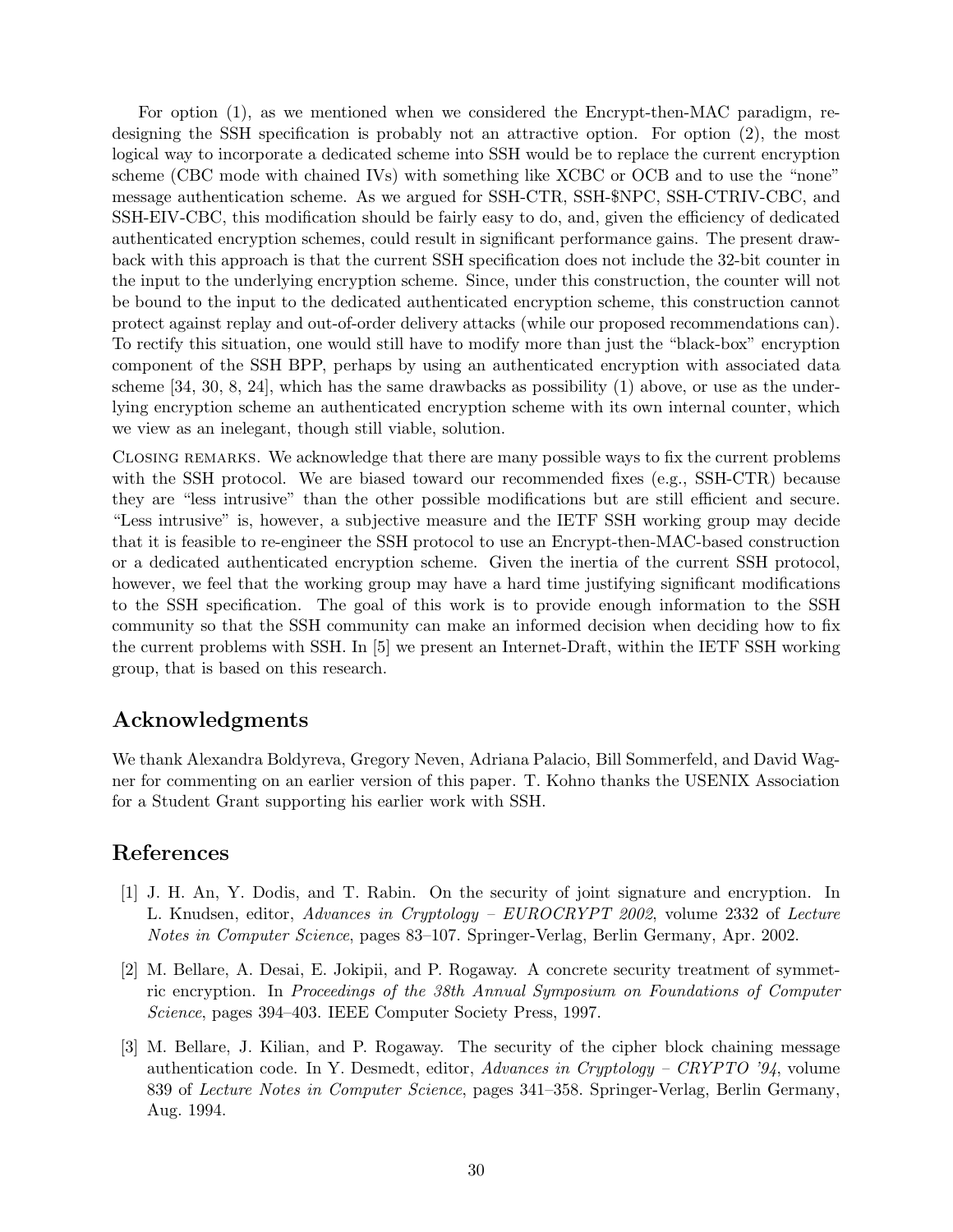- [4] M. Bellare, T. Kohno, and C. Namprempre. Authenticated encryption in SSH: Provably fixing the SSH binary packet protocol. In V. Atluri, editor, Proceedings of the 9th Conference on Computer and Communications Security, pages 1–11. ACM Press, Nov. 2002.
- [5] M. Bellare, T. Kohno, and C. Namprempre. SSH transport layer encryption modes, 2004. Available at http://www.ietf.org/html.charters/secsh-charter.html.
- [6] M. Bellare and C. Namprempre. Authenticated encryption: Relations among notions and analysis of the generic composition paradigm. In T. Okamoto, editor, Advances in Cryptology  $-$  ASIACRYPT 2000, volume 1976 of Lecture Notes in Computer Science, pages 531–545. Springer-Verlag, Berlin Germany, Dec. 2000.
- [7] M. Bellare and P. Rogaway. Encode-then-encipher encryption: How to exploit nonces or redundancy in plaintexts for efficient cryptography. In T. Okamoto, editor, Advances in Cryptology – ASIACRYPT 2000, volume 1976 of Lecture Notes in Computer Science, pages 317–330. Springer-Verlag, Berlin Germany, Dec. 2000.
- [8] M. Bellare, P. Rogaway, and D. Wagner. The EAX mode of operation. In W. Meier and B. Roy, editors, Fast Software Encryption – FSE 2004, Lecture Notes in Computer Science. Springer-Verlag, Berlin Germany, May 2004.
- [9] S. Bellovin. Problem areas for the IP security protocols. In Proceedings of the 6th USENIX Security Symposium, pages 1–16, San Jose, California, July 1996.
- [10] S. Bellovin and M. Blaze. Cryptographic modes of operation for the internet. In Second NIST Workshop on Modes of Operation, 2001.
- [11] J. Black and P. Rogaway. CBC MACs for arbitrary-length messages: The three-key construction. In M. Bellare, editor, Advances in Cryptology – CRYPTO 2000, Lecture Notes in Computer Science, pages 197–215. Springer-Verlag, Berlin Germany, Aug. 2000.
- [12] R. Canetti and H. Krawczyk. Analysis of key-exchange protocols and their use for building secure channels. In B. Pfitzmann, editor, Advances in Cryptology – EUROCRYPT 2001, volume 2045 of Lecture Notes in Computer Science, pages 451–472. Springer-Verlag, Berlin Germany, 2001.
- [13] B. Canvel, A. Hiltgen, S. Vaudenay, and M. Vuagnoux. Password interception in a SSL/TLS channel. In D. Boneh, editor, Advances in Cryptology – CRYPTO 2003, Lecture Notes in Computer Science. Springer-Verlag, Berlin Germany, 2003.
- [14] W. Dai. An attack against SSH2 protocol, Feb. 2002. Email to the ietf-ssh@netbsd.org email list.
- [15] DES modes of operation. National Institute of Standards and Technology, NIST FIPS PUB 81, U.S. Department of Commerce, Dec. 1980.
- [16] W. Diffie and M. E. Hellman. Privacy and authentication: An introduction to cryptography. Proceedings of the IEEE, 67(3):397–427, Mar. 1979.
- [17] Y. Dodis and J. H. An. Concealment and its applications to authenticated encryption. In E. Biham, editor, Advances in Cryptology – EUROCRYPT 2003, volume 2656 of Lecture Notes in Computer Science, pages 312–329. Springer-Verlag, Berlin Germany, 2003.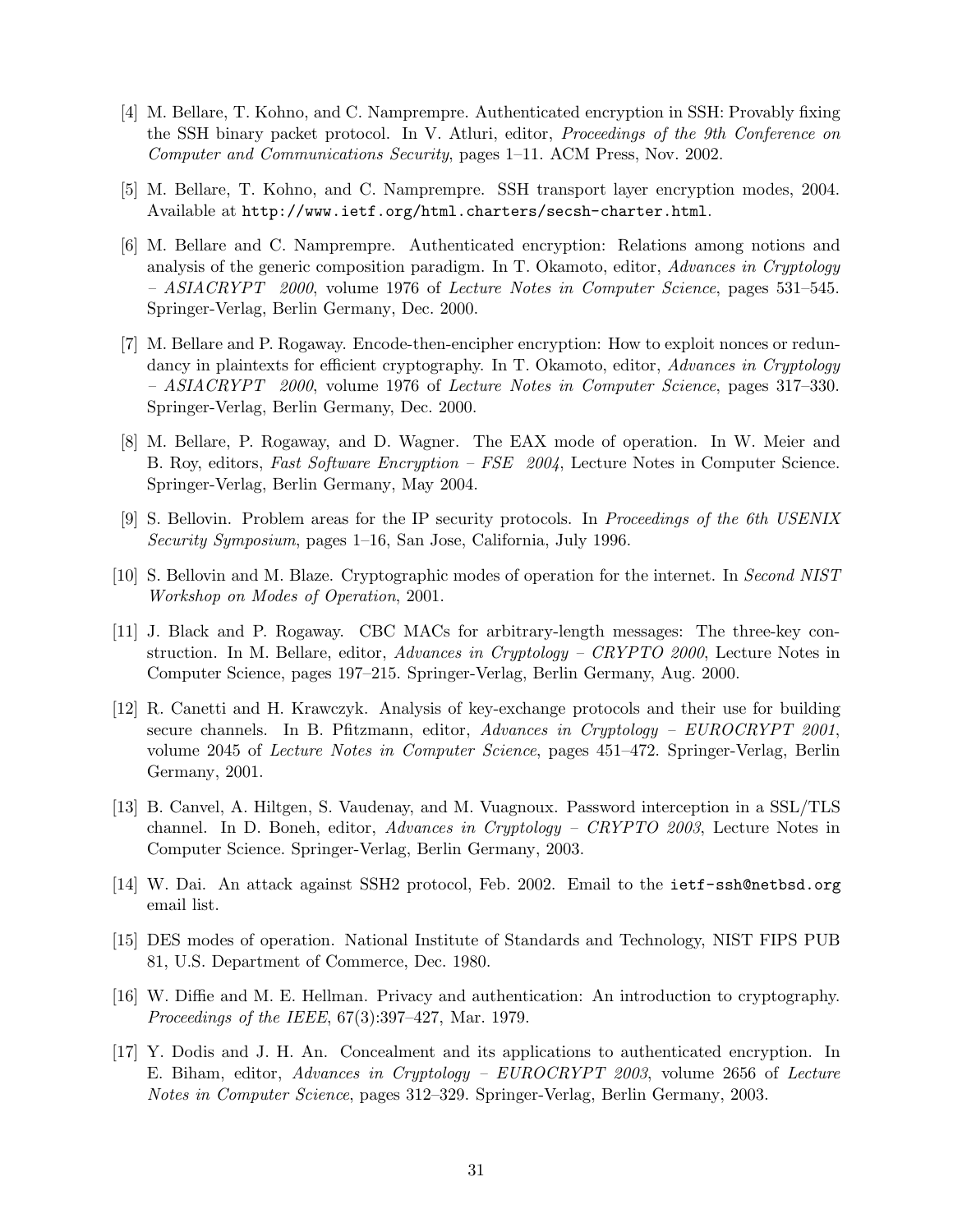- [18] V. Gligor and P. Donescu. Fast encryption and authentication: XCBC encryption and XECB authentication modes. In M. Matsui, editor, Fast Software Encryption –  $FSE$  2001, volume 2355 of Lecture Notes in Computer Science, pages 92–108. Springer-Verlag, Berlin Germany, 2001.
- [19] O. Goldreich, S. Goldwasser, and S. Micali. On the cryptographic applications of random functions. In R. Blakely, editor, Advances in Cryptology – CRYPTO '84, volume 196 of Lecture Notes in Computer Science, pages 276–288. Springer-Verlag, Berlin Germany, 1985.
- [20] S. Goldwasser and S. Micali. Probabilistic encryption. Journal of Computer and System Science, 28:270–299, 1984.
- [21] C. Hall, I. Goldberg, and B. Schneier. Reaction attacks against several public-key cryptosystems. In V. Varadharajan and Y. Mu, editors, Proceedings of Information and Communication Security, ICICS'99, volume 1726, pages 2–12. Springer-Verlag, Berlin Germany, Nov. 1999.
- [22] C. Jutla. Encryption modes with almost free message integrity. In B. Pfitzmann, editor, Advances in Cryptology – EUROCRYPT 2001, volume 2045 of Lecture Notes in Computer Science, pages 529–544. Springer-Verlag, Berlin Germany, May 2001.
- [23] J. Katz and M. Yung. Unforgeable encryption and chosen ciphertext secure modes of operation. In B. Schneier, editor, Fast Software Encryption – FSE 2000, volume 1978 of Lecture Notes in Computer Science, pages 284–299. Springer-Verlag, Berlin Germany, Apr. 2000.
- [24] T. Kohno, J. Viega, and D. Whiting. CWC: A high-performance conventional authenticated encryption mode. In W. Meier and B. Roy, editors, Fast Software Encryption –  $FSE$  2004, Lecture Notes in Computer Science. Springer-Verlag, Berlin Germany, May 2004.
- [25] H. Krawczyk. The order of encryption and authentication for protecting communications (or: How secure is SSL?). In J. Kilian, editor, Advances in Cryptology – CRYPTO 2001, volume 2139 of Lecture Notes in Computer Science, pages 310–331. Springer-Verlag, Berlin Germany, Aug. 2001.
- [26] H. Krawczyk, M. Bellare, and R. Canetti. HMAC: Keyed-hashing for message authenticationa. IETF Internet Request for Comments 2104, Feb. 1997.
- [27] H. Lipmaa, P. Rogaway, and D. Wagner. CTR-mode encryption. In First NIST Workshop on Modes of Operation, 2000.
- [28] C. Namprempre. Secure channels based on authenticated encryption schemes: A simple characterization. In Y. Zheng, editor, Advances in Cryptology – ASIACRYPT 2002, volume 2501 of Lecture Notes in Computer Science, pages 515–532. Springer-Verlag, Berlin Germany, Dec. 2002.
- [29] P. Rogaway. Problems with proposed IP cryptography, 1995. Available at http://www.cs. ucdavis.edu/~rogaway/papers/draft-rogaway-ipsec-comments-00.txt.
- [30] P. Rogaway. Authenticated encryption with associated data. In V. Atluri, editor, Proceedings of the 9th Conference on Computer and Communications Security, Nov. 2002.
- [31] P. Rogaway, M. Bellare, J. Black, and T. Krovetz. OCB: A block-cipher mode of operation for efficient authenticated encryption. In Proceedings of the 8th Conference on Computer and Communications Security, pages 196–205. ACM Press, 2001.